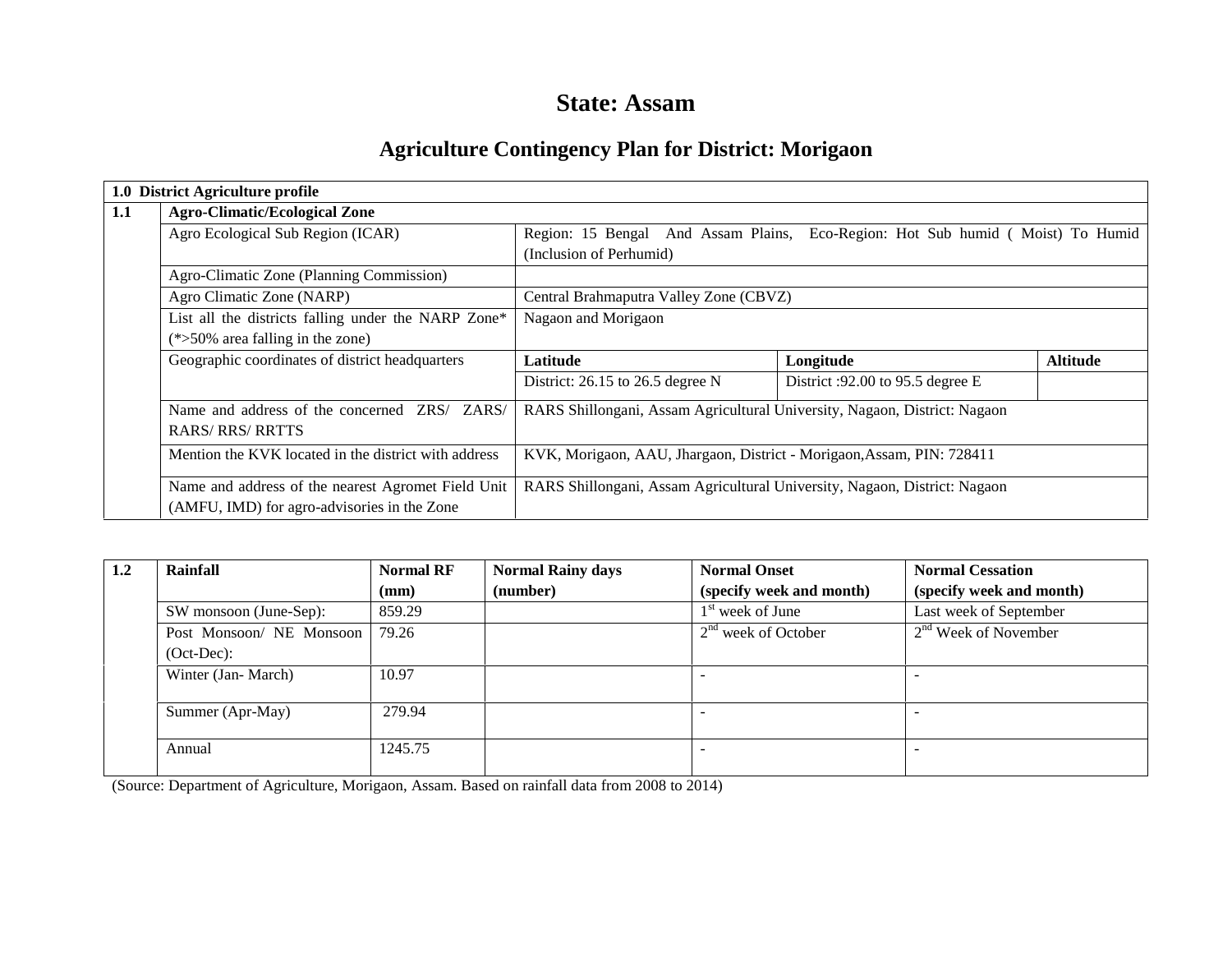| <b>Land use</b><br>pattern of the<br>district<br>(Statistical hand book 2015) | Geographical<br>Area (ha) | Forest<br>area<br>(ha) | Land under<br>non-<br>agricultural use (ha) | Permanent<br>Pastures<br>(ha | Cultivable<br>wasteland<br>(ha) | Land under Misc.<br>tree crops and<br>groves (ha) | Barren and<br>uncultivable<br>land<br>(ha) | Fallows<br>land<br>(ha) |
|-------------------------------------------------------------------------------|---------------------------|------------------------|---------------------------------------------|------------------------------|---------------------------------|---------------------------------------------------|--------------------------------------------|-------------------------|
| Area (ha)                                                                     | 155100                    | 6611                   | 53262                                       | 4278                         | 15792                           | 10853                                             | 3569                                       | 5881                    |

(Source: Statistical Handbook of Assam 2015)

| 1.4 | Major Soils (common names like red   Area ('000 ha) |           | Percent $(\% )$ of total |
|-----|-----------------------------------------------------|-----------|--------------------------|
|     | sandy loam deep soils (etc.,)*                      |           |                          |
|     | 1. Clay                                             | <b>NA</b> | <b>NA</b>                |
|     | 2. Clay loam                                        | <b>NA</b> | NA                       |
|     | 3. Sandy loam                                       | <b>NA</b> | <b>NA</b>                |
|     | 4. Sandy                                            | <b>NA</b> | <b>NA</b>                |
|     | Others (specify):                                   | <b>NA</b> | <b>NA</b>                |

\* mention colour, depth and texture (heavy, light, sandy, loamy, clayey etc) and give vernacular name, if any, in brackets

| 1.5 | Statistical<br><b>Agricultural land use (Source)</b> | Area (ha) | Cropping intensity % |                                    |  |  |  |
|-----|------------------------------------------------------|-----------|----------------------|------------------------------------|--|--|--|
|     | hand book 2015)                                      |           |                      |                                    |  |  |  |
|     | Net sown area                                        | 73554     | 161                  |                                    |  |  |  |
|     | Area sown more than once                             | 47421     |                      |                                    |  |  |  |
|     | Total cropped area                                   | 120975    |                      |                                    |  |  |  |
| 1.6 | <b>Irrigation</b> (Source<br>Statistical hand book   | Area (ha) |                      |                                    |  |  |  |
|     | 2015)                                                |           |                      |                                    |  |  |  |
|     | Net irrigated area                                   | 832       |                      |                                    |  |  |  |
|     | Gross irrigated area                                 | 1255      |                      |                                    |  |  |  |
|     | Irrigation potential created through Govt.           | 16953     |                      |                                    |  |  |  |
|     | Irrigation                                           |           |                      |                                    |  |  |  |
|     | Schemes (Major & Medium+Minor)                       |           |                      |                                    |  |  |  |
|     | Rainfed area                                         |           |                      |                                    |  |  |  |
|     | <b>Sources of Irrigation</b>                         | Number    | Area ('000 ha)       | Percentage of total irrigated area |  |  |  |
|     | Canals                                               | <b>NA</b> | NA                   | <b>NA</b>                          |  |  |  |
|     | Tanks                                                | <b>NA</b> | <b>NA</b>            | <b>NA</b>                          |  |  |  |
|     | Open wells                                           | NA        | NA                   | NA                                 |  |  |  |
|     | Bore wells                                           | NA        | <b>NA</b>            | <b>NA</b>                          |  |  |  |
|     | Lift irrigation schemes                              | NA        | NA                   | <b>NA</b>                          |  |  |  |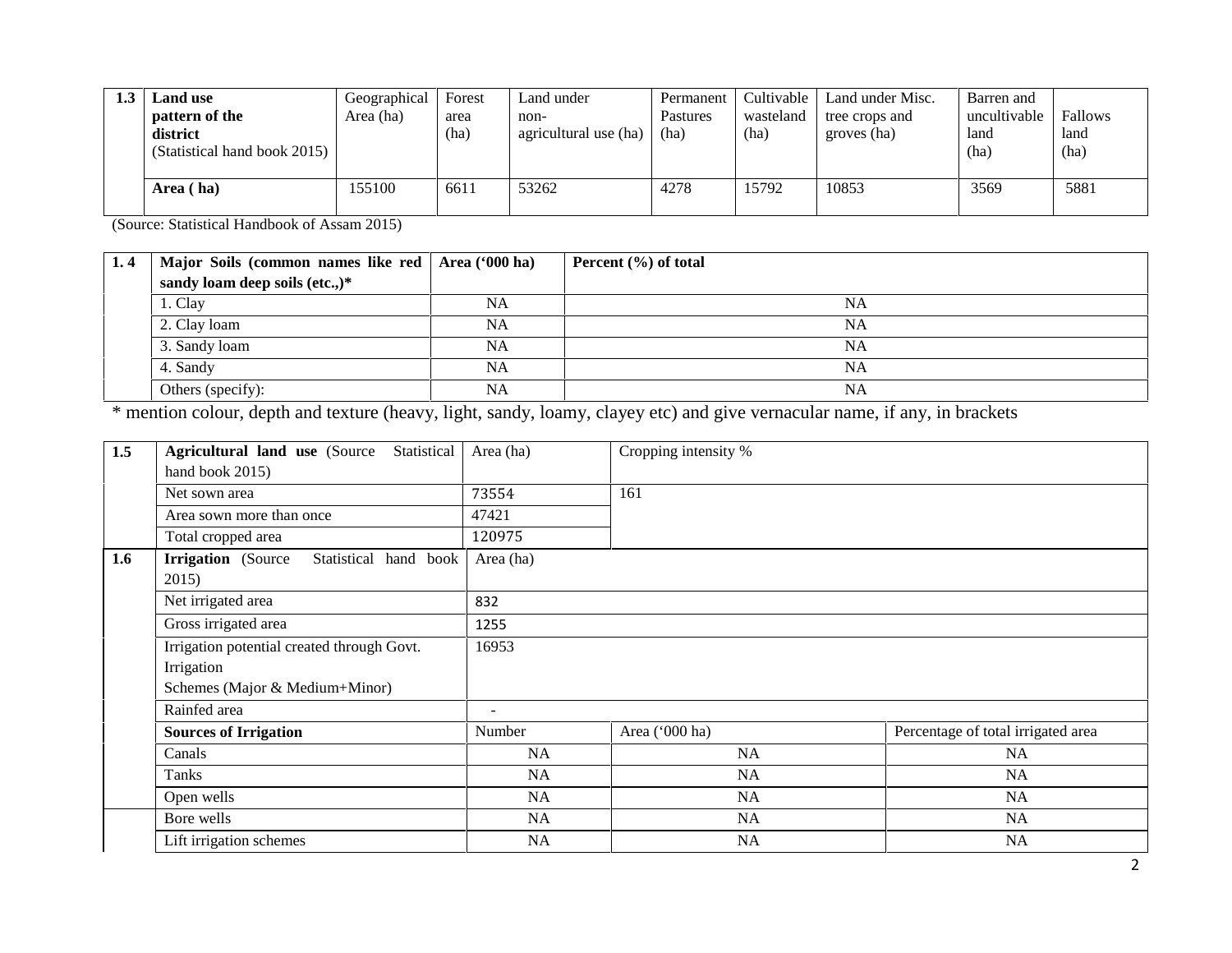| <b>NA</b>                                                                     | <b>NA</b> | <b>NA</b>                                                                                         |
|-------------------------------------------------------------------------------|-----------|---------------------------------------------------------------------------------------------------|
| <b>NA</b>                                                                     | <b>NA</b> | <b>NA</b>                                                                                         |
| <b>NA</b>                                                                     | <b>NA</b> | <b>NA</b>                                                                                         |
| <b>NA</b>                                                                     | <b>NA</b> | <b>NA</b>                                                                                         |
| <b>Groundwater availability and use* (Data   No.</b> of<br>blocks/<br>Tehsils |           | Quality of water (specify the problem<br>such as high levels of arsenic, fluoride,<br>saline etc) |
| <b>NA</b>                                                                     | <b>NA</b> | <b>NA</b>                                                                                         |
| <b>NA</b>                                                                     | <b>NA</b> | <b>NA</b>                                                                                         |
| <b>NA</b>                                                                     | <b>NA</b> | <b>NA</b>                                                                                         |
| <b>NA</b>                                                                     | <b>NA</b> | <b>NA</b>                                                                                         |
| NA.                                                                           | <b>NA</b> | <b>NA</b>                                                                                         |
|                                                                               |           |                                                                                                   |
|                                                                               |           | $(\%)$ area                                                                                       |

## **1.7 Area under major field crops & horticulture** (as per latest figures of Directorate of Statistics and Economics, Govt of Assam, 2014-15)

| 1.7 | S.No.          | Major field<br>crops<br>cultivated | Area (ha)                |                          |                          |                          |                          |                          |                          |                          |
|-----|----------------|------------------------------------|--------------------------|--------------------------|--------------------------|--------------------------|--------------------------|--------------------------|--------------------------|--------------------------|
|     |                |                                    |                          | <b>Kharif</b>            |                          |                          | Rabi                     |                          |                          |                          |
|     |                |                                    | <b>Irrigated</b>         | <b>Rainfed</b>           | <b>Total</b>             | <b>Irrigated</b>         | <b>Rainfed</b>           | <b>Total</b>             | <b>Summer</b>            | <b>Grand</b> total       |
|     |                | Kharif Paddy                       | $\overline{a}$           |                          | 44115                    | $\sim$                   | $\blacksquare$           | $\overline{\phantom{a}}$ | $\blacksquare$           | $\overline{\phantom{a}}$ |
|     | $\overline{c}$ | Autumn Paddy                       | $\sim$                   | $\sim$                   | $\overline{\phantom{a}}$ | $\sim$                   | $\sim$                   | 42535                    |                          | $\overline{\phantom{a}}$ |
|     | 3              | Summer Paddy                       | $\sim$                   | $\sim$                   | $\sim$                   | $\sim$                   | $\sim$                   | $\sim$                   | 3272                     | $\overline{\phantom{0}}$ |
|     | $\overline{4}$ | Rapeseed & Mustard                 | $\sim$                   | $\sim$                   | $\sim$                   | $\sim$                   | $\sim$                   | 8250                     | $\sim$                   | $\blacksquare$           |
|     | 5              | Wheat                              | $\overline{\phantom{a}}$ | $\overline{\phantom{a}}$ | $\overline{\phantom{a}}$ | $\overline{\phantom{a}}$ | $\sim$                   | 2050                     | $\sim$                   | $\overline{\phantom{a}}$ |
|     | 6              | Black gram                         | $\overline{\phantom{a}}$ | $\sim$                   | 670                      | $\sim$                   | $\sim$                   | $\sim$                   | $\sim$                   | $\overline{\phantom{a}}$ |
|     | $\mathcal{I}$  | Maize                              | $\overline{a}$           | $\sim$                   | 200                      | $\overline{\phantom{a}}$ | $\overline{\phantom{a}}$ | $\sim$                   | $\overline{\phantom{a}}$ | $\overline{\phantom{a}}$ |
|     | 8              | Seasamum                           | $\sim$                   | $\sim$                   | 249                      | $\overline{\phantom{a}}$ | $\overline{\phantom{a}}$ | $\sim$                   | $\overline{\phantom{a}}$ | $\overline{\phantom{a}}$ |
|     | 9              | Lentil                             | $\sim$                   | $\sim$                   | $\sim$                   | $\overline{\phantom{a}}$ | $\sim$                   | 597                      | $\overline{\phantom{a}}$ | $\overline{\phantom{a}}$ |
|     | 10             | Green gram                         | $\sim$                   | $\overline{\phantom{a}}$ | 514                      | $\overline{\phantom{a}}$ | $\sim$                   | $\sim$                   | $\overline{\phantom{a}}$ | $\overline{\phantom{a}}$ |
|     | 11             | Arahar                             | $\overline{\phantom{a}}$ | $\sim$                   | 87                       | $\overline{\phantom{a}}$ | $\sim$                   | $\sim$                   | $\overline{\phantom{a}}$ | $\overline{\phantom{0}}$ |
|     | 12             | Sugarcane                          | $- -$                    | $\sim$                   | 789                      | $\sim$                   | $\sim$                   | $\sim$                   | $\overline{\phantom{a}}$ | $\overline{\phantom{0}}$ |
|     | 13             | Jute                               | $\sim$                   | $\sim$                   | 6805                     | $\sim$                   | $\sim$                   | $\sim$                   | $\overline{\phantom{a}}$ | $\overline{\phantom{a}}$ |
|     | 14             | Tur dal                            | $\overline{\phantom{a}}$ | $\sim$                   | $\overline{\phantom{a}}$ | $\overline{\phantom{a}}$ | $\overline{\phantom{a}}$ | 111                      | $\overline{\phantom{a}}$ | $\overline{\phantom{a}}$ |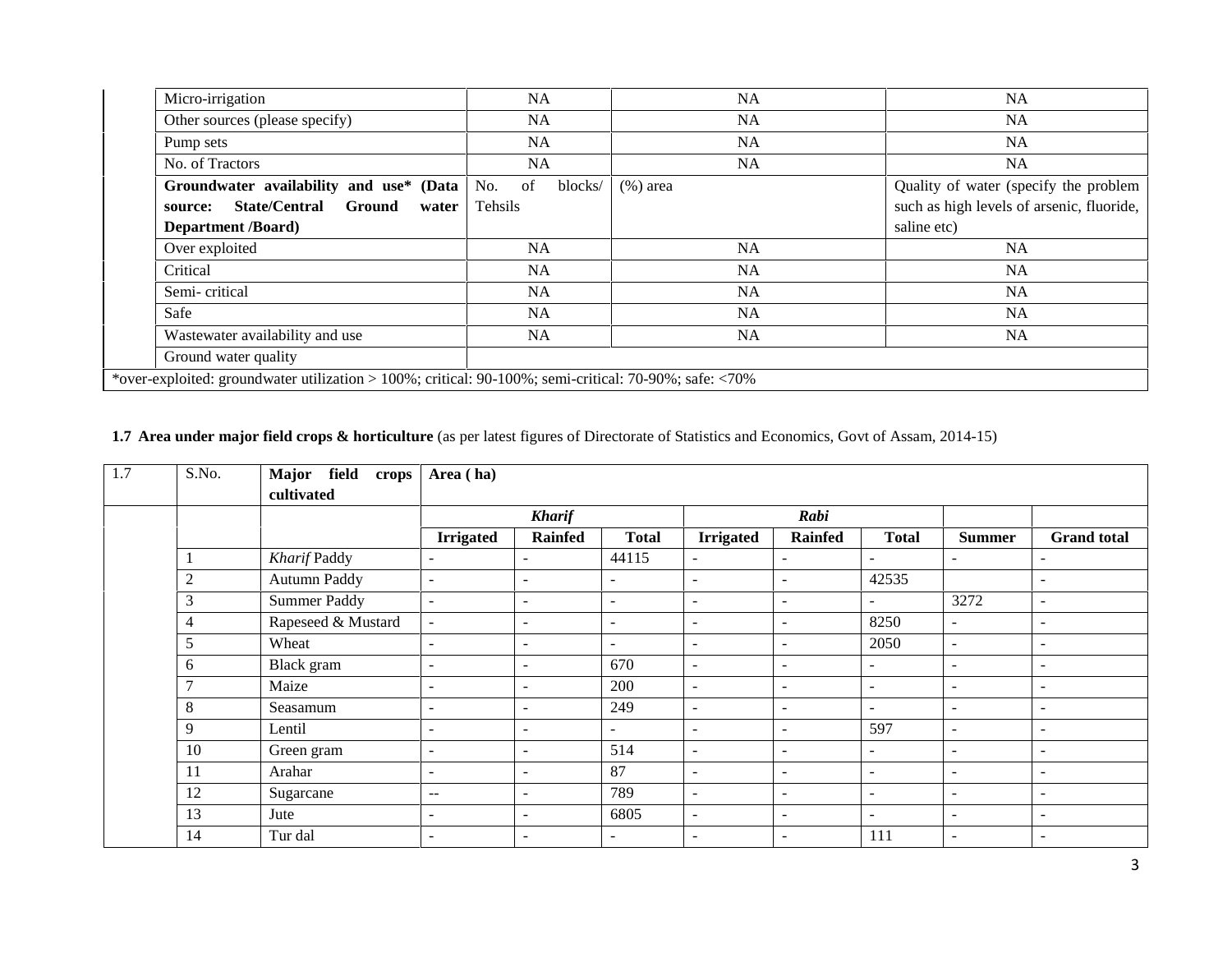| $\overline{15}$     | Groundnut            | $\sim$                   | $\blacksquare$           | $\blacksquare$           | $\blacksquare$   | $\blacksquare$ | 1375             | $\blacksquare$ | $\blacksquare$           |
|---------------------|----------------------|--------------------------|--------------------------|--------------------------|------------------|----------------|------------------|----------------|--------------------------|
| $\overline{16}$     | Linseed              | $\sim$                   | $\sim$                   | $\sim$                   | $\sim$           | $\sim$         | 206              | $\mathbb{L}$   | $\overline{\phantom{a}}$ |
| $\overline{17}$     | Niger                | $\sim$                   | $\blacksquare$           | $\sim$                   | $\blacksquare$   | $\overline{a}$ | 174              | $\blacksquare$ | $\overline{a}$           |
| $\overline{18}$     | Gram                 | $\overline{\phantom{a}}$ | $\overline{\phantom{a}}$ | $\overline{a}$           | $\omega$         | $\blacksquare$ | $\overline{37}$  | $\omega$       | $\overline{\phantom{a}}$ |
| $\overline{19}$     | Pea                  | $\sim$                   | $\blacksquare$           | $\sim$                   | $\omega$         | $\overline{a}$ | $\overline{761}$ | $\blacksquare$ | $\blacksquare$           |
| 20                  | Small millets        | $\bar{\phantom{a}}$      | $\overline{\phantom{a}}$ | $\overline{\phantom{a}}$ | $\sim$           | $\blacksquare$ | 167              | $\blacksquare$ | $\overline{\phantom{a}}$ |
| Others<br>(specify) | $\blacksquare$       | $\sim$                   | $\blacksquare$           | $\sim$                   | $\blacksquare$   | $\blacksquare$ | $\overline{a}$   | $\blacksquare$ | $\sim$                   |
| S.No.               | Horticulture crops - | Area (ha)                |                          |                          |                  |                |                  |                |                          |
|                     | Fruits               | <b>Total</b>             |                          |                          | <b>Irrigated</b> |                |                  | <b>Rainfed</b> |                          |
| $\mathbf{1}$        | Banana               | 2603                     |                          |                          | $\blacksquare$   |                |                  | $\blacksquare$ |                          |
| $\sqrt{2}$          | Guava                | 480                      |                          |                          | $\blacksquare$   |                |                  | $\blacksquare$ |                          |
| $\mathfrak{Z}$      | Jackfruit            | 270                      |                          |                          | $\blacksquare$   |                |                  | $\blacksquare$ |                          |
| $\overline{4}$      | Litchi               | 250                      |                          |                          | $\blacksquare$   |                |                  | $\blacksquare$ |                          |
| $\sqrt{5}$          | Pineapple            | 45                       |                          |                          | $\blacksquare$   |                |                  | $\blacksquare$ |                          |
| $\sqrt{6}$          | Orange               | $\overline{25}$          |                          |                          | $\blacksquare$   |                |                  | $\blacksquare$ |                          |
| $\boldsymbol{7}$    | Papaya               | $\overline{55}$          |                          |                          | $\blacksquare$   |                |                  | $\blacksquare$ |                          |
| $\,8\,$             | Assam Lemon          | 875                      |                          |                          | $\blacksquare$   |                |                  | $\blacksquare$ |                          |
| 9                   | Mango                | 475                      |                          |                          | $\blacksquare$   |                |                  | $\blacksquare$ |                          |
| $\overline{10}$     | Other fruits (Olive, | 206                      |                          |                          | $\blacksquare$   |                |                  | $\blacksquare$ |                          |
|                     | Pear, peach, Jujube, |                          |                          |                          |                  |                |                  |                |                          |
|                     | Jambulan, melon etc) |                          |                          |                          |                  |                |                  |                |                          |
| Others              | ä,                   | $\blacksquare$           |                          |                          | $\blacksquare$   |                |                  | $\blacksquare$ |                          |
| (specify)           |                      |                          |                          |                          |                  |                |                  |                |                          |
|                     | Horticulture crops - | <b>Total</b>             |                          |                          | <b>Irrigated</b> |                |                  | Rainfed        |                          |
|                     | <b>Vegetables</b>    |                          |                          |                          |                  |                |                  |                |                          |
| $\mathbf{1}$        | Potato               | 2165                     |                          |                          | ä,               |                |                  | $\blacksquare$ |                          |
| $\sqrt{2}$          | Sweet potato         | 450                      |                          |                          | $\blacksquare$   |                |                  | $\blacksquare$ |                          |
| $\mathfrak{Z}$      | Tapioca              | $\overline{7}$           |                          |                          | $\blacksquare$   |                |                  | $\blacksquare$ |                          |
| $\overline{4}$      | Chilli               | $\overline{511}$         |                          |                          | $\blacksquare$   |                |                  | $\blacksquare$ |                          |
| $\mathfrak{S}$      | Turmeric             | 431                      |                          |                          | $\blacksquare$   |                |                  | $\blacksquare$ |                          |
| 6                   | Onion                | 316                      |                          |                          | $\blacksquare$   |                |                  | $\blacksquare$ |                          |
| $\boldsymbol{7}$    | Ginger               | 338                      |                          |                          | ä,               |                |                  | $\blacksquare$ |                          |
| $\,8\,$             | Coriander            | 410                      |                          |                          | $\blacksquare$   |                |                  | $\blacksquare$ |                          |
| 9                   | Garlic               | 207                      |                          |                          | $\blacksquare$   |                |                  | $\blacksquare$ |                          |
|                     |                      |                          |                          |                          |                  |                |                  |                |                          |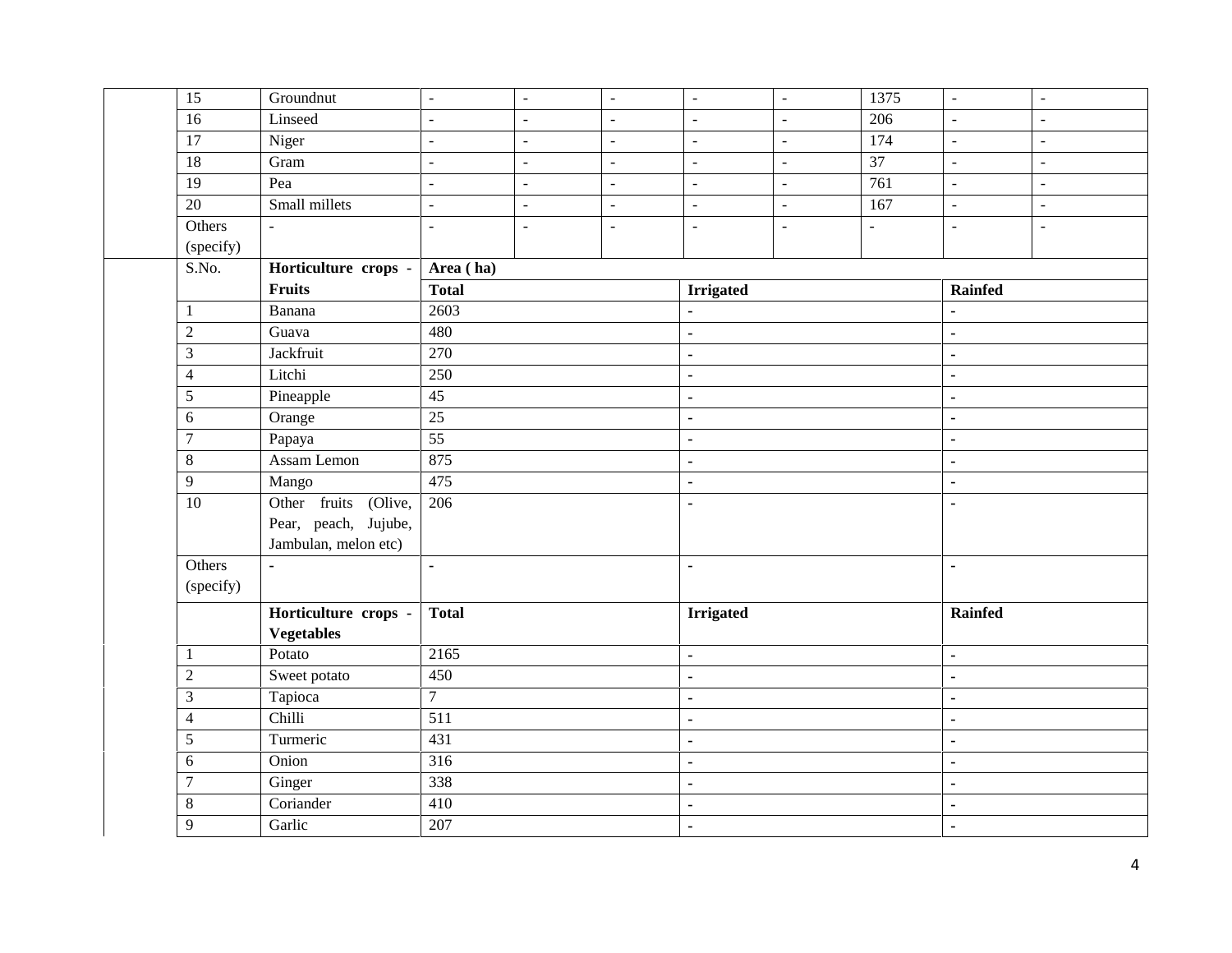| 10        | Rabi Vegetable          | 4816         |                          |                          |
|-----------|-------------------------|--------------|--------------------------|--------------------------|
| Others    | Kharif Vegetable        | 3108         |                          |                          |
| (specify) |                         |              |                          |                          |
|           | <b>Plantation crops</b> | <b>Total</b> | <b>Irrigated</b>         | <b>Rainfed</b>           |
|           | Coconut                 | 927          | $\overline{\phantom{a}}$ | $\overline{\phantom{a}}$ |
|           | Arecanut                | 1711         | ٠                        | $\overline{\phantom{a}}$ |
|           | Black pepper            | 122          |                          | . .                      |
| Others    | industrial<br>Eg.,      | $\sim$       |                          |                          |
| (Specify) | pulpwood crops etc.     |              |                          |                          |

| 1.8 | Livestock<br>Statistical handbook 2015)          | Male                     | Female                   | Total (nos) |
|-----|--------------------------------------------------|--------------------------|--------------------------|-------------|
|     | Indigenous cattle                                | $\overline{\phantom{a}}$ | $\blacksquare$           | 280285      |
|     | Improved / Crossbred cattle                      | $\overline{\phantom{a}}$ | $\overline{\phantom{a}}$ | 24420       |
|     | Buffaloes (local low yielding)                   | $\overline{\phantom{a}}$ | $\overline{\phantom{a}}$ | 13683       |
|     | <b>Improved Buffaloes</b>                        | $\overline{\phantom{a}}$ | $\overline{\phantom{a}}$ | <b>NA</b>   |
|     | Goat                                             | $\overline{\phantom{a}}$ | $\overline{\phantom{a}}$ | 133422      |
|     | Sheep                                            | $\overline{\phantom{a}}$ | $\overline{\phantom{a}}$ | 12035       |
|     | Pig                                              | $\overline{\phantom{a}}$ | $\overline{\phantom{a}}$ | 23287       |
|     | Mithun                                           |                          |                          | <b>NA</b>   |
|     | Yak                                              |                          |                          | <b>NA</b>   |
|     | Others (Horse, mule, donkey etc., specify) Horse | $\overline{\phantom{a}}$ | $\overline{\phantom{a}}$ | 376         |
|     | Commercial dairy farms (Number)                  | $\overline{\phantom{a}}$ | $\overline{\phantom{a}}$ | NA          |

| 1.9 | Poultry    | $\sim$ $\sim$<br>No. of farms | Total No. of birds (nos) |
|-----|------------|-------------------------------|--------------------------|
|     | Commercial |                               | 420093                   |
|     | Backyard   |                               |                          |
|     |            |                               |                          |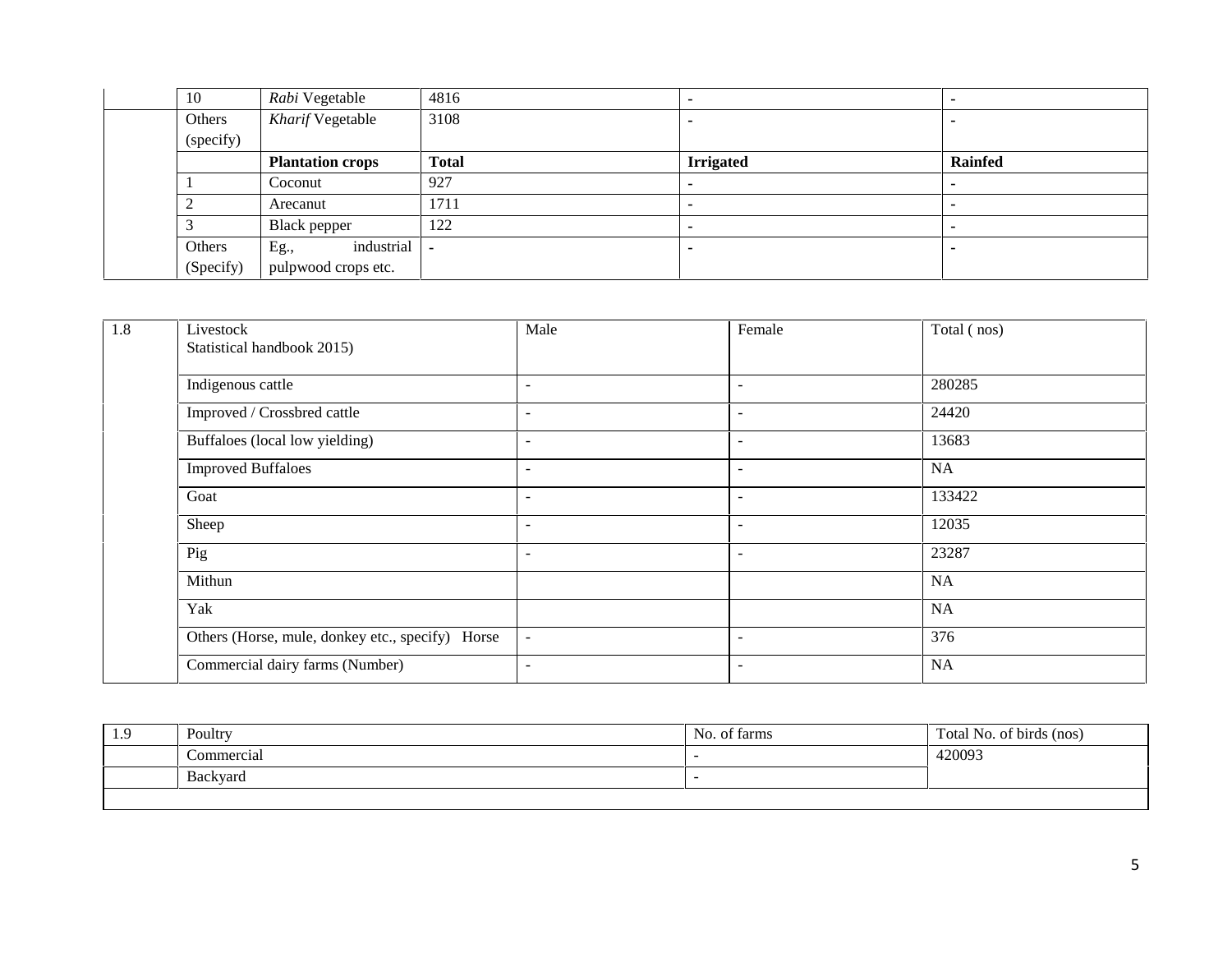| A. Capture        |                                                            |                                        |              |                          |                                          |                                                        |                                         |
|-------------------|------------------------------------------------------------|----------------------------------------|--------------|--------------------------|------------------------------------------|--------------------------------------------------------|-----------------------------------------|
| i) Marine         |                                                            | No. of fishermen                       | <b>Boats</b> |                          | <b>Nets</b>                              |                                                        | Storage facilities<br>(Ice plants etc.) |
|                   |                                                            |                                        | Mechanized   | Non-<br>mechanized       | Mechanized<br>(Trawl nets,<br>Gill nets) | Non-mechanized<br>(Shore Seines, Stake &<br>trap nets) |                                         |
|                   | <b>NA</b>                                                  |                                        |              |                          |                                          |                                                        |                                         |
| ii)Inland         | (Data<br>Source: SHB 2015)                                 | No. Farmer owned ponds & tank          |              | No. of Reservoirs        |                                          |                                                        |                                         |
|                   |                                                            | 10818 Nos                              |              | $\overline{\phantom{a}}$ |                                          |                                                        |                                         |
| <b>B.</b> Culture |                                                            |                                        |              |                          |                                          |                                                        |                                         |
|                   | Data source(District Fishery Development office, Morigaon) |                                        |              | Water Spread Area (ha)   |                                          | Yield (t/ha)                                           | Production('000tons)                    |
|                   | i) Brackish water                                          |                                        |              |                          |                                          |                                                        |                                         |
|                   |                                                            | ii) Fresh water (Data Source SHB 2015) |              |                          |                                          |                                                        |                                         |
|                   | Ponds & Tanks                                              |                                        |              | 3029.65                  |                                          |                                                        |                                         |
| Beels             |                                                            |                                        |              | 2824.90                  |                                          |                                                        |                                         |
| Rivers            |                                                            |                                        |              | 327.01                   |                                          |                                                        |                                         |
|                   |                                                            | Swamp/low-lying area                   |              | 203.52                   |                                          |                                                        |                                         |
|                   | Paddy fields                                               |                                        |              | 2039.98                  |                                          |                                                        |                                         |
| Others            |                                                            |                                        |              | 12170.3                  |                                          |                                                        |                                         |
|                   |                                                            |                                        |              |                          |                                          |                                                        |                                         |

## **1.11 Production and Productivity of major crops as per figures of Directorate of Statistics and Economics, Govt of Assam, 2014-15**;)

| 1.11 | Name of crop                                                      | <b>Kharif</b>                 | <b>Summer</b><br>Rabi           |                               | <b>Total</b>                      |                        | Crop<br>residue as<br>fodder<br>$(900 \text{ tons})$ |                               |                             |  |
|------|-------------------------------------------------------------------|-------------------------------|---------------------------------|-------------------------------|-----------------------------------|------------------------|------------------------------------------------------|-------------------------------|-----------------------------|--|
|      |                                                                   | <b>Production</b><br>('000 t) | <b>Productivi</b><br>ty (kg/ha) | <b>Production</b><br>('000 t) | <b>Productivi</b><br>$ty$ (kg/ha) | Production<br>('000 t) | <b>Productivity</b><br>(kg/ha)                       | <b>Production</b><br>('000 t) | Producti<br>vity<br>(kg/ha) |  |
|      | Major Field crops (Crops to be identified based on total acreage) |                               |                                 |                               |                                   |                        |                                                      |                               |                             |  |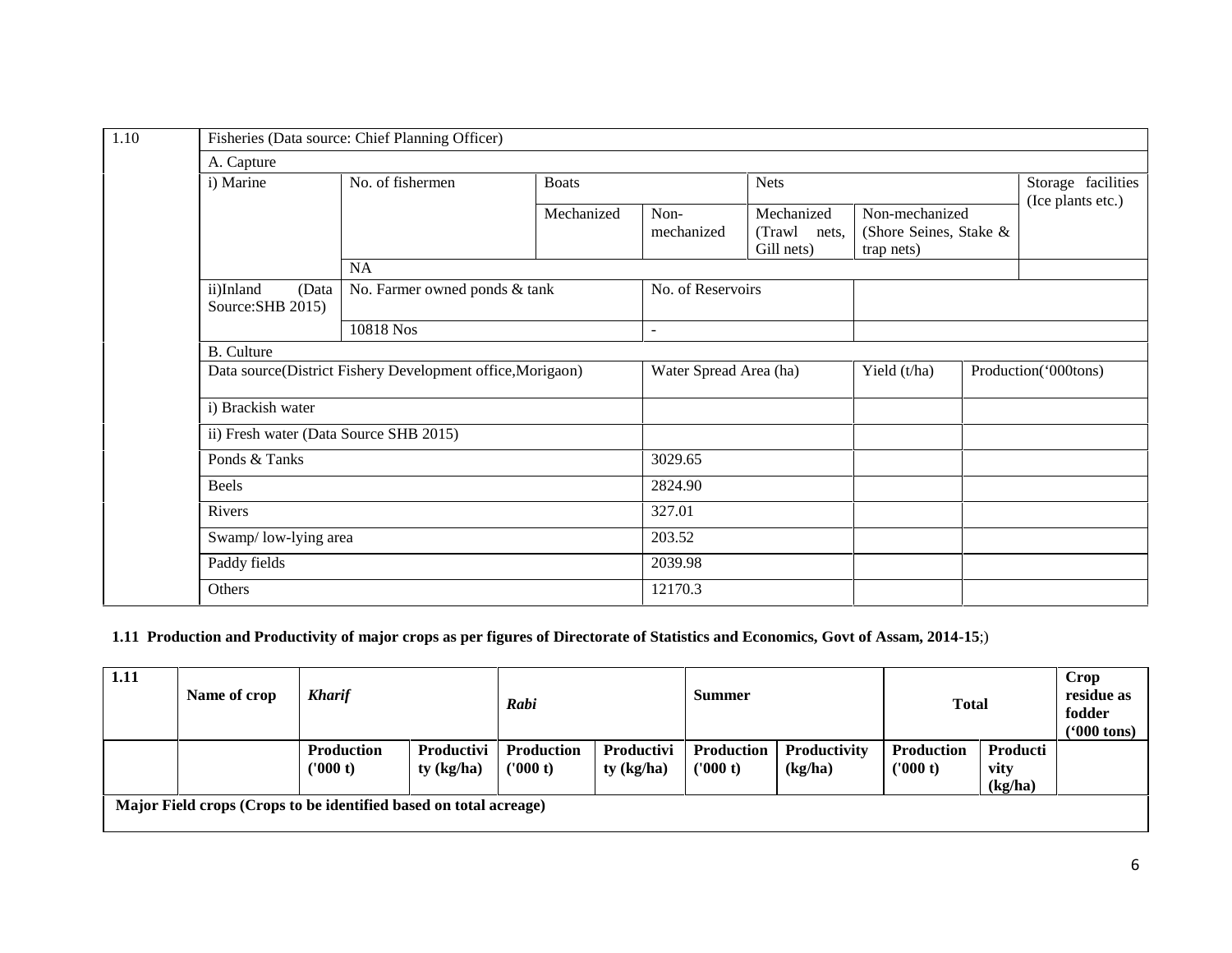| $\overline{C}$ rop 1 | Summer<br>Paddy                                                           | $\blacksquare$            | $\sim$                   | 122160                   | 2930                     | $\sim$              | $\overline{\phantom{a}}$ | ÷               | $\sim$              | $\sim$                      |
|----------------------|---------------------------------------------------------------------------|---------------------------|--------------------------|--------------------------|--------------------------|---------------------|--------------------------|-----------------|---------------------|-----------------------------|
| Crop 2               | <b>Winter Paddy</b>                                                       | 84363                     | 1980                     | $\blacksquare$           |                          | $\blacksquare$      | $\overline{a}$           | L.              | $\overline{a}$      | $\mathbf{r}$                |
| Crop 3               | Autumn<br>Paddy                                                           | $\overline{\phantom{a}}$  |                          | 4455                     | 1375                     | $\sim$              | ÷.                       | ÷.              | $\overline{a}$      | $\sim$                      |
| Crop 4               | Rapeseed &<br>Mustard                                                     | $\Box$                    | $\overline{\phantom{a}}$ | 3372                     | 496                      | $\blacksquare$      | $\blacksquare$           | $\blacksquare$  | $\equiv$            | $\blacksquare$              |
| Crop 5               | Wheat                                                                     | $\Box$                    | $\bar{\phantom{a}}$      | 4455                     | 1136                     | $\bar{\phantom{a}}$ | $\overline{a}$           | $\mathbf{r}$    | $\bar{\phantom{a}}$ | $\equiv$                    |
| Crop 6               | Black gram                                                                | 455                       | 581                      | $\Box$                   | $\blacksquare$           | $\blacksquare$      | $\overline{\phantom{a}}$ | ÷,              | $\blacksquare$      | $\blacksquare$              |
| Crop 7               | Maize                                                                     | 258.8                     | 1454                     | $\omega$                 | $\overline{\phantom{a}}$ | $\blacksquare$      | $\blacksquare$           | $\mathbb{L}^2$  | $\overline{a}$      | $\blacksquare$              |
| Crop 8               | Seas mum                                                                  | 147                       | 628                      | $\blacksquare$           | $\overline{a}$           | $\blacksquare$      | ÷.                       | $\sim$          | $\overline{a}$      | $\sim$                      |
| Crop 9               | Lentil                                                                    | $\mathbb{Z}^{\mathbb{Z}}$ | $\omega$                 | 489                      | 776                      | $\mathbb{L}$        | $\blacksquare$           | $\sim$          | $\equiv$            | $\sim$                      |
| Crop 10              | Arahar                                                                    | 89                        | 823                      | $\overline{\phantom{a}}$ | $\Box$                   | $\blacksquare$      | $\overline{a}$           | $\mathbf{r}$    | $\overline{a}$      | $\equiv$                    |
| Crop 11              | Green gram                                                                | $\overline{155}$          | $\overline{310}$         | $\Box$                   | $\overline{\phantom{a}}$ | $\bar{\phantom{a}}$ | $\overline{a}$           | $\overline{a}$  | $\overline{a}$      | $\equiv$                    |
| Crop 12              | Sugarcane                                                                 | 31523                     | 36969                    | $\blacksquare$           | $\blacksquare$           | $\blacksquare$      | $\overline{a}$           | $\blacksquare$  | $\sim$              | $\sim$                      |
| Crop $13$            | Jute                                                                      | 46030                     | 1545                     | $\overline{a}$           | $\blacksquare$           | $\blacksquare$      | $\overline{a}$           | $\sim$          | $\overline{a}$      | $\overline{\phantom{a}}$    |
| Crop $14$            | Linseed                                                                   | 179                       | 543                      | $\equiv$                 | $\overline{a}$           | $\blacksquare$      | $\overline{a}$           | $\mathbb{L}^2$  | $\overline{a}$      | $\overline{\phantom{a}}$    |
| Crop 15              | Niger                                                                     | 106                       | 513                      | $\overline{\phantom{a}}$ | $\overline{a}$           | $\blacksquare$      | $\overline{a}$           | $\equiv$        | $\overline{a}$      | $\equiv$                    |
| Crop 16              | Gram                                                                      | $\overline{25}$           | 433                      | $\equiv$                 | $\overline{a}$           | $\blacksquare$      | $\overline{a}$           | $\overline{a}$  | $\overline{a}$      | $\equiv$                    |
| Crop 17              | Pea                                                                       | $\overline{722}$          | $\overline{900}$         | $\overline{a}$           | $\sim$                   | $\blacksquare$      | $\blacksquare$           | ÷,              | $\sim$              | $\blacksquare$              |
| Crop 18              | Small millets                                                             | 191                       | 473                      | $\overline{a}$           | $\overline{a}$           | $\omega$            | $\overline{a}$           | L.              | $\sim$              | $\blacksquare$              |
| Others               | $\sim$                                                                    | $\mathbf{r}$              |                          | $\overline{a}$           | $\overline{a}$           | $\overline{a}$      | $\sim$                   | $\overline{a}$  | $\overline{a}$      | $\mathcal{L}^{\mathcal{A}}$ |
|                      | Major Horticultural crops (Crops to be identified based on total acreage) |                           |                          |                          |                          |                     |                          |                 |                     |                             |
| Crop 1               | Banana                                                                    | $\blacksquare$            | $\sim$                   | $\sim$                   | $\overline{a}$           | $\blacksquare$      | ÷,                       | 31766           | 16788               | $\sim$                      |
| Crop 2               | Guava                                                                     | $\mathbf{r}$              | $\sim$                   | $\bar{\phantom{a}}$      | $\overline{a}$           | $\blacksquare$      | $\overline{a}$           | 2400            | 5000                | $\sim$                      |
| Crop 3               | Jackfruit                                                                 | $\blacksquare$            | $\blacksquare$           | $\blacksquare$           | $\overline{a}$           | $\blacksquare$      | $\overline{a}$           | 2700            | 10000               | $\sim$                      |
| Crop 4               | Litchi                                                                    | $\omega$                  | $\overline{\phantom{a}}$ | $\sim$                   | $\overline{a}$           | $\blacksquare$      | $\overline{a}$           | 750             | 3000                | $\sim$                      |
| Crop 5               | Pineapple                                                                 | $\overline{\phantom{a}}$  | $\overline{\phantom{a}}$ | $\overline{a}$           | $\overline{a}$           | $\blacksquare$      | $\overline{a}$           | 1067            | 15604               | $\blacksquare$              |
| Crop 6               | Orange                                                                    | $\blacksquare$            | $\blacksquare$           | $\blacksquare$           | $\overline{a}$           | $\blacksquare$      | $\overline{a}$           | $\overline{25}$ | 10000               | $\sim$                      |
| Crop 7               | Papaya                                                                    | $\mathbb{Z}^2$            | $\mathbb{L}$             | $\equiv$                 | $\overline{a}$           | $\blacksquare$      | $\overline{a}$           | 2024            | 16368               | $\sim$                      |
| Crop 8               | Assam lemon                                                               | $\bar{\phantom{a}}$       | $\bar{\phantom{a}}$      | $\bar{\phantom{a}}$      | $\overline{a}$           | $\bar{\phantom{a}}$ | $\overline{a}$           | 4375            | 5000                | $\omega$                    |
| Crop 9               | Mango                                                                     | $\blacksquare$            | $\overline{\phantom{a}}$ | $\blacksquare$           | $\overline{\phantom{a}}$ | $\blacksquare$      | $\blacksquare$           | 3800            | 8000                | $\blacksquare$              |
| Crop 10              | Arecanut                                                                  | $\blacksquare$            | $\sim$                   | $\equiv$                 | $\overline{a}$           | $\sim$              | $\overline{a}$           | 1091            | 144 (2013-<br>2014) | $\sim$                      |
| Crop 11              | Coconut                                                                   | $\blacksquare$            | $\overline{\phantom{a}}$ | $\overline{\phantom{a}}$ | $\overline{\phantom{a}}$ | $\blacksquare$      | $\blacksquare$           | 7053            | 48 (2013-<br>2014)  | $\blacksquare$              |
| Crop 12              | <b>Black</b> pepper                                                       | $\omega$                  | $\sim$                   | $\overline{a}$           | $\overline{\phantom{a}}$ | $\blacksquare$      | $\overline{a}$           | 154             | 1797                | $\sim$                      |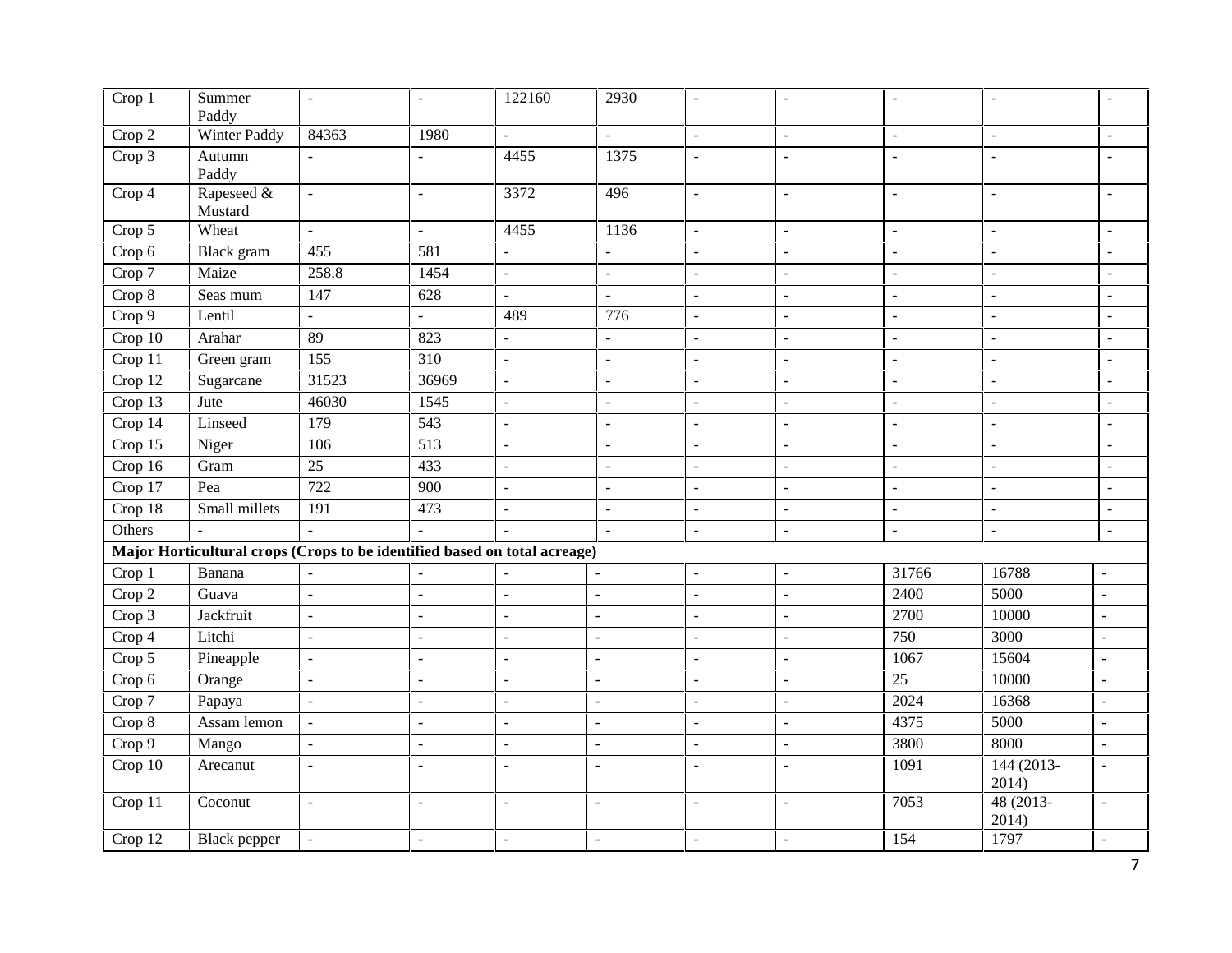| Crop 13 | Potato       |        | $\overline{\phantom{0}}$ |   |   |                          | 9105 | 5942 |  |
|---------|--------------|--------|--------------------------|---|---|--------------------------|------|------|--|
| Crop 14 | Sweet potato |        | $\overline{\phantom{0}}$ |   | - | -                        | 640  | 3309 |  |
| Crop15  | Tapioca      |        | $\overline{\phantom{0}}$ | - | - | $\overline{\phantom{0}}$ | 59   | 7161 |  |
| Crop 16 | Chilli       |        | $\overline{\phantom{0}}$ | - | - | $\overline{\phantom{0}}$ | 292  | 675  |  |
| Crop 17 | Turmeric     | $\sim$ | $\overline{\phantom{0}}$ | - | - | $\overline{\phantom{0}}$ | 305  | 1170 |  |
| Crop 18 | Onion        |        | $\overline{\phantom{0}}$ |   |   |                          | 768  | 2406 |  |
| Crop 19 | Ginger       |        | $\overline{\phantom{0}}$ | - |   | -                        | 2356 | 8914 |  |
| Crop 20 | Garlic       |        | $\overline{\phantom{0}}$ |   |   | -                        | 2356 | 8914 |  |

| 1.12 | Sowing window for 5<br>major field crops<br>(start and end of normal<br>sowing period) | Crop 1: Paddy            | 2: Blackgram             | 3: Rapeseed                  | $4:$ Jute         | 5:Sugarcane              |
|------|----------------------------------------------------------------------------------------|--------------------------|--------------------------|------------------------------|-------------------|--------------------------|
|      | Kharif-Rainfed                                                                         | June-July                | Mid Aug-Mid Sept         | $\sim$                       | March-April       | March-April              |
|      | Kharif-Irrigated                                                                       | $\overline{\phantom{a}}$ | $\sim$                   | ÷,                           | $\sim$            | $\overline{\phantom{a}}$ |
|      | Autumn paddy                                                                           | Sep-Oct                  | $\overline{\phantom{a}}$ | $15^{th}$ Oct- $15^{th}$ Nov | $\sim$            | $\sim$                   |
|      | (Boro)<br>Summer paddy<br>rice)                                                        | March-April              |                          | ۰                            |                   | $\blacksquare$           |
|      |                                                                                        |                          |                          |                              |                   |                          |
| 1.13 | What is the major contingency the district is prone to? (Tick mark)                    |                          |                          | <b>Regular</b>               | <b>Occasional</b> | <b>None</b>              |
|      | Drought                                                                                |                          |                          |                              |                   |                          |
|      | Flood                                                                                  |                          |                          | ✓                            | $\blacksquare$    | ۰                        |
|      | Cyclone                                                                                |                          |                          | ÷                            | ۰.                |                          |
|      | Hail storm                                                                             |                          |                          | $\overline{a}$               | ✓                 |                          |
|      | Heat wave                                                                              |                          |                          | $\overline{\phantom{a}}$     | $\blacksquare$    | $\overline{\phantom{a}}$ |
|      | Cold wave                                                                              |                          |                          | ٠                            | ✓                 |                          |
|      | Frost                                                                                  |                          |                          | ٠                            | ۰                 |                          |
|      | Sea water intrusion                                                                    |                          |                          | $\overline{a}$               | $\sim$            | $\overline{\phantom{a}}$ |
|      | Pests and disease outbreak (specify)                                                   |                          |                          | ÷                            | $\checkmark$      | $\overline{\phantom{a}}$ |
|      | Others (specify)                                                                       |                          |                          | $\overline{\phantom{0}}$     | $\sim$            |                          |

| 1.14 |                  | <b>Include Digital maps of</b> Location map of district within State as Annexure I | Enclosed: Yes |
|------|------------------|------------------------------------------------------------------------------------|---------------|
|      | the district for |                                                                                    |               |
|      |                  | Mean annual rainfall as Annexure 2                                                 | Enclosed: Yes |
|      |                  | Soil map as Annexure 3                                                             | Enclosed: No  |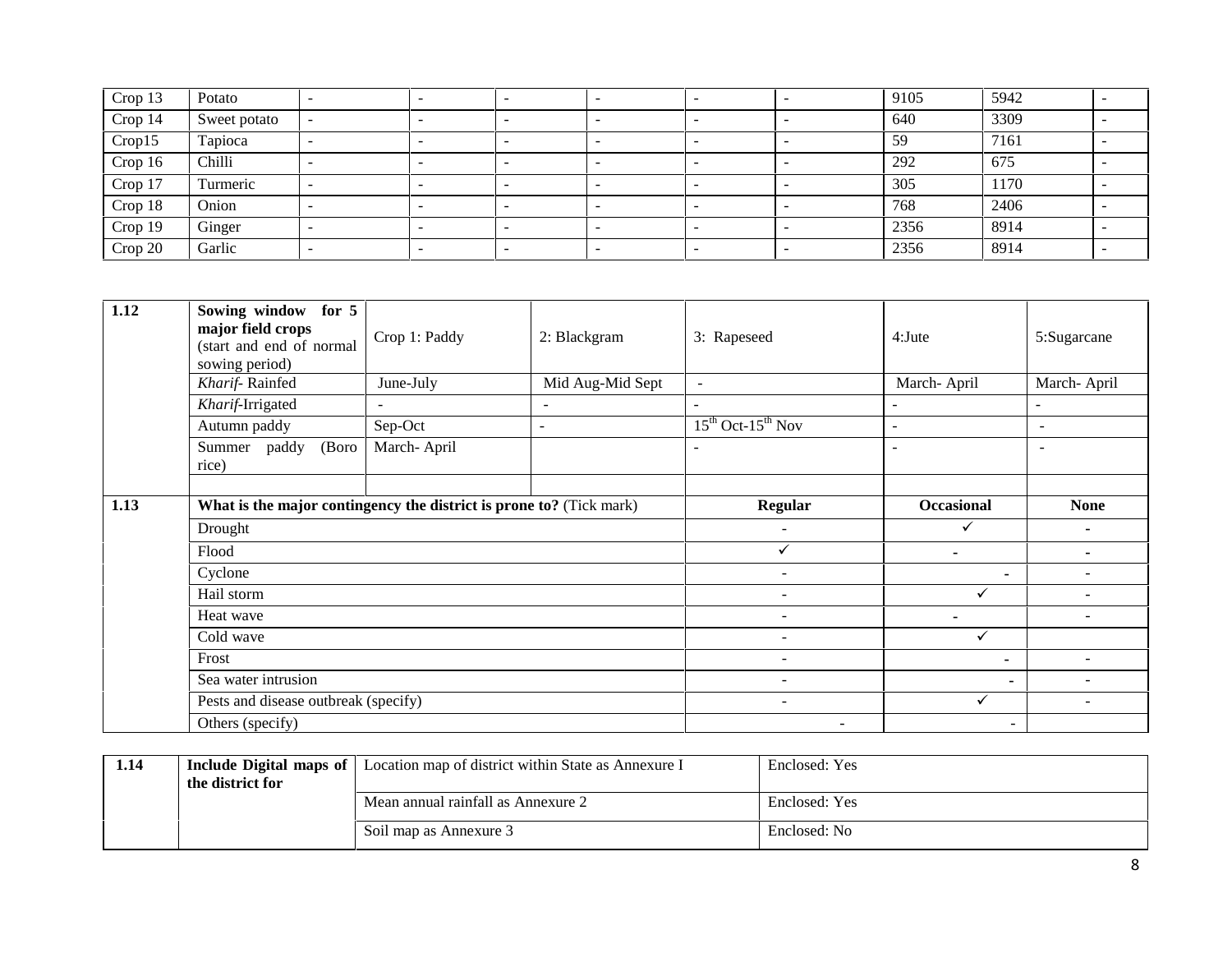

#### **Annexure – 1: LOCATION MAP OF MORIGAON DISTRICT IN ASSAM**

**(Source: mapsofindia.com)**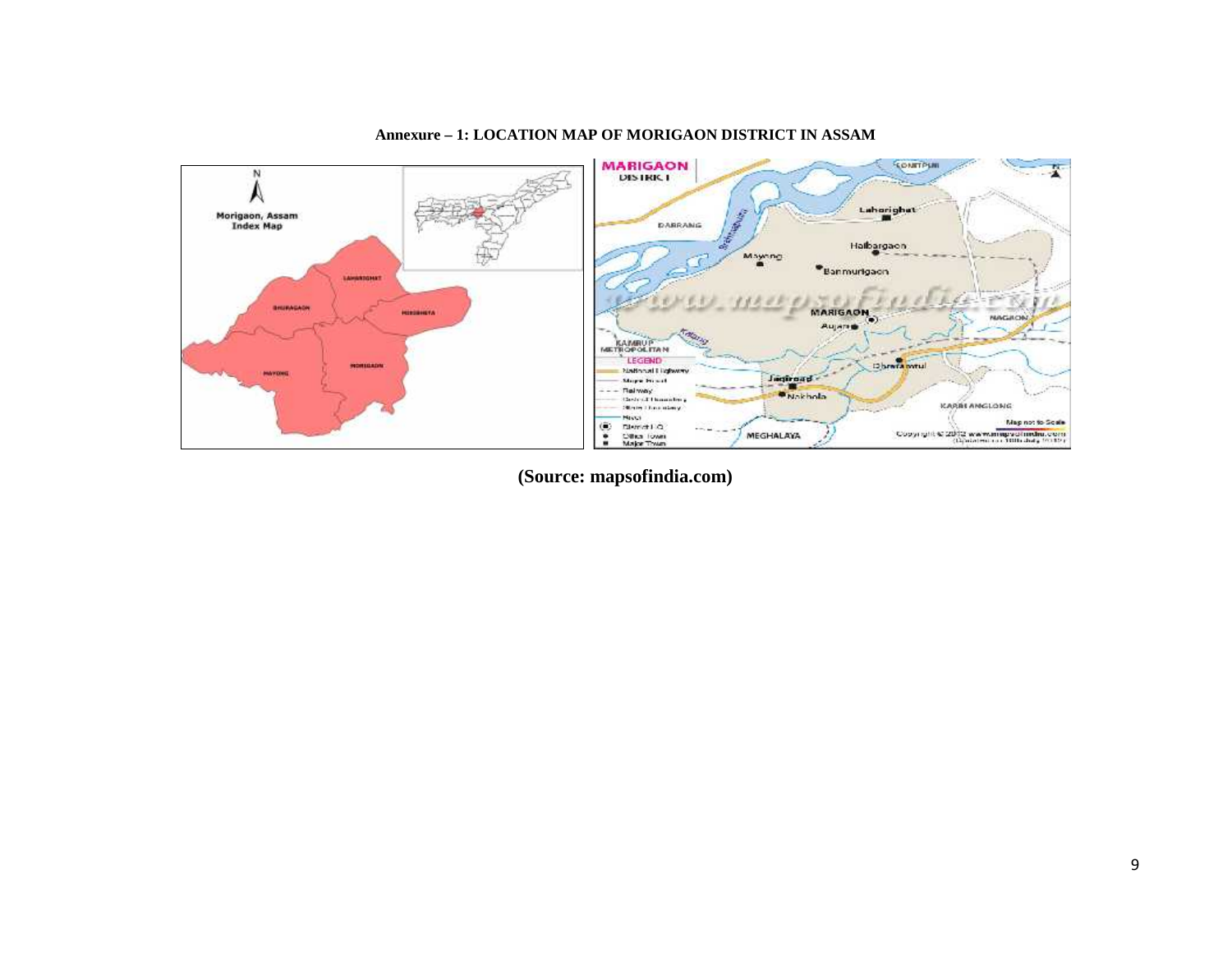

#### **Annexure – 2: MEAN ANNUAL RAINFALL OF MORIGAON DISTRICT**

*Source: - Department of Agriculture, Morigaon, Assam*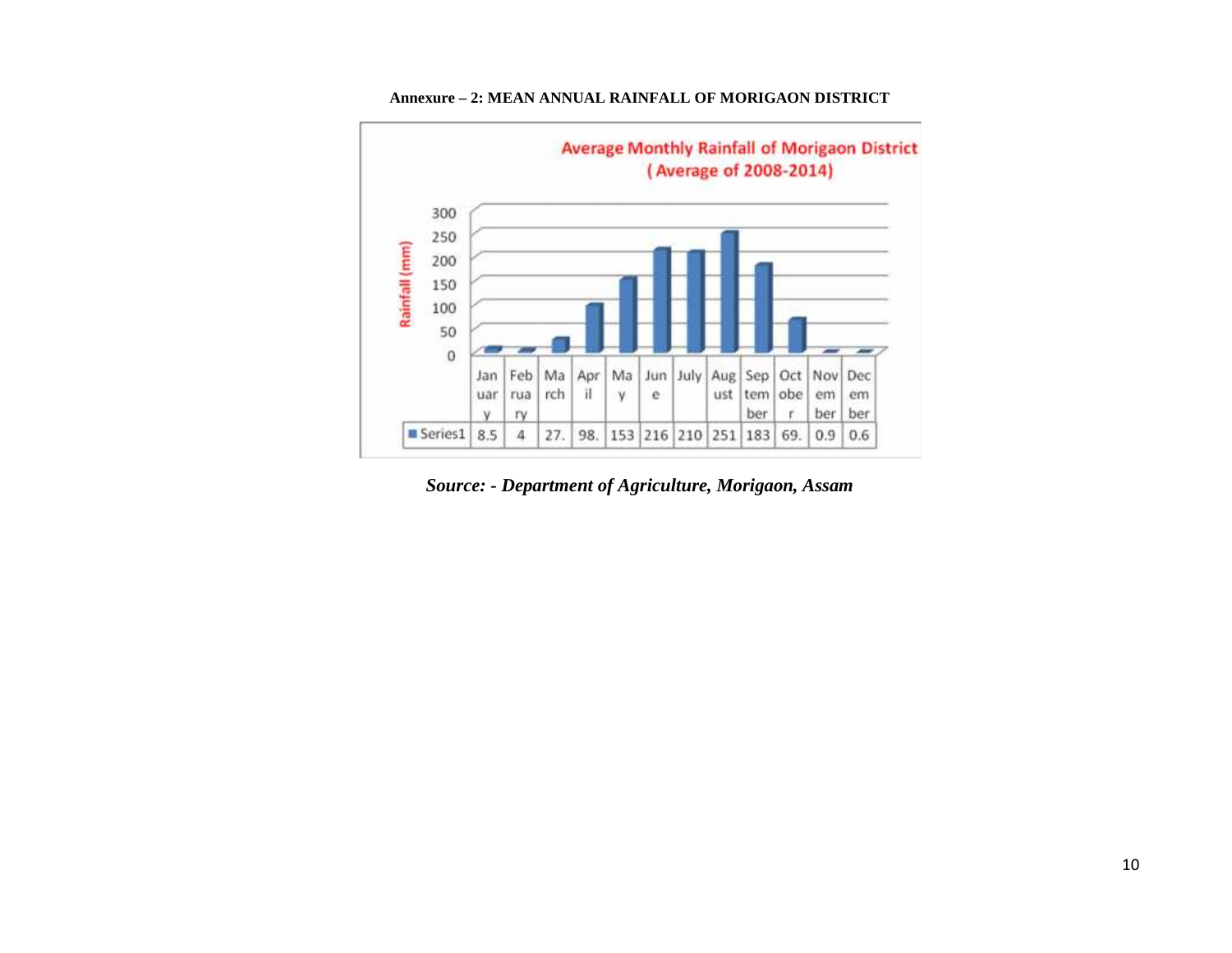## **2.0 Strategies for weather related contingencies**

2.1.Drought

## **A. Drought-Pre-Monsoon (Last week of March to First week of April) Normal**

| <b>Condition</b>                                        |                                            | <b>Suggested Contingency measures</b>                                                                                                        |                                                                                                                                                                                                                                                                                                                                                                                |                                                                                                                                                                                                              |                                                                                              |  |
|---------------------------------------------------------|--------------------------------------------|----------------------------------------------------------------------------------------------------------------------------------------------|--------------------------------------------------------------------------------------------------------------------------------------------------------------------------------------------------------------------------------------------------------------------------------------------------------------------------------------------------------------------------------|--------------------------------------------------------------------------------------------------------------------------------------------------------------------------------------------------------------|----------------------------------------------------------------------------------------------|--|
| Early season drought                                    | <b>Major Farming</b>                       | Normal Crop/                                                                                                                                 | Change in crop                                                                                                                                                                                                                                                                                                                                                                 | <b>Agronomic measures</b>                                                                                                                                                                                    | <b>Remarks on Implementation</b>                                                             |  |
| (delayed onset)                                         | situation                                  | <b>Cropping system</b>                                                                                                                       | /cropping system<br>including variety                                                                                                                                                                                                                                                                                                                                          |                                                                                                                                                                                                              |                                                                                              |  |
| Delayed by 2 weeks<br>$(2nd$ to $3rd$ week of<br>April) | 1) Farming<br>situation:<br>Rainfed upland | Cropping system<br><u>1:</u><br>Summer vegetables<br>Pulse<br>/Summer<br>(Greengram/<br>Blackgram)/Summe<br>r,Oilseed<br>(Sesamum),<br>Maize | No Change<br>Growing high<br>yielding<br>varieties<br>Greengram-<br>SGC-16, SGC<br>20, Sonai (SG<br>$21-5$ ) T44,K<br>851, IPM-1-2,<br>Pratap<br><b>Blackgram-</b><br>Sonkush (SB 23-<br>5) SBC 40, SBC<br>47 Pant U 19, T-<br>9, KU-301 etc<br>Lentil-M<br>Sesamum -<br>Kaliabor<br>local, SG 25-<br>$1, AST-1$<br>Maize-NMH<br>803, Ganga 5, Hi-<br>starch, Diara<br>NLD etc | Follow recommended package of<br>practices for different crops<br>i) Weeding at critical stages of<br>growth.<br>ii) Addition of sufficient organic<br>matter in the soil at the time of land<br>preparation | Provision supply of seeds/inputs<br>through<br>RKVY<br>other<br>and<br>Central/State schemes |  |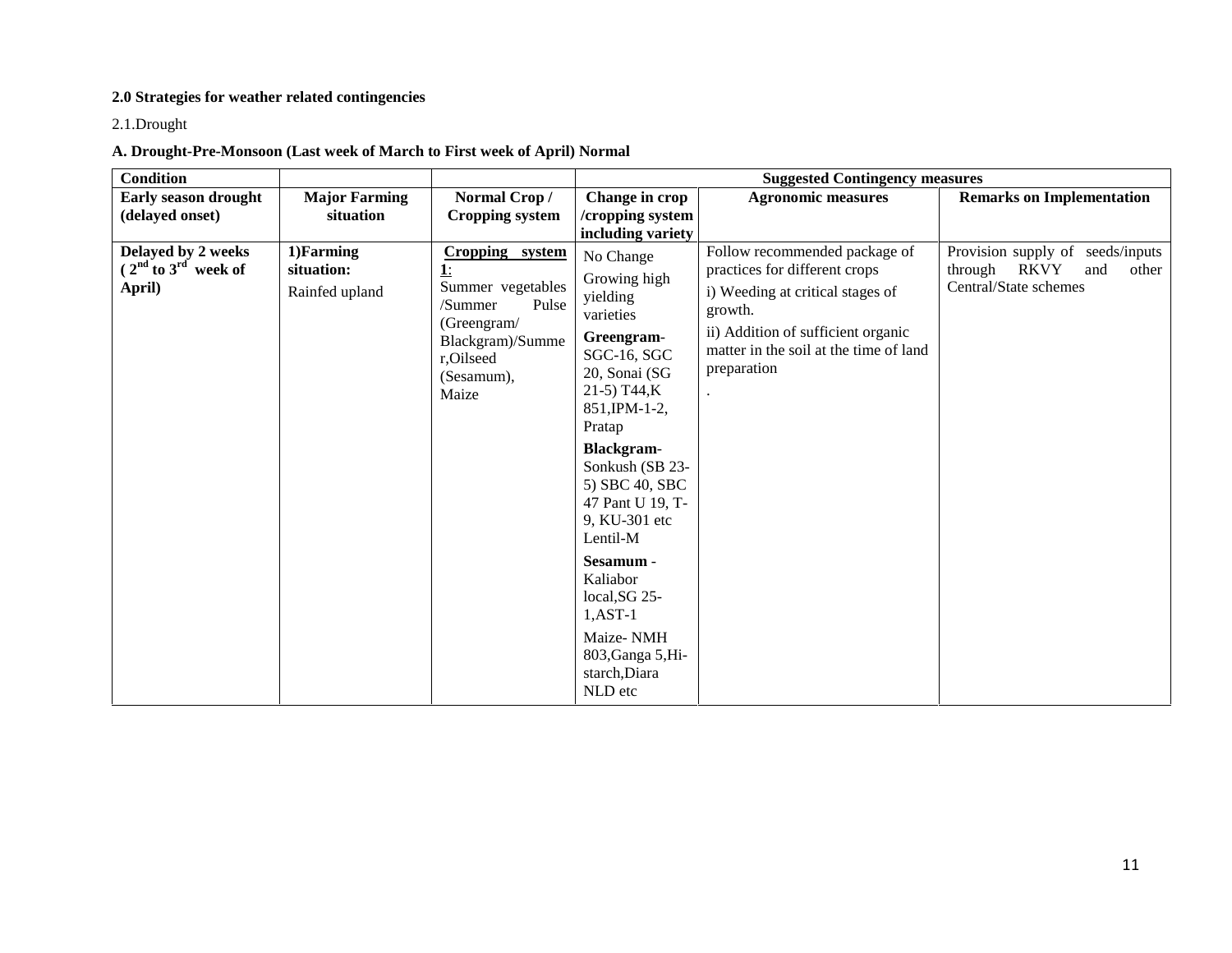#### **Normal onset of Pre-monsoon**

| <b>Condition</b>                                                                                                                |                                                                                                                                                                                            |                                           |                                                                                                                         | <b>Suggested Contingency measures</b>                                                                                                                                                 |                                                                                                       |
|---------------------------------------------------------------------------------------------------------------------------------|--------------------------------------------------------------------------------------------------------------------------------------------------------------------------------------------|-------------------------------------------|-------------------------------------------------------------------------------------------------------------------------|---------------------------------------------------------------------------------------------------------------------------------------------------------------------------------------|-------------------------------------------------------------------------------------------------------|
| Early season drought<br>(Normal onset)                                                                                          | <b>Major Farming</b><br>situation                                                                                                                                                          | <b>Normal</b><br>Crop/cropping<br>system  | Crop management                                                                                                         | Soil nutrient & moisture<br>conservation measures                                                                                                                                     | <b>Remarks</b> on<br>Implementation                                                                   |
| <b>Normal onset</b><br>followed by 15-20<br>days dry spell after<br>sowing leading to<br>poor<br>germination/crop<br>stand etc. | 2)Farming<br><b>Cropping</b><br>situation:<br>system 1:<br>Rainfed Medium<br>Rice<br>land/<br>Medium<br>lowland<br>ahu)<br><b>Cropping</b><br>Rice<br><b>Cropping</b><br>system 3.<br>Jute | (Early<br>ahu and, normal<br>monocropping | No Change in crops<br>Use HYV of short duration rice Luit,<br>Kolong, Kapilee, Dishang, Dikhow, IR<br>36, Culture 1 etc | 1. Weeding at critical stages of<br>growth<br>2 Irrigation as per requirement<br>3.Proper<br>plant<br>protection<br>measures as and when required<br>4. Foliar application of 1% MOP  | Provision for<br>supply of<br>seeds/inputs<br>through RKVY and<br>various<br>Central/State<br>schemes |
|                                                                                                                                 |                                                                                                                                                                                            | system 2: Boro                            | No Change<br>Grow high yielding varieties like -<br>Joymoti, Swarnabh, Kanaklata, Dinanath                              | 1. Weeding at critical stages of<br>growth<br>2 Irrigation as per requirement<br>3. Proper<br>plant<br>protection<br>measures as and when required<br>4. Foliar application of 1% MOP |                                                                                                       |
|                                                                                                                                 |                                                                                                                                                                                            |                                           | No Change<br>Grow high yielding varieties like -<br>Sonali, Reshma,<br>Shyamali, Navin, Bahagi, Tarun,<br>Apeswaree etc | 1. Weeding at critical stages of<br>growth<br>2 Irrigation as per requirement<br>3.<br>Proper plant protection<br>measures as and when required<br>4. Foliar application of 1% MOP    |                                                                                                       |
|                                                                                                                                 |                                                                                                                                                                                            | Maize                                     | Maize-, Ganga 5, NetcMH 803, Diara                                                                                      | 1.Weeding<br>2. Interculture<br>3. Foliar application of 1% MOP<br>4.provide<br>irrigation<br>from<br>available source                                                                |                                                                                                       |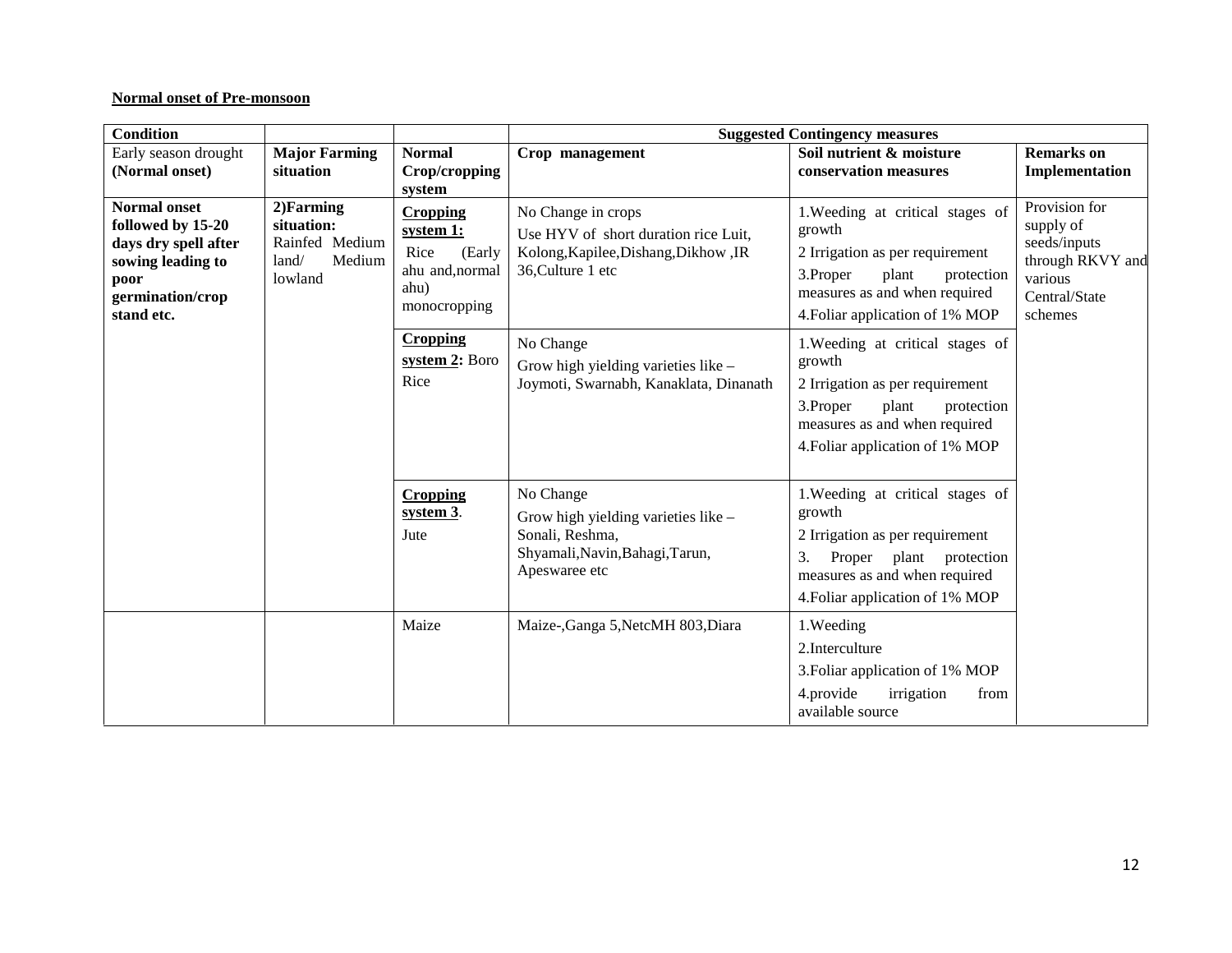#### **2.2 Rainfed situation**

| <b>Condition</b>                                            |                                                |                                                                                                                     | <b>Suggested Contingency measures</b>                                                                                                  |                                                                                                                                                                                                             |                                                                                                                              |
|-------------------------------------------------------------|------------------------------------------------|---------------------------------------------------------------------------------------------------------------------|----------------------------------------------------------------------------------------------------------------------------------------|-------------------------------------------------------------------------------------------------------------------------------------------------------------------------------------------------------------|------------------------------------------------------------------------------------------------------------------------------|
| Early<br>season<br>drought (delayed<br>onset)               | <b>Major Farming</b><br>situation <sup>a</sup> | <b>Normal</b><br>Crop<br>Cropping system <sup>b</sup>                                                               | Change in crop / cropping<br>system <sup>c</sup> including variety                                                                     | Agronomic measures <sup>d</sup>                                                                                                                                                                             | <b>Remarks</b><br>on<br>Implementation                                                                                       |
| Delay by 2 weeks<br>3 <sup>rd</sup><br>June<br>i.e.<br>Week | 1)Farming<br>situation:<br>Rainfed upland      | Cropping system 1:<br>Summer vegetables<br>/Summer Pulse<br>(Greengram/<br>Blackgram)/ Summer,<br>Oilseed (Sesamum) | No Change in crops<br>Growing high yielding<br>varieties<br>Greengram-SGC-16, SGC<br>20, Sonai (SG 21-5) T44,K<br>851, IPM-1-2, Pratap | Allow recommended package of<br>practices for different crops<br>i) Weeding at critical stages of<br>growth.<br>ii) Addition of sufficient organic<br>matter in the soil at the time of<br>land preparation | Provision for supply of<br>seeds/inputs<br>National<br>food security mission,<br>RKVY and any other<br>Central/State schemes |
|                                                             |                                                |                                                                                                                     | Blackgram-Sonkush (SB 23-<br>5) SBC 40, SBC 47 Pant U 19,<br>T-9, KU-301 etc Lentil-M                                                  | iii) INM including use of<br>biofertilizers like PSB<br>Azotobacter                                                                                                                                         |                                                                                                                              |
|                                                             |                                                |                                                                                                                     | Sesamum - Kaliabor local, SG<br>25-1, AST-1                                                                                            | iv)Seed Treatment of pulses with<br>Rhizobium culture<br>-Recommended<br>package<br>of<br>practices for normal sowing.                                                                                      |                                                                                                                              |
|                                                             |                                                | Cropping system 2:<br>Toria Rabi Veg /Rabi<br>pulse(Lentil)                                                         | Grow high yielding varieties<br>like -<br>Blackgram-Sonkush (SB 23-<br>5) SBC 40, SBC 47 Pant U 19,                                    |                                                                                                                                                                                                             |                                                                                                                              |
|                                                             |                                                | /Maize/Groundnut                                                                                                    | T-9, KU-301 etc,<br>Greengram-SGC-16,SGC 20,<br>Sonai (SG 21-5) T44,K<br>851, IPM-1-2, Pratap                                          |                                                                                                                                                                                                             |                                                                                                                              |
|                                                             |                                                |                                                                                                                     | Toria-TS-36, TS-38, TS-67,<br>$TS-46$ , $JT90-1$ (Jeuti)<br>Lentil- Moitree, HUL 57,                                                   |                                                                                                                                                                                                             |                                                                                                                              |
|                                                             |                                                |                                                                                                                     | Azad Mosur 1                                                                                                                           |                                                                                                                                                                                                             |                                                                                                                              |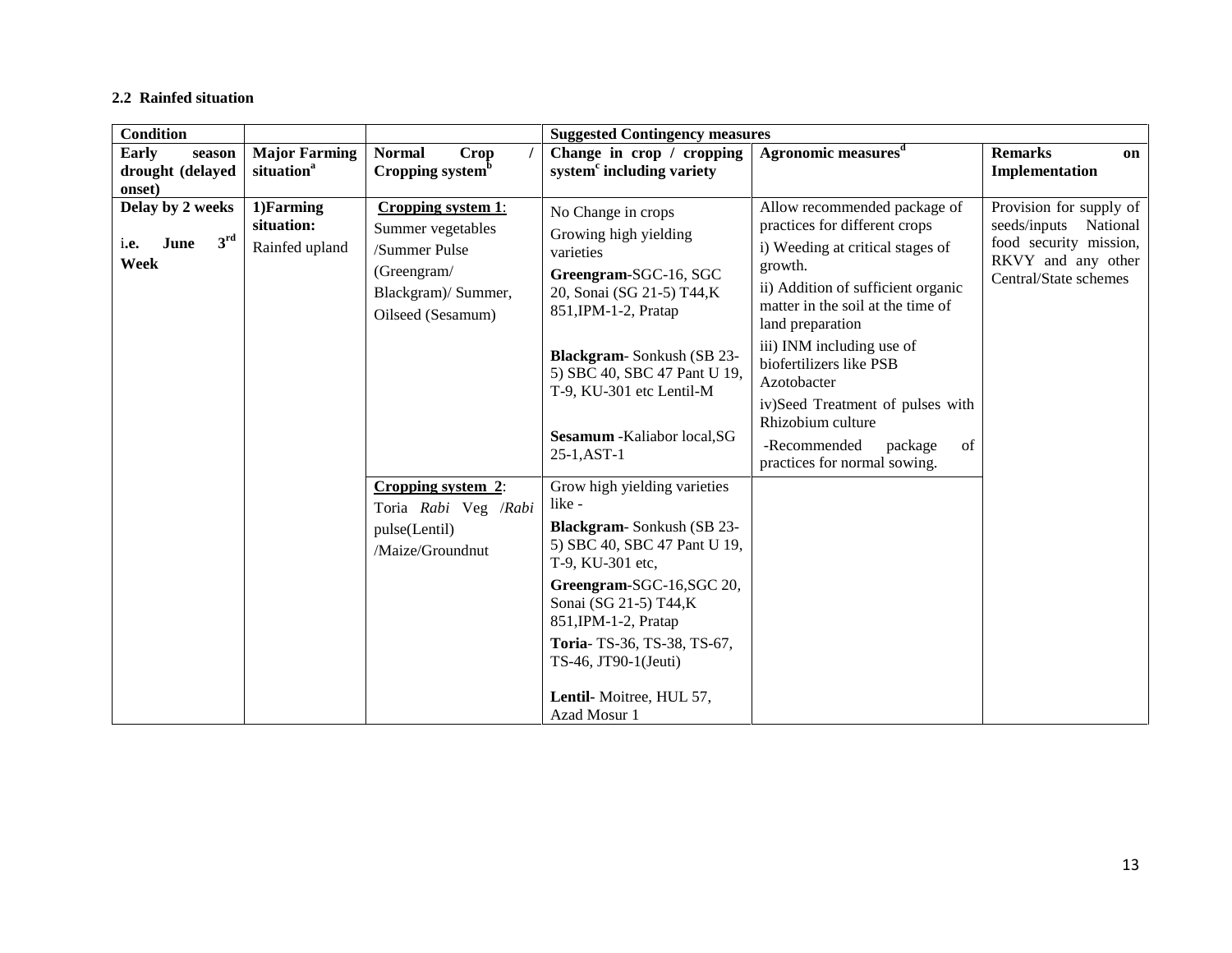| 2)Farming<br>situation:<br>Rainfed<br>Medium<br>land/<br>Medium<br>lowland | Cropping system 1:<br>Rice(Kharif)<br>monocropping                                                           | No Change<br>Use HYV of rice like Ranjit,<br>Bahadur, Piolee Maniram,<br>Kushal etc                                                                                                                                                | Recommended<br>of<br>package<br>practices for normal crop $-$<br>1. Apply Organic manures.<br>2. Use INM practices in rice<br>including use of Azospirillum and<br>PSB as seedling treatment or<br>recommended doses of fertilizers.<br>3. Weeding at critical stages of<br>growth<br>protection<br>4.<br>Proper<br>plant           |
|----------------------------------------------------------------------------|--------------------------------------------------------------------------------------------------------------|------------------------------------------------------------------------------------------------------------------------------------------------------------------------------------------------------------------------------------|-------------------------------------------------------------------------------------------------------------------------------------------------------------------------------------------------------------------------------------------------------------------------------------------------------------------------------------|
|                                                                            | Cropping system 2:Sali<br>rice-Boro Rice / Potato/<br>Toria /Rabi vegetables/<br>Linseed/Niger/<br>Groundnut | No Change<br>Grow high yielding varieties<br>$like -$<br>Rice-<br>Joymoti, Swarnabh,<br>Kanaklata, Dinanath<br>Toria-TS-36, TS-38, TS-67,<br>TS-46, JT 90-1(Jeuti)<br>Potato-<br>Kufri Chandramukhi, Kufri<br>Jyoti, Kufri Pokhraj | measures as and when required<br>Follow recommended package of<br>practices for different crops-<br>i) Weeding at critical stages of<br>growth.<br>ii) Addition of sufficient organic<br>matter in the soil at the time of<br>land preparation<br>iii)Use INM practices including<br>use of biofertilizers like PSB<br>Azotobacter, |
|                                                                            | Cropping system 3.<br>Jute-Toria<br>Rabi<br>vegetables                                                       | No Change<br>Grow high yielding varieties<br>$like -$<br>Jute - Sonali, Reshma,<br>Shyamali, Navin, Bahagi, Tarun<br>, Apeswaree etc<br>Toria-TS-36, TS-38, TS-67,<br>TS-46, JT-90                                                 | -Recommended<br>of<br>package<br>practices for normal sowing.                                                                                                                                                                                                                                                                       |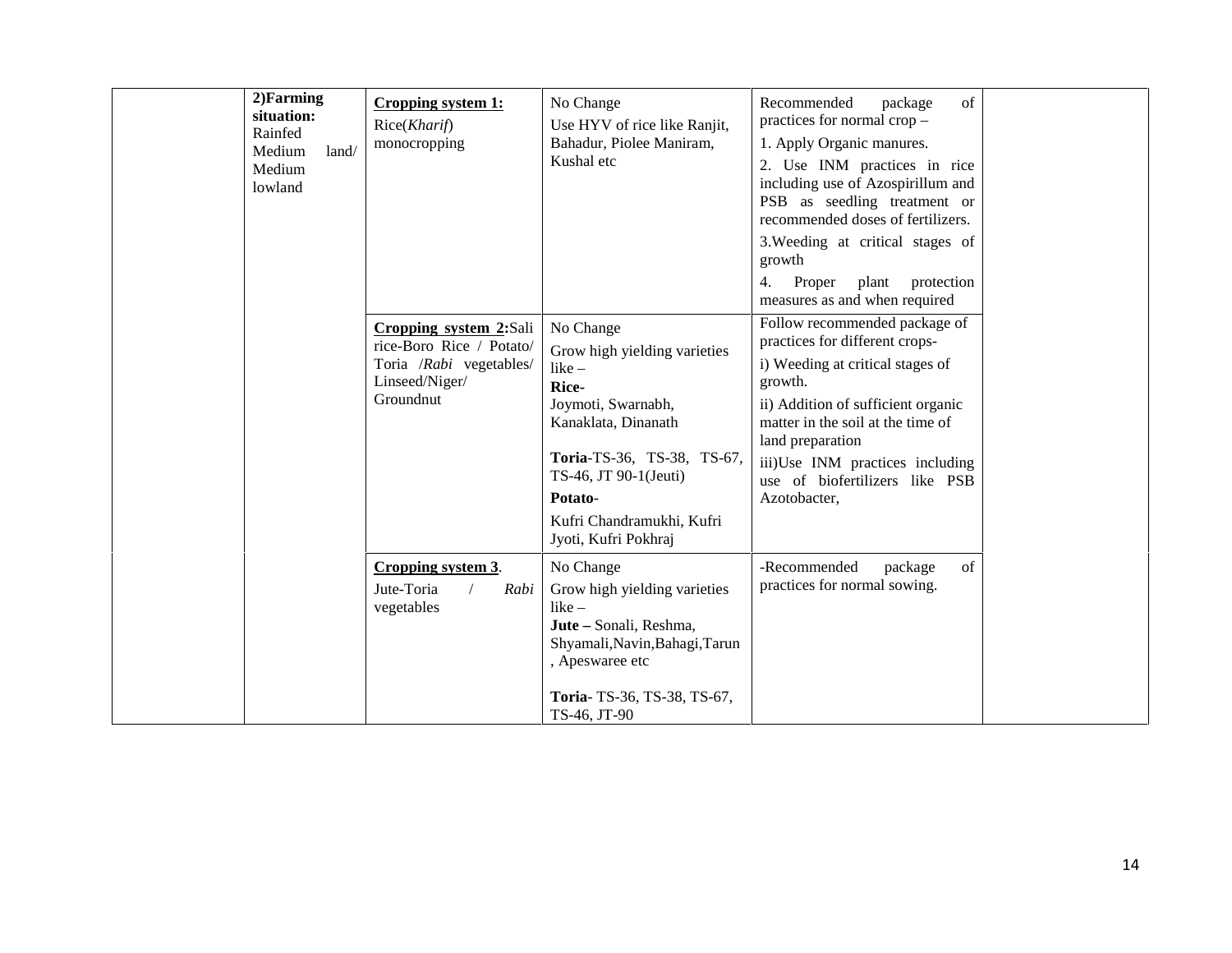| Cropping system<br>Jute-Late Sali                                                                                          | No Change<br>4:<br>Grow high yielding varieties                                                                                                                                                               | -Recommended<br>of<br>package<br>practices for normal sowing.                                                                                                                             |
|----------------------------------------------------------------------------------------------------------------------------|---------------------------------------------------------------------------------------------------------------------------------------------------------------------------------------------------------------|-------------------------------------------------------------------------------------------------------------------------------------------------------------------------------------------|
|                                                                                                                            | $like -$<br>Jute-Sonali, Reshma,<br>Shyamali, Navin, Bahagi,<br>Tarun, Apeswaree etc                                                                                                                          | 60 days old seedlings can be<br>transplanted for Prafulla and<br>Gitesh and transplanted upto last<br>part of August                                                                      |
|                                                                                                                            | Grow high yielding varieties<br>$like -$<br>Late Sali- Prafulla, Gitesh,                                                                                                                                      | About 60 kg seed/ha is required<br>with closer spacing $(15 \text{ cm } x15)$<br>cm) and 6-8 seedlings/hill.Short<br>duration<br>varieties<br>can<br>be<br>transplanted upto last part of |
|                                                                                                                            | Short duration varieties like<br>Luit, Kolong, Kapili Dishang                                                                                                                                                 | August. 20-25 days old seedling<br>should be transplanted at 15x15<br>with<br>$4 - 5$<br>spacing<br>cm<br>seedlings/hill.                                                                 |
| Cropping system 5:<br>Relay cropping of Lentil,<br>Lathyrus and Field pea                                                  | Grow high yielding varieties<br>$like -$<br>Lentil- Moitree, HUL 57,<br>Azad Mosur 1, Axom Mosur<br>1.Axom Masur 2<br>Lathyrus - Ratan, Prateek,<br>Madhuri JL<br>Field pea- Aman, Prakash,<br>Vikash, Adarsh |                                                                                                                                                                                           |
| 3. Flood prone<br>Cropping system 1:<br>Summer vegetables/Jute<br>Toria/Lentil/Wheat<br>/Potato/Rabi vegetables/<br>Chilli | No Change<br>Varieties as mentioned above                                                                                                                                                                     | -Recommended<br>of<br>package<br>practices for normal sowing.<br>Sowing time should be properly<br>maintained                                                                             |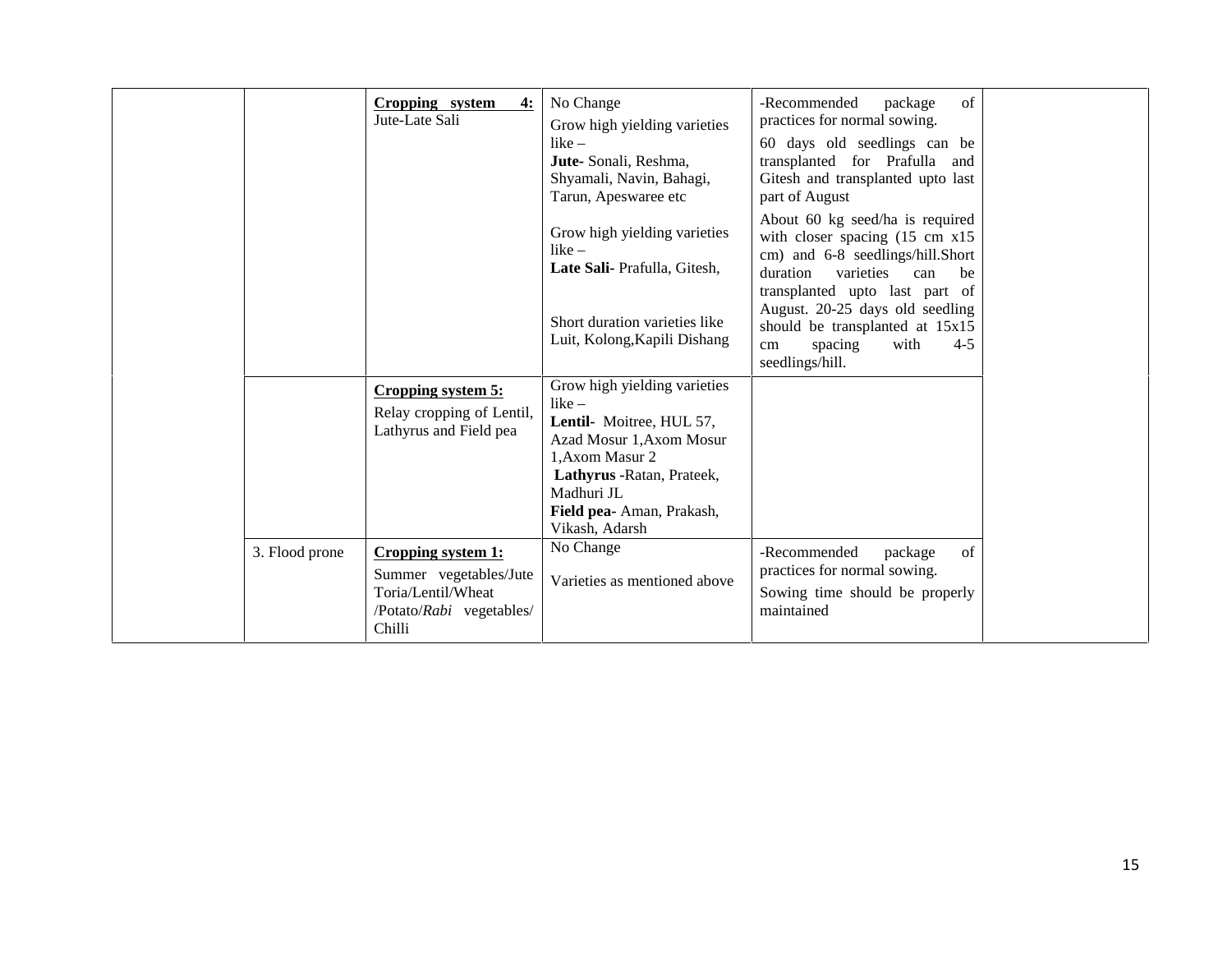|            | Kharif Rice (Kharif)<br>-Wheat/Potato/Rabi<br>vegetables/ Chilli | i)Growing of submergence<br>tolerant rice varieties such as<br>Jalashree, Jalkuwari, Swarna<br>Sub 1, Ranjit Sub 1<br>ii) If flood water recedes early<br>then medium duration rice<br>varieties likeTTB-404, IR-36,<br>Jaya Satyaranjan, Basundhara,<br>etc<br>iii) If transplanting is possible<br>during last part of August, etc.<br>Short duration varieties such<br>as Luit, Kolong, Dishang.<br>iv) For chronically flood<br>affected<br>areas, traditional<br>photo sensitive coarse grain<br>rice varieties with up to 60<br>days old seedlings can be<br>grown up to last part of<br>Prafulla,<br>August<br>Gitesh, Manohar Sali, Andrew<br>Sali, Salpona etc.<br>v) Community nursery may be<br>raised in non-flood prone or<br>high land for raising of rice<br>seedlings | i) Transplanting within July.<br>Seedlings should be raised in non<br>flood prone or high land area.<br>ii) Transplanting can be done by<br>mid -August. Seedlings should be<br>raised in non-flood prone or high<br>land area.<br>iii) Transplanting- last part of<br>August<br>20-25 days old seedling should<br>be transplanted at 20x15 cm<br>spacing with 4-5 seedlings/hill.<br>iv). About 60 kg seed/ha is<br>required with closer spacing (15<br>x15<br>and<br>cm<br>cm)<br>$6-8$<br>seedlings/hill.<br>Select delayed/staggered planting<br>rice varieties like Prafulla and<br>Gitesh with up to 60 days old<br>seedlings (Sowing in the nursery<br>bed within June). Seedlings<br>should be raised in non flood<br>prone or high land area. |  |
|------------|------------------------------------------------------------------|---------------------------------------------------------------------------------------------------------------------------------------------------------------------------------------------------------------------------------------------------------------------------------------------------------------------------------------------------------------------------------------------------------------------------------------------------------------------------------------------------------------------------------------------------------------------------------------------------------------------------------------------------------------------------------------------------------------------------------------------------------------------------------------|--------------------------------------------------------------------------------------------------------------------------------------------------------------------------------------------------------------------------------------------------------------------------------------------------------------------------------------------------------------------------------------------------------------------------------------------------------------------------------------------------------------------------------------------------------------------------------------------------------------------------------------------------------------------------------------------------------------------------------------------------------|--|
| Char areas | Groundnut/Niger/<br>RabiMaize/ vegetables                        |                                                                                                                                                                                                                                                                                                                                                                                                                                                                                                                                                                                                                                                                                                                                                                                       | Normal package                                                                                                                                                                                                                                                                                                                                                                                                                                                                                                                                                                                                                                                                                                                                         |  |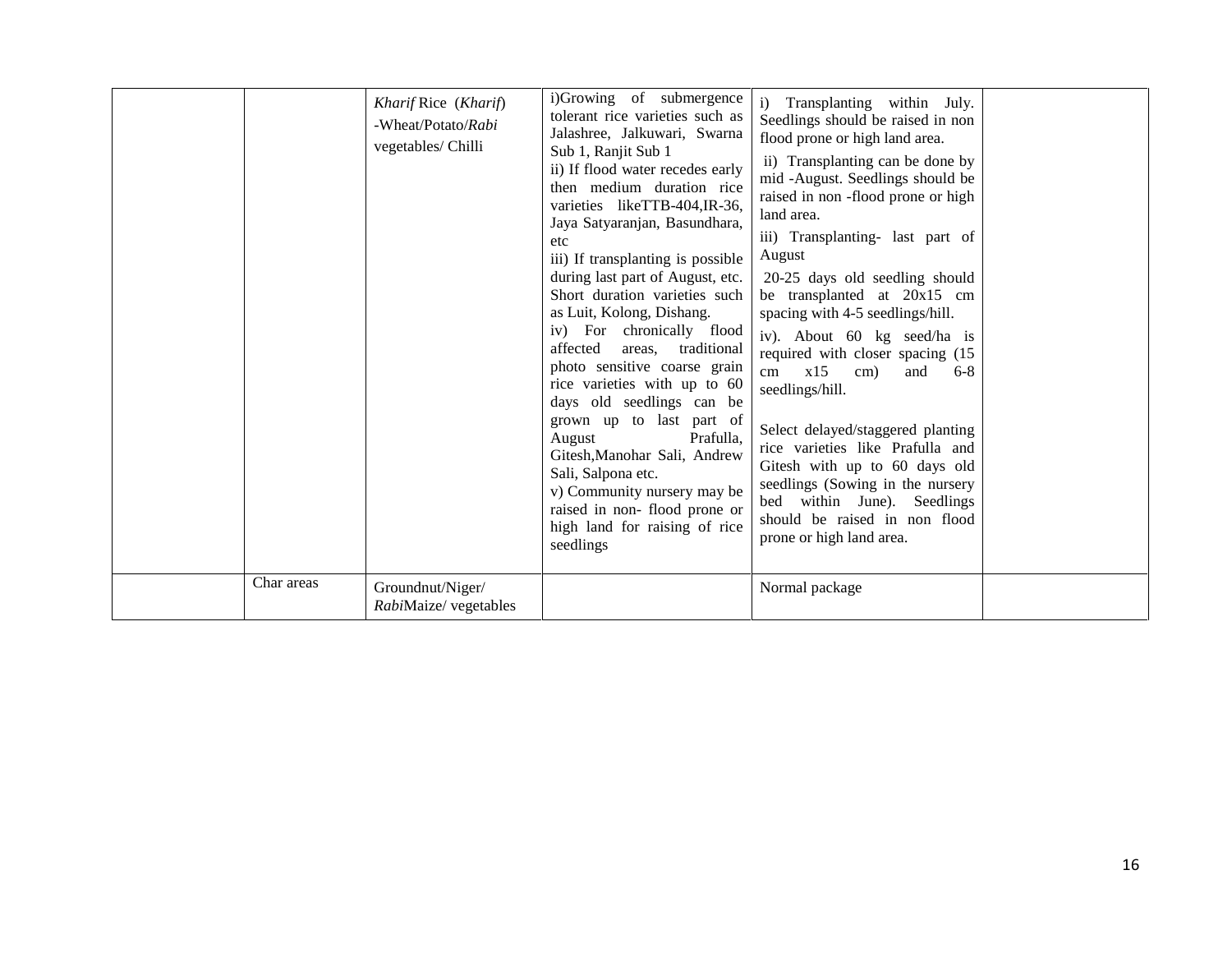| <b>Condition</b>                                     |                                                |                                                                                                                              | <b>Suggested Contingency measures</b>                                                                                                                                                                                                                                |                                                                                                                                                                                                                                                                                                                                                               |                                                                                                                              |
|------------------------------------------------------|------------------------------------------------|------------------------------------------------------------------------------------------------------------------------------|----------------------------------------------------------------------------------------------------------------------------------------------------------------------------------------------------------------------------------------------------------------------|---------------------------------------------------------------------------------------------------------------------------------------------------------------------------------------------------------------------------------------------------------------------------------------------------------------------------------------------------------------|------------------------------------------------------------------------------------------------------------------------------|
| <b>Early</b><br>season<br>drought (delayed<br>onset) | <b>Major Farming</b><br>situation <sup>a</sup> | Normal Crop/cropping<br>system <sup>b</sup>                                                                                  | <b>Change</b><br>in crop/cropping<br>system <sup>c</sup>                                                                                                                                                                                                             | Agronomic measures <sup>d</sup>                                                                                                                                                                                                                                                                                                                               | <b>Remarks</b><br>on<br>Implementation <sup>e</sup>                                                                          |
| Delay beyond 4<br>weeks<br>July 1 <sup>st</sup> week | 1)Farming<br>situation:<br><b>Upland</b>       | Cropping system 1:<br>Summer<br>vegetables/<br>Pulse (Green<br>Summer<br>gram and blackgram),<br>Summer oilseed<br>(Sesamum) | No Change in crops<br>High yielding varieties<br>Blackgram-Sonkush (SB 23-<br>5) SBC 40, SBC 47 Pant U 19,<br>T-9. KU-301 etc.<br>Greengram-SGC-16, SGC 20,<br>Sonai (SG 21-5) T44,K<br>851, IPM-1-2, Pratap<br><b>Sesamum</b> - Kaliabor local, SG<br>$25-1, AST-1$ | $\sigma$ f<br>Recommended<br>package<br>practices for normal crop -<br>1. Apply Organic manures.<br>2. Use INM practices in rice<br>including use of Azospirillum and<br>PSB as seedling treatment or<br>recommended doses of fertilizers.<br>3. Weeding at critical stages of<br>growth<br>Proper plant<br>protection<br>4.<br>measures as and when required | Provision for supply of<br>seeds/inputs<br>National<br>food security mission,<br>RKVY and any other<br>Central/State schemes |
|                                                      |                                                | Cropping system<br>2:<br>Toria/Rabi Veg /Rabi<br>pulse (Lentil)/Groundnut                                                    | Grow high yielding varieties<br>like -<br>Toria-TS-36, TS-38, TS-67,<br>TS-46, JT90-1(Jeuti)<br>Lentil-Moitree, HUL 57,<br>Azad Mosur 1                                                                                                                              | Recommended<br>package<br>of<br>practices for normal crop -<br>1. Apply Organic manures.<br>2. Use INM practices in rice<br>including use of Azospirillum and<br>PSB as seedling treatment or<br>recommended doses of fertilizers.<br>3. Weeding at critical stages of<br>growth<br>Proper<br>plant<br>protection<br>measures as and when required            |                                                                                                                              |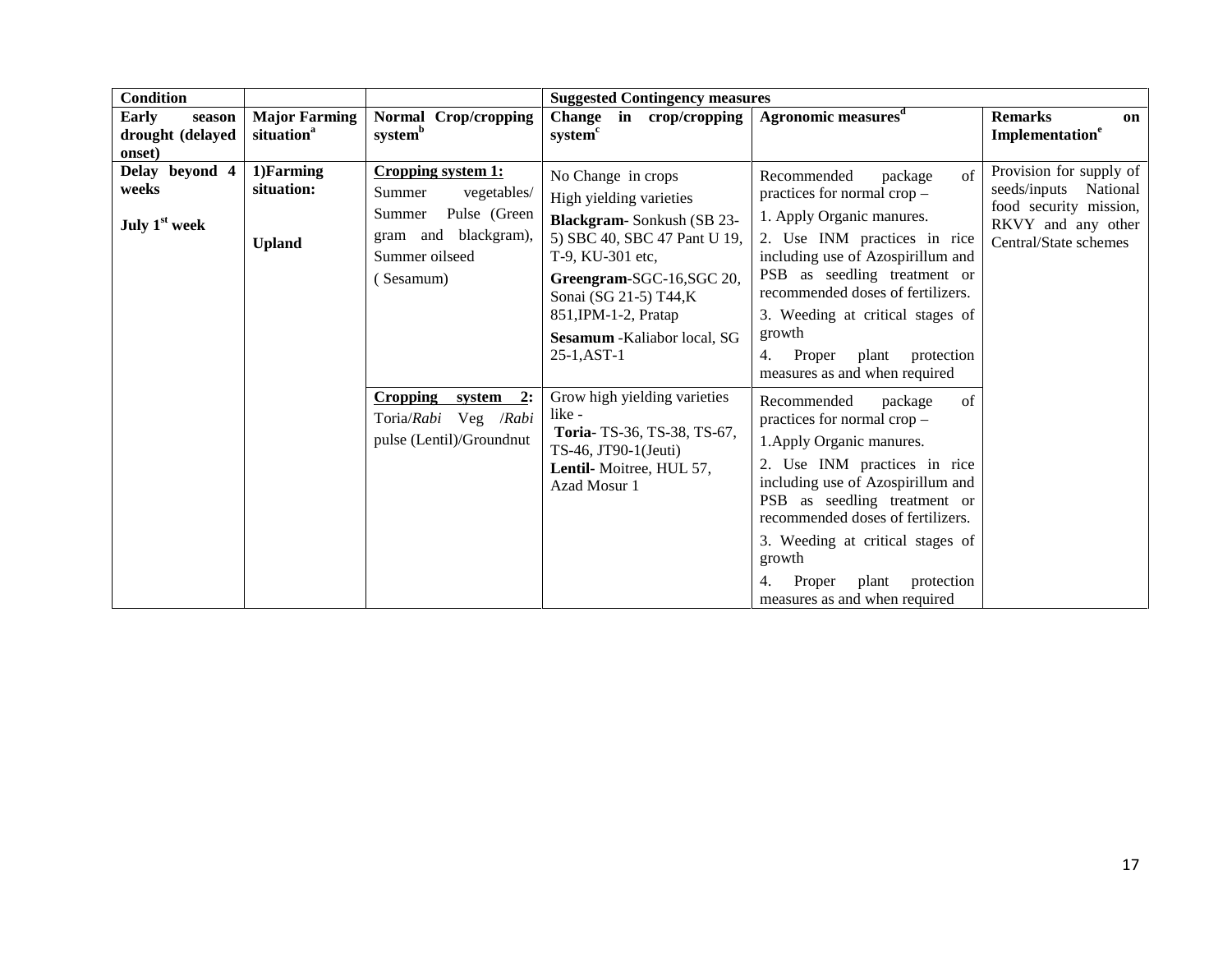| 2) Farming<br>situation:<br>Medium land/<br><b>Medium</b><br>low<br>land | Cropping system 1:<br>Rice ( <i>Kharif</i> )<br>monocropping | No Change<br>Use HYV of rice like Ranjit,<br>Bahadur, Maniram,<br>Piolee,<br>Kushal etc | Growing of medium duration rice<br>varieties such as Satyaranjan,<br>Basundhara, TTB 404 (Shraboni),<br>IR-36,<br>Jaya,Swarna<br>etc<br>(transplanting up to $1st$ week<br>August).<br>- Short duration rice varieties<br>such as Luit, Kolong, Dishang<br>can also be selected<br>etc.<br>(transplanting up to last part of<br>August). 20-25 days old seedling<br>should be transplanted at 20x15<br>with<br>$4-5$<br>spacing<br>cm<br>seedlings/hill.<br>-Rice varieties that can be grown<br>as late Sali up to last part of<br>August are Manohar Sali, Andrew<br>Sali, Salpona, Prafulla and Gitesh<br>etc. and traditional photosensitive<br>coarse grain varieties with up to<br>60 days old seedlings. About 60<br>kg seed/ha is required with closer<br>spacing $(15 \text{ cm} \times 15 \text{ cm})$ and 6-8<br>seedlings/hill. |  |
|--------------------------------------------------------------------------|--------------------------------------------------------------|-----------------------------------------------------------------------------------------|---------------------------------------------------------------------------------------------------------------------------------------------------------------------------------------------------------------------------------------------------------------------------------------------------------------------------------------------------------------------------------------------------------------------------------------------------------------------------------------------------------------------------------------------------------------------------------------------------------------------------------------------------------------------------------------------------------------------------------------------------------------------------------------------------------------------------------------------|--|
|--------------------------------------------------------------------------|--------------------------------------------------------------|-----------------------------------------------------------------------------------------|---------------------------------------------------------------------------------------------------------------------------------------------------------------------------------------------------------------------------------------------------------------------------------------------------------------------------------------------------------------------------------------------------------------------------------------------------------------------------------------------------------------------------------------------------------------------------------------------------------------------------------------------------------------------------------------------------------------------------------------------------------------------------------------------------------------------------------------------|--|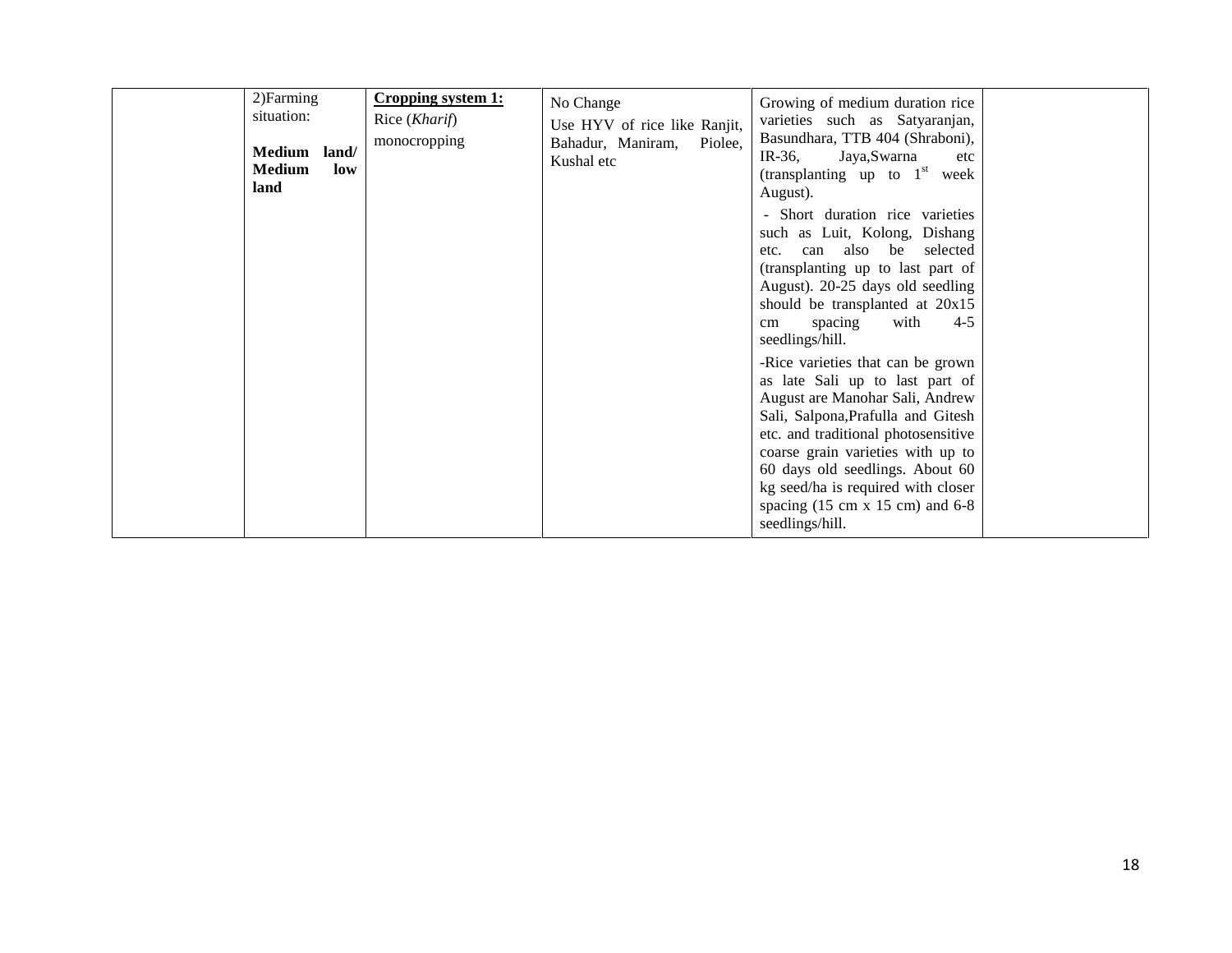| $Cropping$ system 2:<br>Jute/Rice(Kharif)- Toria<br>/Lentil /Potato<br>short<br>duration<br>Rabi<br>vegetables/Chilli | No change<br>Growing<br>yielding<br>high<br>varieties<br>Jute- - Sonali, Reshma,<br>Shyamali, Navin, Bahagi<br>Tarun etc.<br>Toria-TS-36, TS-38, TS-67,<br>$TS-46$ , JT90-1(Jeuti)<br>Lentil-Moitree, HUL 57,<br>Azad, Mosur 1<br>Potato-Kufri Chandramukhi.<br>Kufri Jyoti, Kufri Pokhraj | -Growing of medium duration<br>rice varieties such as Satyaranjan,<br>Basundhara, TTB 404, IR-36,<br>Jaya etc (transplanting up to $1st$<br>week August).<br>-Short duration rice varieties such<br>as Luit, Kolong, Dishang etc. can<br>also be selected (transplanting up<br>to last part of August). 20-25 days<br>old<br>seedling should<br>be<br>transplanted at 20x15 cm spacing<br>with 4-5 seedlings/hill.<br>--Rice varieties that can be grown<br>as late Sali up to last part of<br>August are Manohar Sali, Andrew<br>Sali, Salpona, Prafulla, Gitesh etc.<br>and traditional photosensitive<br>coarse grain varieties with up to<br>60 days old seedlings. About 60<br>kg seed/ha is required with closer<br>spacing $(15 \text{ cm} \times 15 \text{ cm})$ and 6-8<br>seedlings/hill.<br>Short duration <i>rabi</i> vegetables-<br>beans, garden pea (relay), leafy<br>vegetables,<br>coriander |  |
|-----------------------------------------------------------------------------------------------------------------------|--------------------------------------------------------------------------------------------------------------------------------------------------------------------------------------------------------------------------------------------------------------------------------------------|---------------------------------------------------------------------------------------------------------------------------------------------------------------------------------------------------------------------------------------------------------------------------------------------------------------------------------------------------------------------------------------------------------------------------------------------------------------------------------------------------------------------------------------------------------------------------------------------------------------------------------------------------------------------------------------------------------------------------------------------------------------------------------------------------------------------------------------------------------------------------------------------------------------|--|
|-----------------------------------------------------------------------------------------------------------------------|--------------------------------------------------------------------------------------------------------------------------------------------------------------------------------------------------------------------------------------------------------------------------------------------|---------------------------------------------------------------------------------------------------------------------------------------------------------------------------------------------------------------------------------------------------------------------------------------------------------------------------------------------------------------------------------------------------------------------------------------------------------------------------------------------------------------------------------------------------------------------------------------------------------------------------------------------------------------------------------------------------------------------------------------------------------------------------------------------------------------------------------------------------------------------------------------------------------------|--|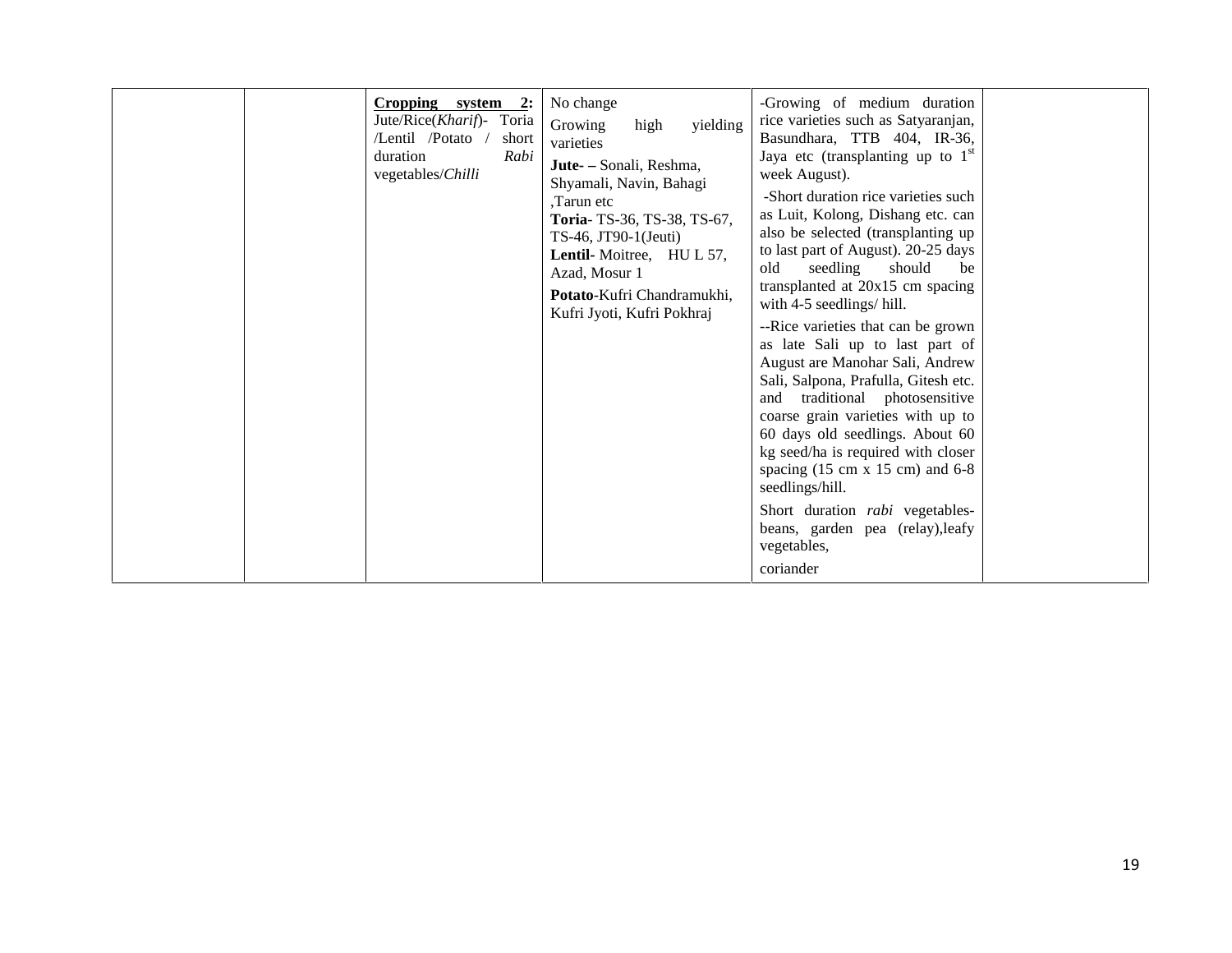|             | Cropping system 3:<br>Rice $(kharif)$ – Rice<br>(summer)                                                  | No change<br><b>HYV</b><br>Use<br>of<br>rice<br>likeRanjit,Bahadur,<br>Maniram, Piolee, Kushal etc<br>Summer<br>rice<br>(Boro<br>rice)varieties-<br>Joymoti, Kanaklata, Swarnav                                                                                                         | -Growing of medium duration<br>rice varieties such as Satyaranjan,<br>Basundhara, TTB 404, IR-36,<br>Jaya etc (transplanting up to mid<br>August).<br>- Short duration rice varieties<br>such as Luit, Kolong, Dishang<br>can also<br>be selected<br>etc.<br>(transplanting up to last part of<br>August). 20-25 days old seedling<br>should be transplanted at 20x15<br>cm spacing with 4-5 seedlings/<br>hill.<br>- Rice varieties such as Pankaj,<br>Kushal, Lakhimi can be grown up<br>to August 15 with 45-50 days old<br>seedlings.<br>--Rice varieties that can be grown<br>as late Sali up to last part of<br>August are Manohar Sali, Andrew<br>Sali, Salpona etc. and traditional<br>photosensitive<br>coarse<br>grain<br>varieties with up to 60 days old<br>seedlings. About 60 kg seed/ha is<br>required with closer spacing (15<br>cm $x$ 15 cm) and 6-8<br>seedlings/hill. |                                                                                                                           |
|-------------|-----------------------------------------------------------------------------------------------------------|-----------------------------------------------------------------------------------------------------------------------------------------------------------------------------------------------------------------------------------------------------------------------------------------|-------------------------------------------------------------------------------------------------------------------------------------------------------------------------------------------------------------------------------------------------------------------------------------------------------------------------------------------------------------------------------------------------------------------------------------------------------------------------------------------------------------------------------------------------------------------------------------------------------------------------------------------------------------------------------------------------------------------------------------------------------------------------------------------------------------------------------------------------------------------------------------------|---------------------------------------------------------------------------------------------------------------------------|
| Flood prone | Cropping system 1:<br>Summer vegetables/Jute<br>- Toria/Lentil/<br>Wheat/Potato/Rabi<br>vegetables/Chilli | No Change<br>Growing<br>high<br>yielding<br>varieties<br>Jute- - Sonali, Reshma,<br>Shyamali, Navin, Bahagi<br>,Tarun etc<br>Toria-TS-36, TS-38, TS-67,<br>TS-46, JT90-1(Jeuti)<br>Lentil-Moitree, HUL 57,<br>Azad, Mosur 1<br>Potato-Kufri Chandramukhi,<br>Kufri Jyoti, Kufri Pokhraj | of<br>-Recommended<br>package<br>practices for normal sowing.                                                                                                                                                                                                                                                                                                                                                                                                                                                                                                                                                                                                                                                                                                                                                                                                                             | Provision for supply of<br>seeds/inputs National<br>food security mission,<br>RKVY and any other<br>Central/State schemes |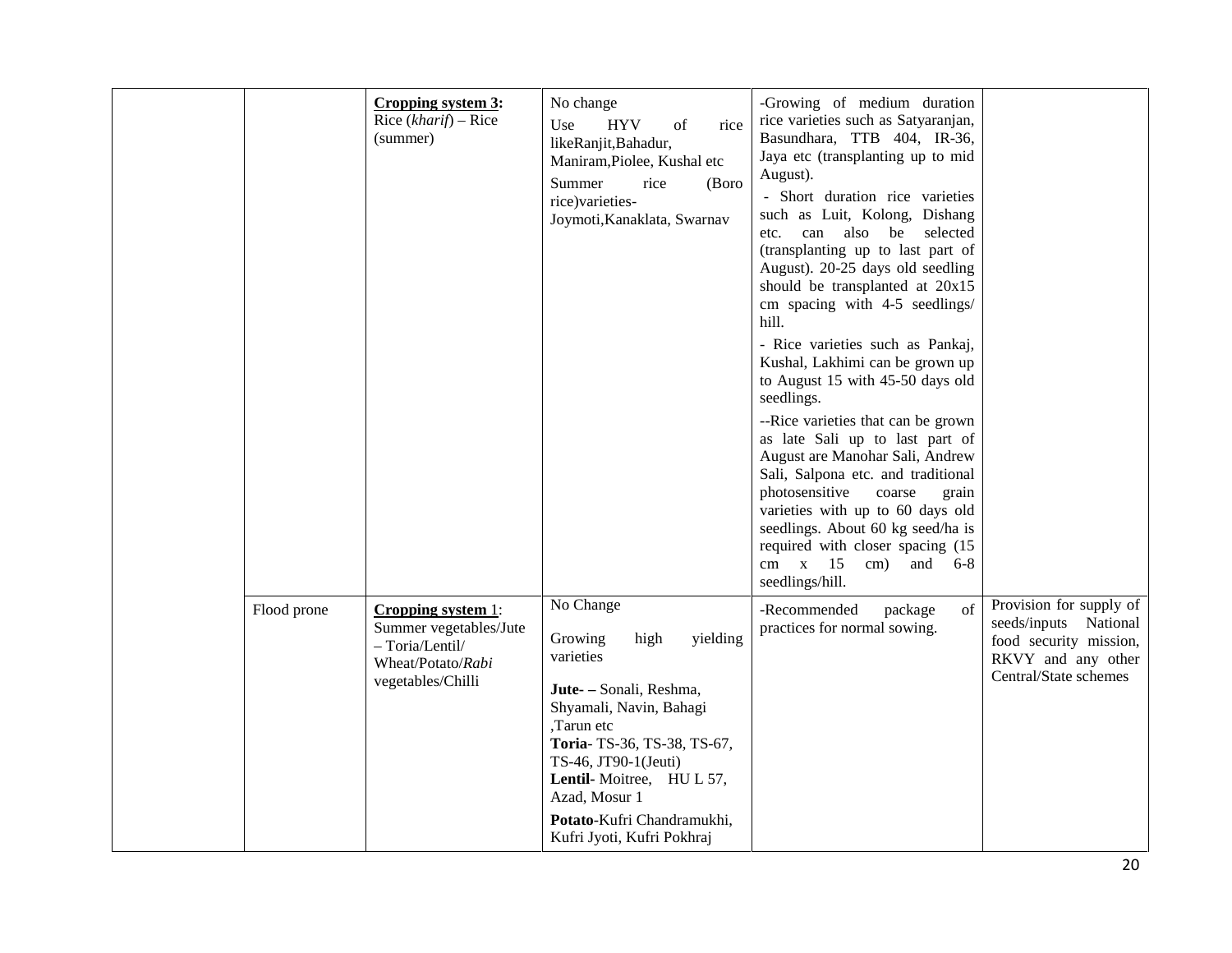| Cropping system 2:<br>Rice(Late Kharif)<br>-Wheat/Potato/Rabi<br>vegetables/Chilli | No change<br>Grow high yielding varieties<br>like<br>ii) If flood water recedes early<br>then medium duration rice<br>varieties<br>like<br>TTB404, Satyaranjan Basundha<br>ra, Mulagabharu, IR -36, Jaya<br>etc | within<br>Transplanting<br>July.Seedlings should be raised in<br>non flood prone or high land area.<br>ii) Transplanting can be done by<br>mid -August. Seedlings should be<br>raised in non-flood prone or high<br>land area.<br>iii) Transplanting- last part of<br>August<br>20-25 days old seedling should |  |
|------------------------------------------------------------------------------------|-----------------------------------------------------------------------------------------------------------------------------------------------------------------------------------------------------------------|----------------------------------------------------------------------------------------------------------------------------------------------------------------------------------------------------------------------------------------------------------------------------------------------------------------|--|
|                                                                                    | iii) If transplanting is possible<br>during last part of August, etc.<br>Short duration varieties such<br>as Luit, Kolong, Dishang.                                                                             | be transplanted at 20x15 cm<br>spacing with 4-5 seedlings/hill.<br>iv) About 60 kg seed/ha is<br>required with closer spacing (15)<br>$6 - 8$<br>x15<br>and<br>cm)<br>cm<br>seedlings/hill.                                                                                                                    |  |

| <b>Condition</b>                              |                                                |                                                                                                                                                                                       | <b>Suggested Contingency measures</b>                                                                                                                                                                                                                                                                                                                                                     |                                                                                                                                                                                                                                  |                                                                                                                                 |
|-----------------------------------------------|------------------------------------------------|---------------------------------------------------------------------------------------------------------------------------------------------------------------------------------------|-------------------------------------------------------------------------------------------------------------------------------------------------------------------------------------------------------------------------------------------------------------------------------------------------------------------------------------------------------------------------------------------|----------------------------------------------------------------------------------------------------------------------------------------------------------------------------------------------------------------------------------|---------------------------------------------------------------------------------------------------------------------------------|
| Early<br>season<br>drought (delayed<br>onset) | <b>Major Farming</b><br>situation <sup>a</sup> | Normal Crop/cropping<br>system <sup>b</sup>                                                                                                                                           | Change in crop/cropping<br>system <sup>c</sup>                                                                                                                                                                                                                                                                                                                                            | Agronomic measures <sup>d</sup>                                                                                                                                                                                                  | <b>Remarks</b> on<br>Implementation                                                                                             |
| Delay by 6 weeks<br>(Specify month)           | 1)Farming<br>situation:<br><b>Upland</b>       | Cropping system 1:<br>Summer vegetables/<br>Summer Pulse (Green<br>gram), Summer oilseed<br>(Sesamum)- <i>Kharif</i><br>pulses-vegetables. Toria,<br>/Rabi Veg /Rabi pulse/<br>Lentil | No Change<br>Growing high yielding varieties<br><b>Blackgram-Sonkush (SB 23-5)</b><br>SBC 40, SBC 47 Pant U 19, T-<br>9, KU-301 etc.<br>Greengram-SGC-16, SGC 20,<br>Sonai (SG 21-5) T44,K<br>$851$ , IPM-1-2, Pratap<br><b>Lentil-</b> Moitree, HUL 57,<br>Azad, Mosur 1<br><b>Sesamum</b> -Kaliabor local, SG<br>$25-1, AST-1$<br>Toria-TS-36, TS-38, TS-67,<br>$TS-46$ , JT90-1(Jeuti) | i) Life saving supplemental<br>irrigation<br>ii) Weeding at critical stages<br>of growth.<br>iii) Thinning in Toria to<br>maintain optimum population<br>iii)Supplemental irrigation in<br>the nursery bed of Rabi<br>vegetables | Provision for supply of<br>seeds/inputs<br>National<br>mission,<br>food security<br>RKVY and any other<br>Central/State schemes |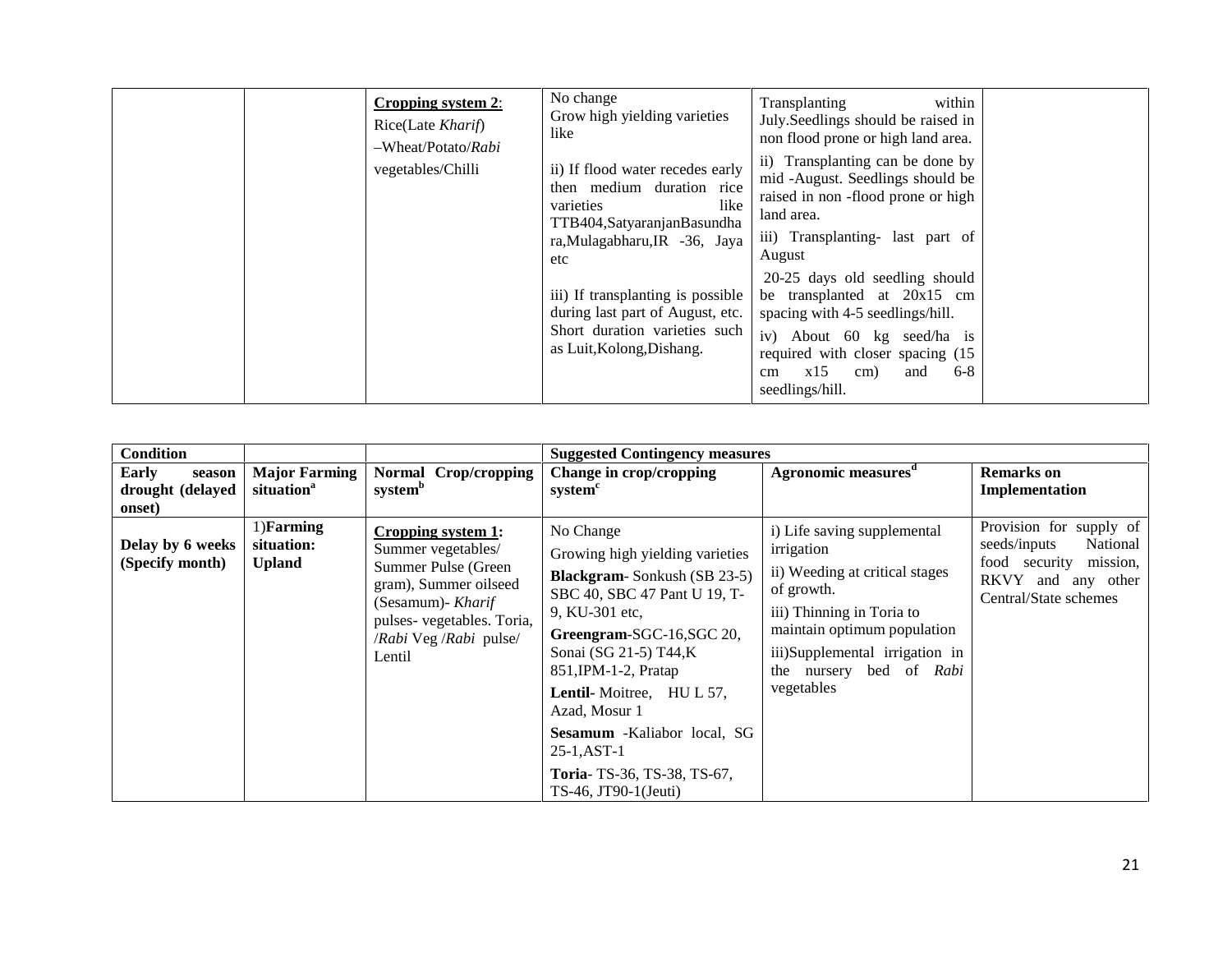| $2)$ Farming<br>situation:<br>Medium<br>land/<br>Medium<br>lowland | Cropping system 1:<br>Rice ( <i>Kharif</i> )<br>monocropping<br>Relay cropping<br>with<br>field<br>lathyrus,<br>pea,<br>lentil, linseed and niger<br>pulses<br>Summer<br>(greengram/ blackgram)<br>and oilseed (Sesamum) | No change<br>Use HYV of rice like Ranjit,<br>Bahadur, Maniram,<br>Piolee.<br>Kushal etc | - Short duration rice varieties<br>such as Luit, Kolong, Dishang<br>etc. can also be selected<br>(transplanting up to last part of<br>August). 20-25 days old<br>seedling<br>should<br>be<br>at $20x15$<br>transplanted<br>cm<br>with<br>$4 - 5$<br>spacing<br>seedlings/hill.<br>--Rice varieties that can be<br>grown as late Sali up to last<br>part of August are Manohar<br>Sali,<br>Andrew<br>Sali,<br>Salpona, Prafulla and Gitesh<br>etc. and traditional photo-<br>period sensitive coarse grain<br>varieties with up to 60 days<br>old seedlings. About 62 kg<br>seed/ha is required with closer<br>spacing $(15 \text{ cm } x \ 15 \text{ cm})$ and<br>6-8 seedlings/hill. |  |
|--------------------------------------------------------------------|--------------------------------------------------------------------------------------------------------------------------------------------------------------------------------------------------------------------------|-----------------------------------------------------------------------------------------|---------------------------------------------------------------------------------------------------------------------------------------------------------------------------------------------------------------------------------------------------------------------------------------------------------------------------------------------------------------------------------------------------------------------------------------------------------------------------------------------------------------------------------------------------------------------------------------------------------------------------------------------------------------------------------------|--|
|--------------------------------------------------------------------|--------------------------------------------------------------------------------------------------------------------------------------------------------------------------------------------------------------------------|-----------------------------------------------------------------------------------------|---------------------------------------------------------------------------------------------------------------------------------------------------------------------------------------------------------------------------------------------------------------------------------------------------------------------------------------------------------------------------------------------------------------------------------------------------------------------------------------------------------------------------------------------------------------------------------------------------------------------------------------------------------------------------------------|--|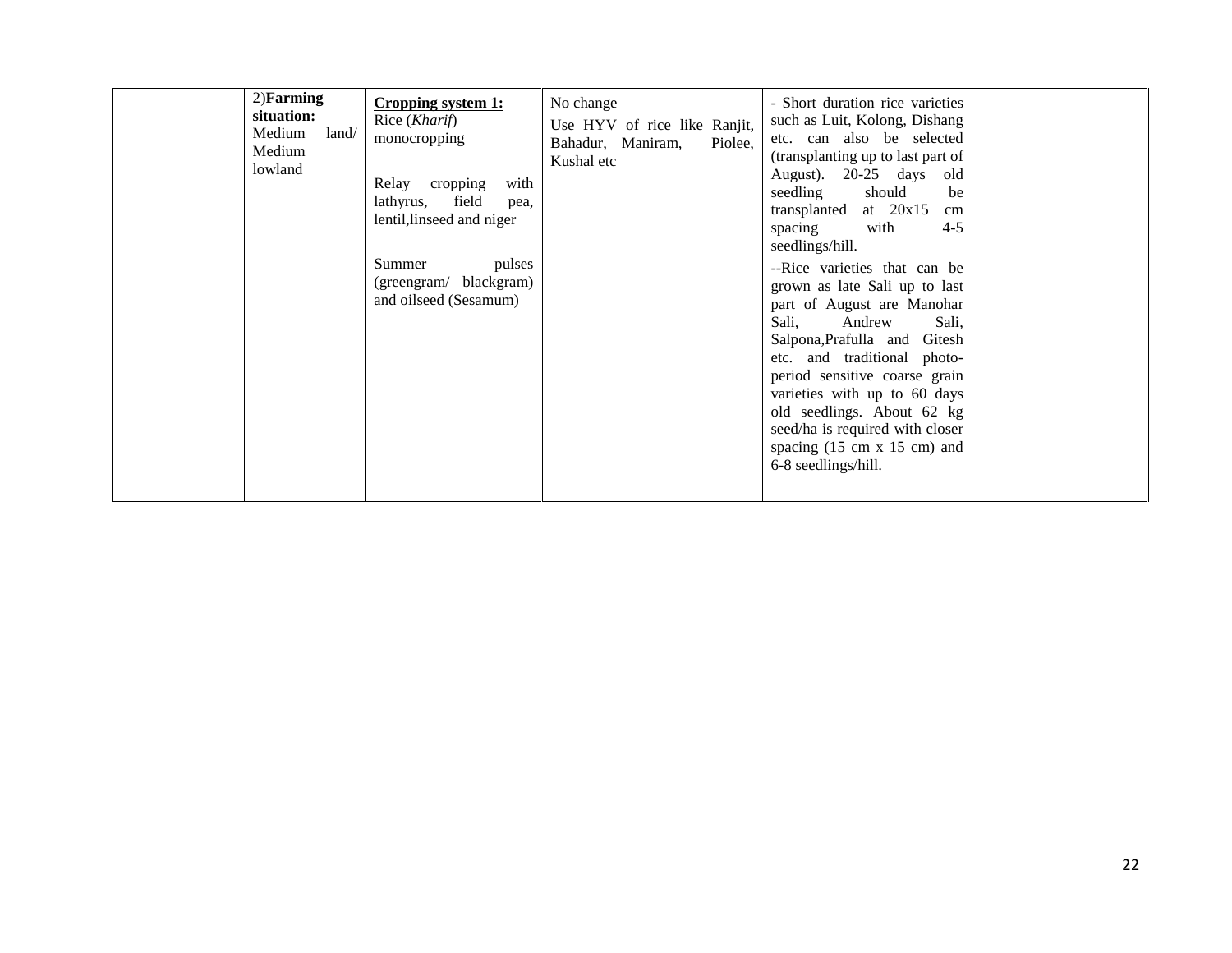|  | Cropping system 2:<br>Jute/Rice(Kharif)-<br>Toria/Lentil/Wheat /<br>Potato/Chilli/Rabi<br>vegetables | No change<br>Growing high yielding varieties<br>Jute- - Sonali, Reshma,<br>Shyamali, Navin, Bahagi, Tarun<br>etc<br>Toria-TS-36, TS-38, TS-67,<br>TS-46, JT90-1(Jeuti)<br>Lentil-Moitree, HUL 57,<br>Azad, Mosur 1<br>Potato-Kufri Chandramukhi,<br>Kufri Jyoti, Kufri Pokhraj | - Short duration rice varieties<br>such as Luit, Kolong, Dishang<br>etc. can also be selected<br>(transplanting up to last part of<br>August). 20-25 days old<br>should<br>seedling<br>be<br>transplanted<br>at $20x15$<br>cm<br>$4 - 5$<br>spacing<br>with<br>seedlings/hill.<br>--Rice varieties that can be<br>grown as late Sali up to last<br>part of August are Manohar<br>Sali, Andrew Sali, Salpona<br>etc. and traditional photo-<br>period sensitive coarse grain<br>varieties with up to 60 days<br>old seedlings. About 60 kg<br>seed/ha is required with closer<br>spacing (15 cm x15 cm) and<br>6-8 seedlings/hill.      |  |
|--|------------------------------------------------------------------------------------------------------|--------------------------------------------------------------------------------------------------------------------------------------------------------------------------------------------------------------------------------------------------------------------------------|----------------------------------------------------------------------------------------------------------------------------------------------------------------------------------------------------------------------------------------------------------------------------------------------------------------------------------------------------------------------------------------------------------------------------------------------------------------------------------------------------------------------------------------------------------------------------------------------------------------------------------------|--|
|  | Cropping system 1:<br>Rice $(kharif)$ – Rice<br>(summer)                                             | No change<br>Use HYV of rice like Ranjit,<br>Bahadur, Maniram,<br>Piolee,<br>Kushal etc<br>Summer rice (Boro rice )<br>varieties- Joymoti, Kanaklata,<br>Swarnav                                                                                                               | - Short duration rice varieties<br>such as Luit, Kolong, Dishang<br>etc. can also be selected<br>(transplanting up to last part of<br>August). 20-25 days<br>old<br>seedling<br>should<br>be<br>transplanted at 20x15 cm<br>spacing with 4-5 seedlings/<br>hill.<br>--Rice varieties that can be<br>grown as late Sali up to last<br>part of August are Manohar<br>Sali, Andrew Sali, Salpona<br>and<br>traditional<br>etc.<br>photosensitive coarse grain<br>varieties with up to 60 days<br>old seedlings. About 60 kg<br>seed/ha is required with closer<br>spacing $(15 \text{ cm } x \ 15 \text{ cm})$ and<br>6-8 seedlings/hill. |  |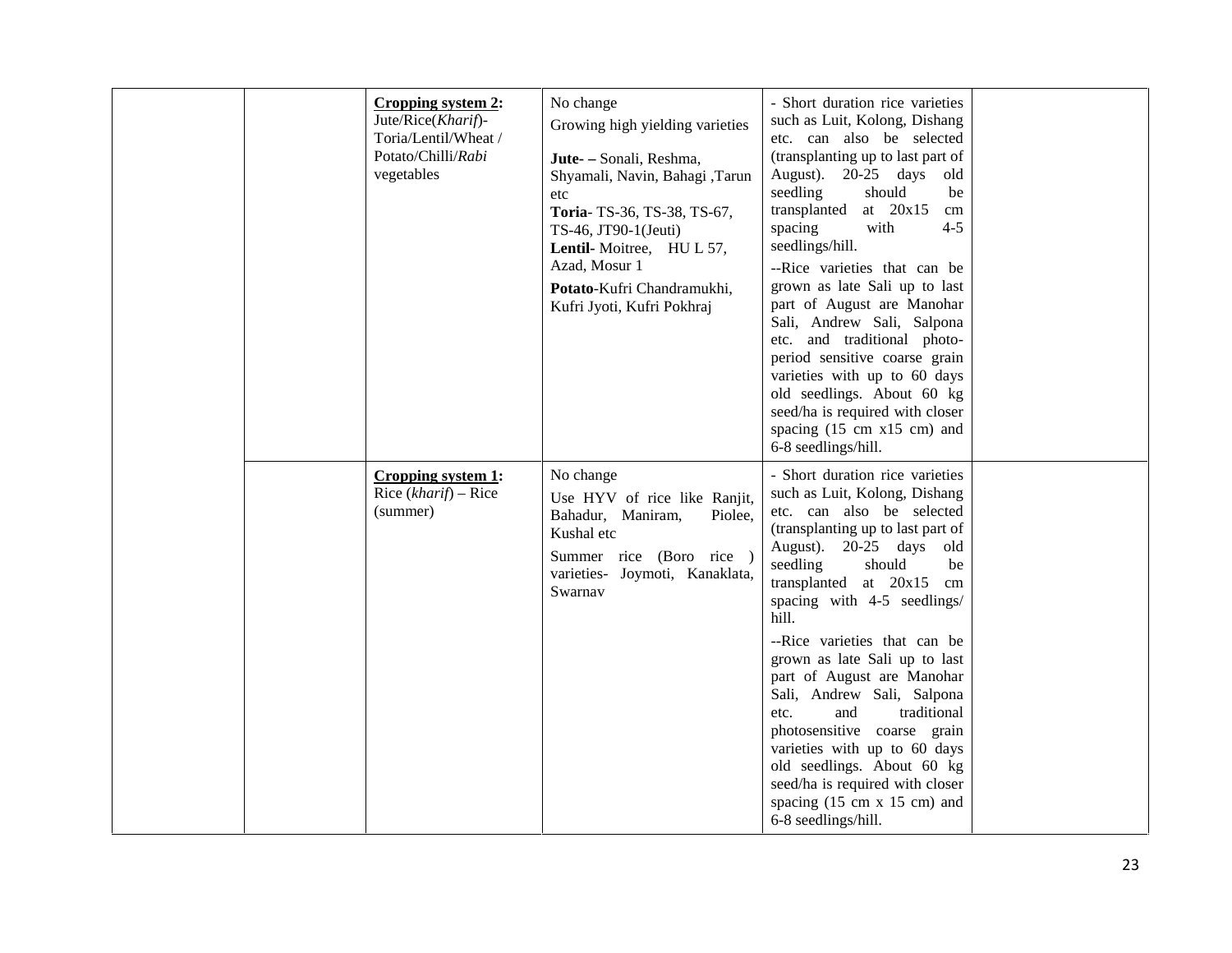|  | 3. Flood prone | <b>Cropping system</b><br>1:Summer<br>$vegetables/Jute -$<br>Toria/Lentil/Wheat/<br>Potato/Rabi<br>vegetables/Chilli | No Change<br>Growing high yielding varieties<br><b>Jute-</b> – Sonali, Reshma,<br>Shyamali, Navin, Bahagi, Tarun<br>etc<br>Toria-TS-36, TS-38, TS-67,<br>$TS-46$ , JT90-1(Jeuti)<br><b>Lentil-</b> Moitree, HUL 57,<br>Azad, Mosur 1<br><b>Potato-Kufri</b><br>Chandramukhi.<br>Kufri Jyoti, Kufri Pokhraj | -Recommended package of<br>practices for normal sowing. |  |
|--|----------------|----------------------------------------------------------------------------------------------------------------------|------------------------------------------------------------------------------------------------------------------------------------------------------------------------------------------------------------------------------------------------------------------------------------------------------------|---------------------------------------------------------|--|
|--|----------------|----------------------------------------------------------------------------------------------------------------------|------------------------------------------------------------------------------------------------------------------------------------------------------------------------------------------------------------------------------------------------------------------------------------------------------------|---------------------------------------------------------|--|

| <b>Condition</b>                                                                   |                                                   |                                                                                                                                                   | <b>Suggested Contingency measures</b> |                                                                                                                                              |                                                     |
|------------------------------------------------------------------------------------|---------------------------------------------------|---------------------------------------------------------------------------------------------------------------------------------------------------|---------------------------------------|----------------------------------------------------------------------------------------------------------------------------------------------|-----------------------------------------------------|
| Early<br>season<br>(Normal<br>drought<br>onset)                                    | <b>Major</b><br>Farming<br>situation <sup>a</sup> | <b>Normal</b><br>Crop/cropping<br>system <sup>b</sup>                                                                                             | Crop management $c$                   | Soil<br>$\boldsymbol{\&}$<br>nutrient<br>moisture<br>conservation measues <sup>d</sup>                                                       | <b>Remarks</b><br>on<br>Implementation <sup>e</sup> |
| <b>Normal</b><br>onset<br>followed by 15-20<br>days dry spell on<br>standing crop. | situation:<br>1) <b>Farming</b><br>upland         | Summer<br>vegetables/<br>Pulse<br>Summer<br>(Greengram) Kharif<br>pulses and oilseed<br>Toria/<br>Rabi Veg<br>/Rabi pulse(Black<br>.Gram)/ Lentil | No Change                             | -Life<br>saving<br>supplemental<br>irrigation (STW)<br>-Weeding at critical stages of<br>growth.<br>-Mulching<br>-2% urea spray at branching |                                                     |
|                                                                                    | 2) Farming situation:<br>Medium land              | Rice(Kharif)mono-<br>cropping                                                                                                                     | No change                             | irrigation<br>-Supplemental<br>through STW /farm pond in the                                                                                 | Raised<br>- of<br>bed<br>Use<br>planter             |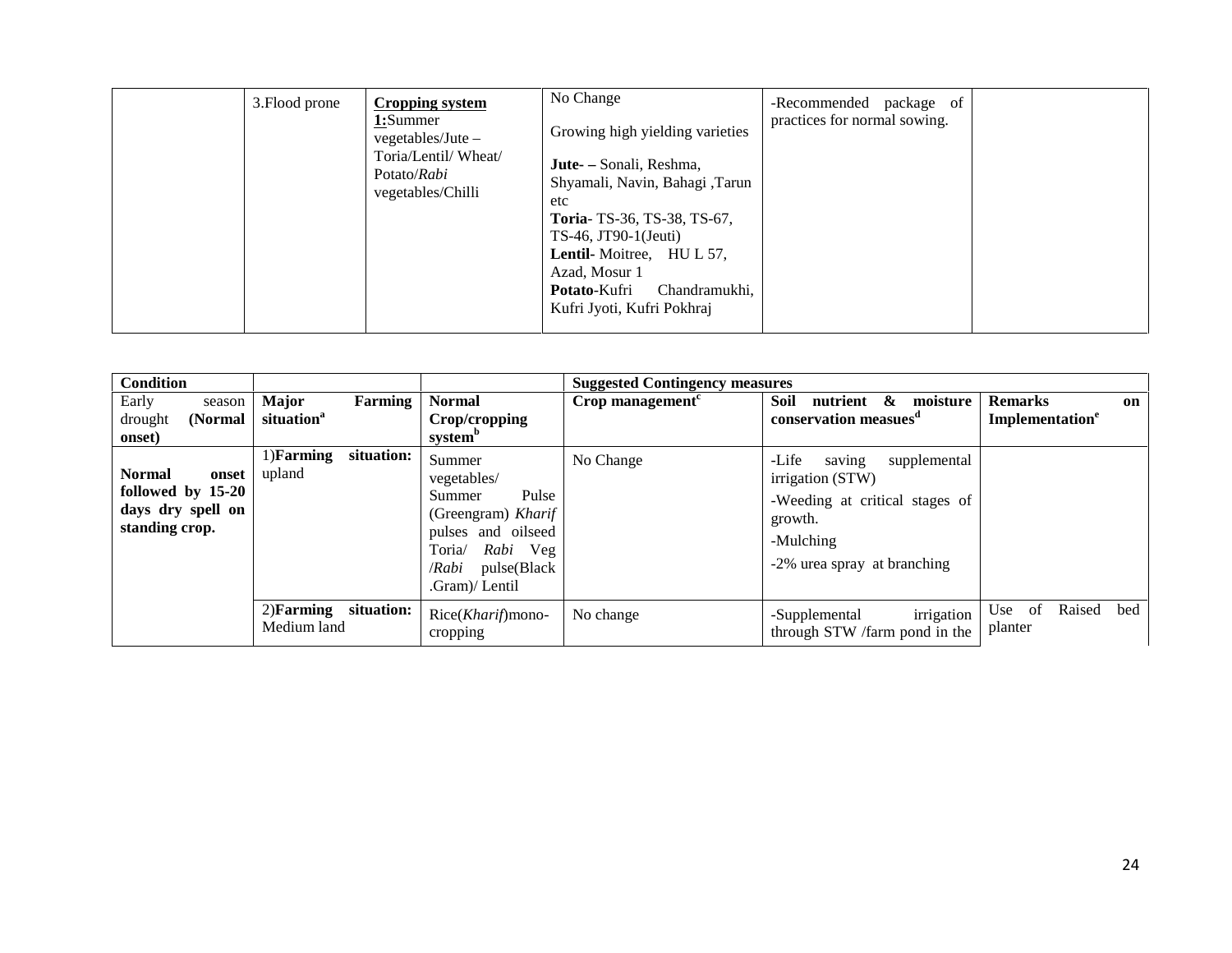|                |                                                                                 |                                                                                | nursery bed of rice.<br>-Application<br>sufficient<br><sub>of</sub><br>quantity of FYM or compost in<br>the nursery bed and main field.<br>-Where germination is severely<br>affected, re-sowing of rice seed<br>may also be recommended.<br>Varieties suitable for normal<br>sowing should be selected.<br>-Spraying of Mancozeb @<br>2.5g/l or Edifenphos 2 1ml/l or<br>Carbendazim $@$ 1g/l against |  |
|----------------|---------------------------------------------------------------------------------|--------------------------------------------------------------------------------|--------------------------------------------------------------------------------------------------------------------------------------------------------------------------------------------------------------------------------------------------------------------------------------------------------------------------------------------------------------------------------------------------------|--|
|                |                                                                                 |                                                                                | brown spot disease in rice.                                                                                                                                                                                                                                                                                                                                                                            |  |
|                | Jute -Rice(Kharif)-<br>Toria<br>Lentil/<br>Rabi<br>Potato<br>vegetables/Chilli  | No change<br>Varieties of chilli- Micro<br>Suryamukhi,<br>Balijuri,<br>Krishna | PSB as soil application<br>Lime application as<br>per<br>recommendation based soil test<br>data for pulse crop at 15-21<br>days prior to sowing                                                                                                                                                                                                                                                        |  |
|                | Rice $(kharif)$ – Rice<br>(summer)                                              | No change                                                                      |                                                                                                                                                                                                                                                                                                                                                                                                        |  |
| 3. Flood prone | Summer<br>vegetables/Jute<br>Toria/Lentil//<br>Potato/Rabi<br>vegetables/Chilli | No Change                                                                      | life saving<br>-Supplementary<br>irrigation at critical crop stages                                                                                                                                                                                                                                                                                                                                    |  |
|                |                                                                                 |                                                                                |                                                                                                                                                                                                                                                                                                                                                                                                        |  |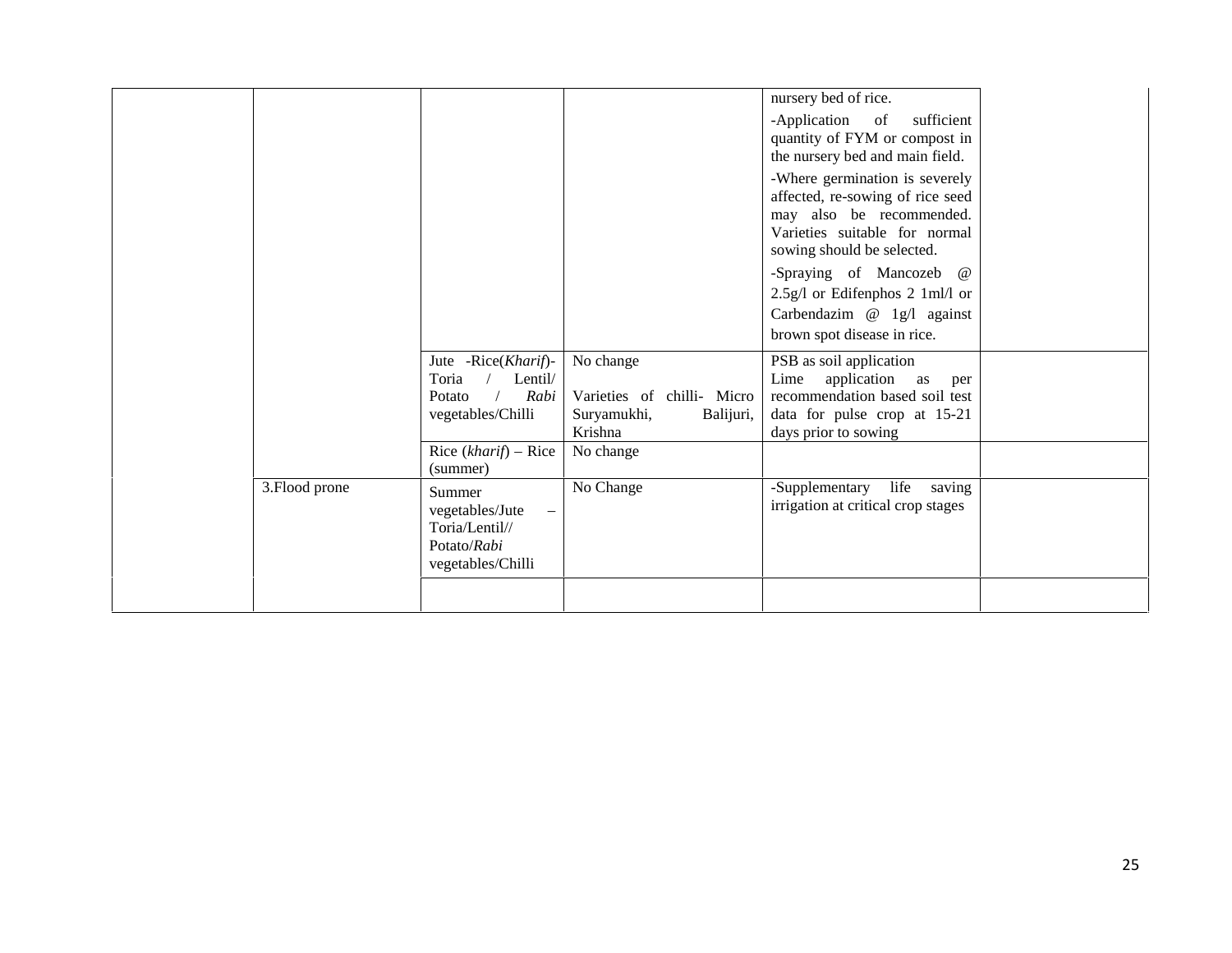|  | Rice (Late Kharif)<br>$-Potato/Rabi$<br>vegetables/Chilli | No change | -In chronically flood affected<br>areas, where rice nursery is<br>raised in upland/ non flood<br>to<br>areas<br>prone<br>grow<br>recommended rice varieties as<br>Sali Prafulla, Gitesh,<br>late<br>Manohar Sali, Andrew Sali,<br>Salpona, with higher seedling<br>age, re-sowing of rice seed may<br>also be recommended where<br>germination is severely<br>affected.<br>- Seed treatment with 4% MOP<br>for 24 hrs, dry it in shade for 24<br>hrs and sowing<br>-Supplemental irrigation in the<br>nursery bed of rice.<br>-Application of<br>sufficient<br>quantity of FYM or compost in<br>the nursery bed and main field. |
|--|-----------------------------------------------------------|-----------|---------------------------------------------------------------------------------------------------------------------------------------------------------------------------------------------------------------------------------------------------------------------------------------------------------------------------------------------------------------------------------------------------------------------------------------------------------------------------------------------------------------------------------------------------------------------------------------------------------------------------------|
|--|-----------------------------------------------------------|-----------|---------------------------------------------------------------------------------------------------------------------------------------------------------------------------------------------------------------------------------------------------------------------------------------------------------------------------------------------------------------------------------------------------------------------------------------------------------------------------------------------------------------------------------------------------------------------------------------------------------------------------------|

| <b>Condition</b>                                                                             |                                       |                                                                                                                                       | <b>Suggested Contingency measures</b> |                                                                                                                                                                                                                                                                                                                                         |                                                                      |
|----------------------------------------------------------------------------------------------|---------------------------------------|---------------------------------------------------------------------------------------------------------------------------------------|---------------------------------------|-----------------------------------------------------------------------------------------------------------------------------------------------------------------------------------------------------------------------------------------------------------------------------------------------------------------------------------------|----------------------------------------------------------------------|
| Mid<br>season<br>drought (long dry<br>spell, consecutive<br>2 weeks rainless<br>$(< 2.5$ mm) | <b>Major Farming</b><br>situation     | Normal Crop/cropping system <sup>b</sup>                                                                                              | Crop<br>management <sup>c</sup>       | Soil<br>nutrient &<br>moisture<br>conservation measures <sup>d</sup>                                                                                                                                                                                                                                                                    | <b>Remarks</b><br>on<br>Implementation <sup>e</sup>                  |
| vegetative<br>At<br>stage<br>June $3^{\text{rd}}$ wk                                         | $1)$ Farming<br>situation:.<br>upland | vegetables/<br>Summer<br>Summer<br>Pulse (Greengram/Blackgram)<br>Kharif Pulses-Toria/<br>Rabi Veg /Rabi pulse(Black Gram)/<br>Lentil | No Change                             | -Life<br>saving<br>supplemental<br>irrigation(STW, Farm pond, Low<br>lift pump, LLP)<br>-Weeding at critical stages of<br>growth.<br>-Application of post emergence<br>herbicides<br>(Imazethapyr,<br>quazalofop-p-ethyl $(60 \text{ g/ha})$<br>- Thinning to maintain optimum<br>plant population.<br>-Mulching in horticultural crops | Provision<br>for<br>water<br>harvesting<br>structures<br>under PMKSY |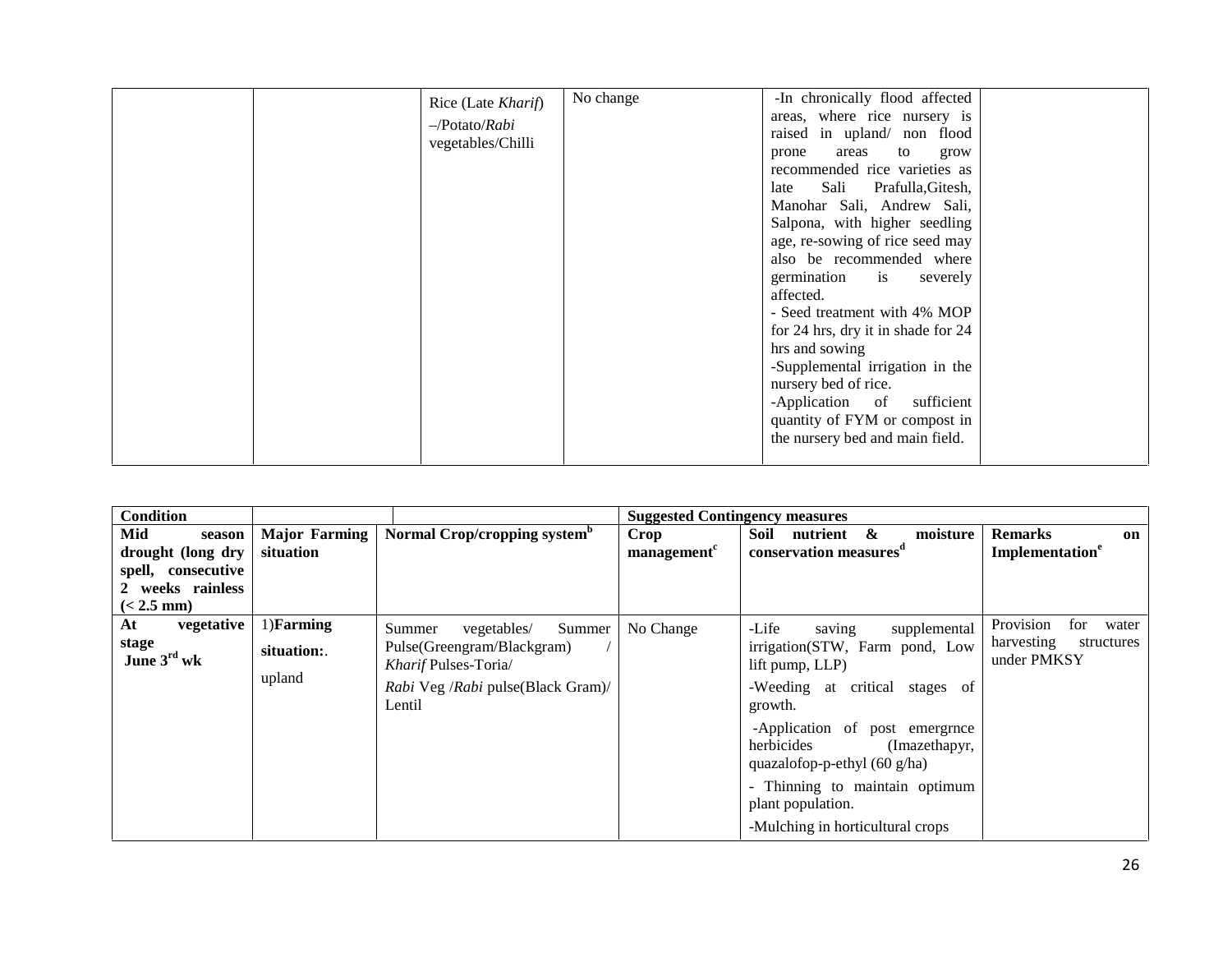| 2) Farming<br>situation:<br>Medium<br>land/<br>medium<br>low<br>land | Rice(Kharif) monocropping<br>Jute / Rice(Kharif) - Toria / Lentil/ /<br>Potato / Rabi vegetables/Chilli<br>Rice (kharif)– Rice (summer)  | No Change<br>No Change<br>No Change | -Life saving supplemental irrigation<br>at critical stages of crop growth<br>$-Top$<br>dressing of additional<br>quantities of MOP @ 37.5 kg/ha<br>and incorporation is recommended<br>in rice<br>-Spraying of 2% KCl solution on<br>leaves of rice if and when drought<br>appears.<br>-Top dressing of urea may be<br>delayed upto heading stage of rice<br>if drought prevails at tillering stage.<br>-Spraying of Mancozeb $@ 2.5g/l$ or<br>2<br>ml/l<br>Edinofenphos<br><sub>or</sub><br>Carbendazim @ 1g/l against brown<br>spot disease in rice.<br>-Weeding at critical stages of |                                                                   |
|----------------------------------------------------------------------|------------------------------------------------------------------------------------------------------------------------------------------|-------------------------------------|------------------------------------------------------------------------------------------------------------------------------------------------------------------------------------------------------------------------------------------------------------------------------------------------------------------------------------------------------------------------------------------------------------------------------------------------------------------------------------------------------------------------------------------------------------------------------------------|-------------------------------------------------------------------|
| 3. Flood prone                                                       | Summer<br>vegetables/Jute<br>Toria/Lentil/<br>Potato/Rabi<br>vegetables/Chilli<br>Rice (Late Kharif) -Potato/ Rabi<br>vegetables/ Chilli | No Change<br>No change              | growth.<br>-Supplementary<br>life<br>saving<br>irrigation at critical crop stages<br>life<br>-Supplementary<br>saving<br>irrigation at critical crop stages<br>dressing of additional<br>$-Top$<br>quantities of MOP @ 37.5 kg/ha<br>and incorporation is recommended<br>in rice<br>-Spraying of 2% KCl solution on<br>leaves of rice if and when drought<br>appears.<br>-Top dressing of urea may be<br>delayed upto heading stage of rice<br>if drought prevails at the stages of<br>top dressing                                                                                      | Provision<br>for water<br>harvesting<br>structures<br>under PMKSY |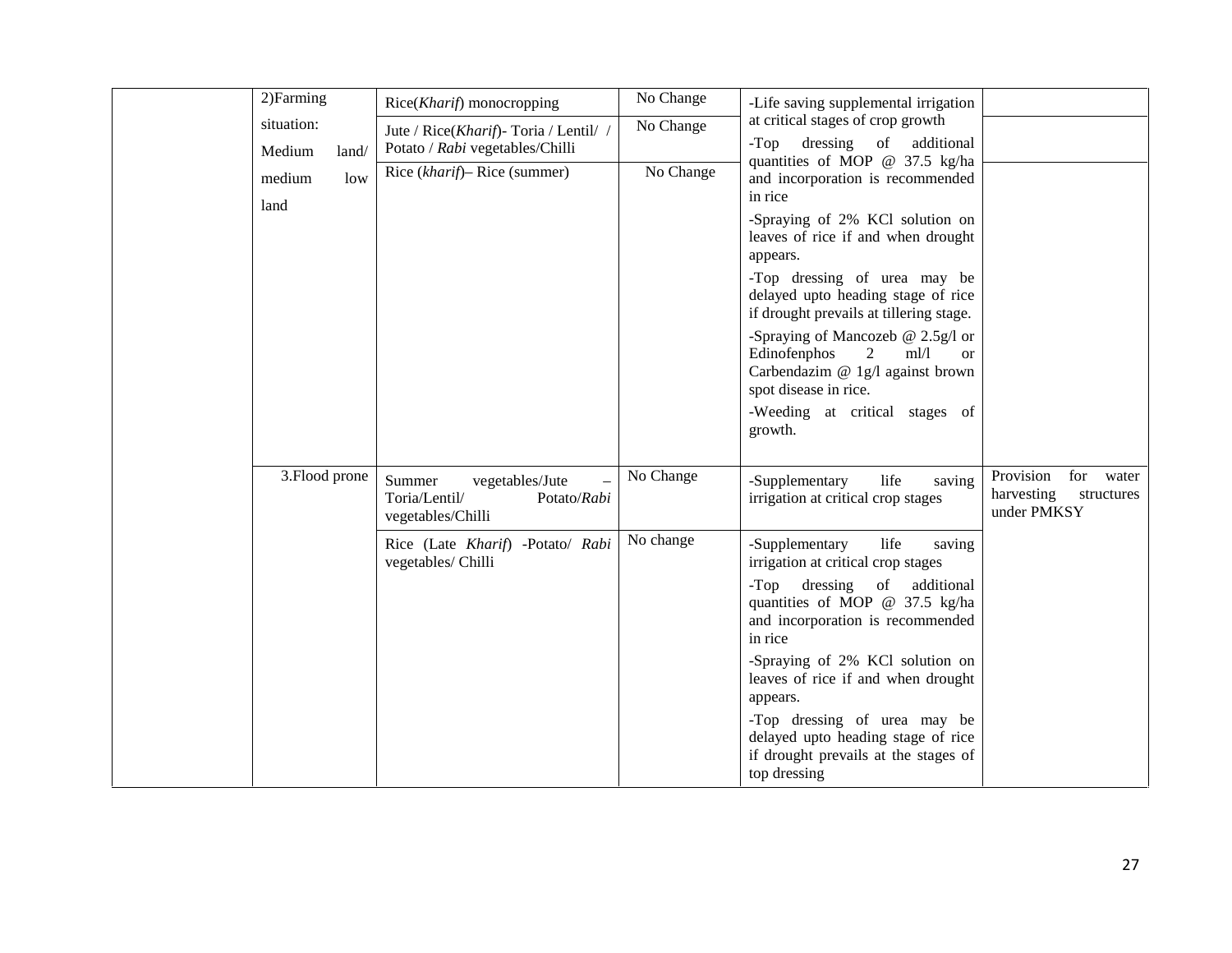| <b>Condition</b>                                |                                         |                                                                                                                              | <b>Suggested Contingency measures</b>                                                                                       |                                                                                                                                                                      |                                                                            |  |
|-------------------------------------------------|-----------------------------------------|------------------------------------------------------------------------------------------------------------------------------|-----------------------------------------------------------------------------------------------------------------------------|----------------------------------------------------------------------------------------------------------------------------------------------------------------------|----------------------------------------------------------------------------|--|
| Mid<br>season<br>(long<br>drought<br>dry spell) | Major Farming<br>situation <sup>a</sup> | Normal Crop/cropping system <sup>b</sup>                                                                                     | <b>Crop</b><br>management <sup>c</sup>                                                                                      | <b>Soil</b><br>nutrient<br>&<br>moisture<br>conservation measues <sup>d</sup>                                                                                        | <b>Remarks</b><br>on<br>Implementation <sup>e</sup>                        |  |
| flowering/<br>At<br>fruiting stage              | 1. upland                               | Summer vegetables/ Summer<br>Pulse (Greengram)-<br>Toria/Linseed/ Rabi Veg /Rabi<br>pulse (Lentil, pea, lathyrus,<br>Rajmah) | No change                                                                                                                   | -Life saving supplemental irrigation<br>through STW/LLP<br>-Spraying of 1% KCl solution at<br>flowering stage and 2% urea spray at<br>pod initiation stage of pulses |                                                                            |  |
|                                                 | 2. Medium land                          | Rice ( <i>Kharif</i> ) monocropping                                                                                          | No change                                                                                                                   | Top dressing of additional quantities                                                                                                                                | -Development of water                                                      |  |
|                                                 |                                         | Jute/Rice<br>$(Kharif)$ -<br>Toria/<br>Linseed/Niger/Lentil/Potato<br>Rabi vegetables/Chilli                                 | No change                                                                                                                   | of MOP $@$ 37.5 kg/ha and<br>incorporation is recommended in<br>rice before flowering.                                                                               | harvesting<br>structure<br>under NREGS/PMKSY<br>for life saving irrigation |  |
|                                                 |                                         | Rice(kharif)–Rice (summer)                                                                                                   | -Spraying of 2% KCL solution on<br>No change<br>leaves of rice if and when drought<br>appears before flowering.             | -Arrangements of pump<br>sets under NFSM and<br><b>RKVY/PMKSY</b>                                                                                                    |                                                                            |  |
|                                                 |                                         |                                                                                                                              | -Top dressing of urea may be<br>delayed up to heading stage of rice if<br>drought prevails at the stages of top<br>dressing |                                                                                                                                                                      |                                                                            |  |
|                                                 |                                         |                                                                                                                              | -Life saving supplemental irrigation<br>at critical stages of crop growth                                                   |                                                                                                                                                                      |                                                                            |  |
|                                                 |                                         |                                                                                                                              |                                                                                                                             | crop fails, plan for <i>rabi</i><br>$-If$<br>vegetables, oilseeds, pulses etc.                                                                                       |                                                                            |  |
|                                                 | 3. Flood prone                          | Summer<br>vegetables/Jute<br>$\overline{a}$<br>Wheat/Potato/Rabi<br>Toria/Lentil/<br>vegetables/Chilli                       | No Change                                                                                                                   |                                                                                                                                                                      |                                                                            |  |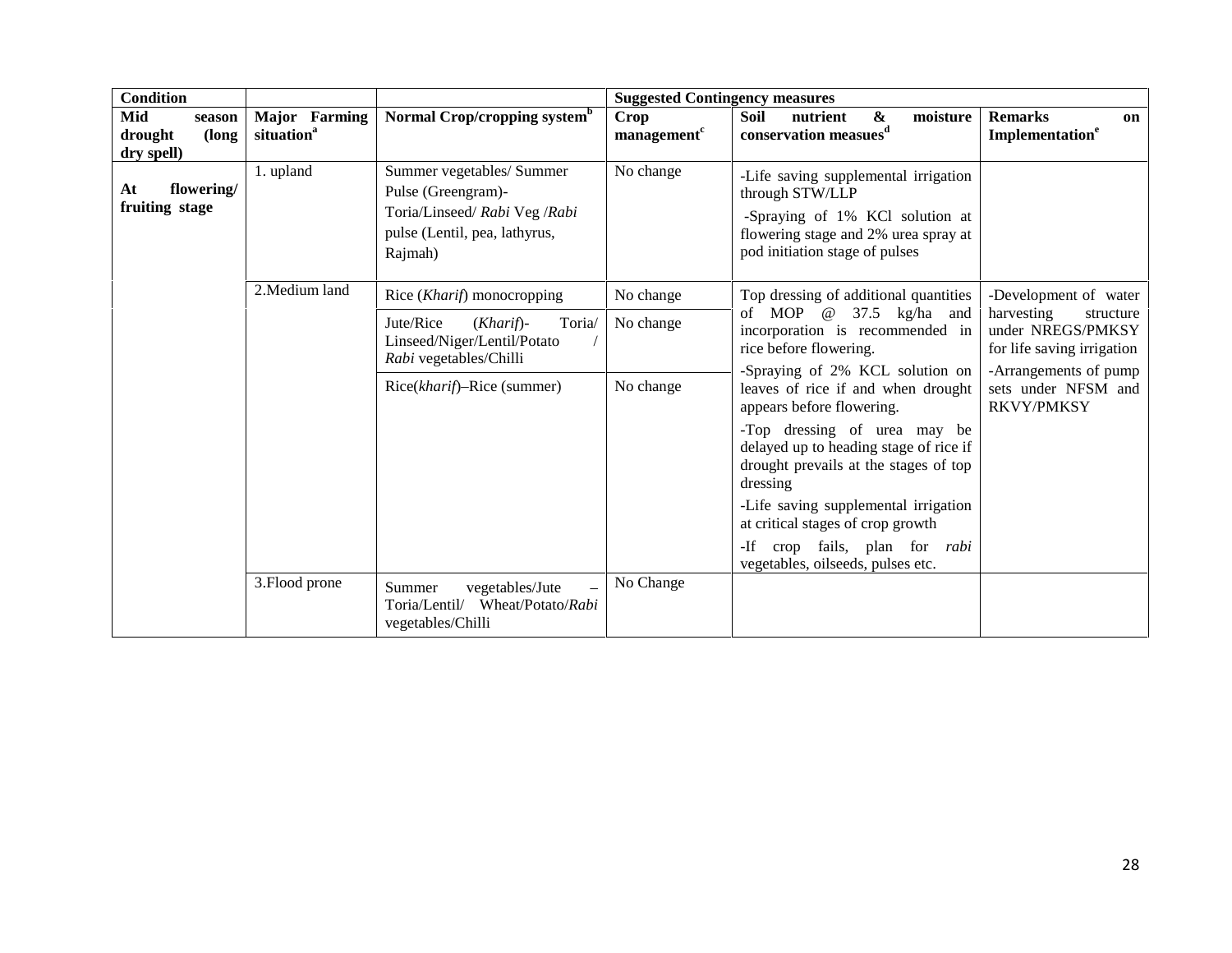|  | Rice (Late Kharif)<br>-Wheat/Potato/Rabi<br>vegetables/Chilli | No change | -Supplementary life saving irrigation<br>at critical crop stages<br>$-Top$<br>dressing of<br>additional<br>quantities of MOP @ 37.5 kg/ha and<br>incorporation is recommended in<br>rice<br>-Spraying of 2% KCL solution on<br>leaves of rice if and when drought<br>appears.<br>-Top dressing of urea may be<br>delayed upto heading stage of rice if<br>drought prevails at the stages of top<br>dressing<br>- If crop fails, plan for <i>rabi</i><br>vegetables, oilseeds, pulses etc. | Rice (Late Kharif)<br>-Wheat/Potato/Rabi<br>vegetables/ Chilli |
|--|---------------------------------------------------------------|-----------|-------------------------------------------------------------------------------------------------------------------------------------------------------------------------------------------------------------------------------------------------------------------------------------------------------------------------------------------------------------------------------------------------------------------------------------------------------------------------------------------|----------------------------------------------------------------|
|  | Rice (Late Kharif)<br>-Wheat/Potato/Rabi<br>vegetables/Chilli | No change | -Supplementary life saving irrigation<br>at critical crop stages<br>$-Top$<br>dressing of<br>additional<br>quantities of MOP @ 37.5 kg/ha and<br>incorporation is recommended in<br>rice<br>-Spraying of 2% KCL solution on<br>leaves of rice if and when drought<br>appears.<br>-Top dressing of urea may be<br>delayed upto heading stage of rice if<br>drought prevails at the stages of top<br>dressing<br>- If crop fails, plan for rabi<br>vegetables, oilseeds, pulses etc.        | Rice (Late Kharif)<br>-Wheat/Potato/Rabi<br>vegetables/ Chilli |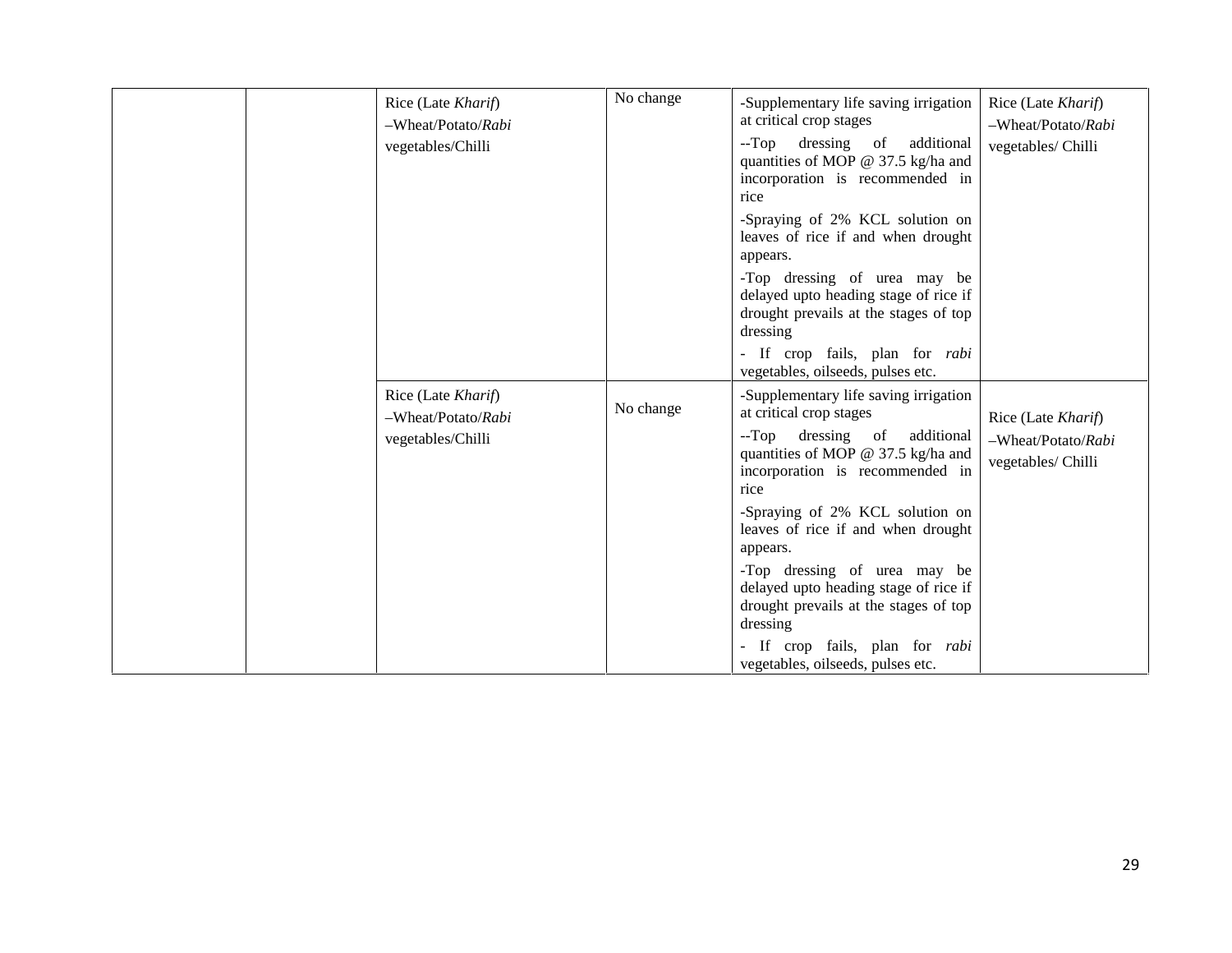| <b>Condition</b>                                               |                                            |                                                                                                                                                     | <b>Suggested Contingency measures</b>                                                                                                                                                                                        |                                                                                                                                                                                                                                                                                                                                                                                                                                                           |                                                             |
|----------------------------------------------------------------|--------------------------------------------|-----------------------------------------------------------------------------------------------------------------------------------------------------|------------------------------------------------------------------------------------------------------------------------------------------------------------------------------------------------------------------------------|-----------------------------------------------------------------------------------------------------------------------------------------------------------------------------------------------------------------------------------------------------------------------------------------------------------------------------------------------------------------------------------------------------------------------------------------------------------|-------------------------------------------------------------|
| <b>Terminal</b><br>drought<br>(Early withdrawal<br>of monsoon) | Major<br>Farming<br>situation <sup>a</sup> | <b>Normal</b><br>Crop/cropping<br>system <sup>b</sup>                                                                                               | $Crop$ management <sup><math>c</math></sup>                                                                                                                                                                                  | Rabi Crop planning <sup>d</sup>                                                                                                                                                                                                                                                                                                                                                                                                                           | <b>Remarks</b><br><b>on</b><br>Implementation <sup>e</sup>  |
| September-<br>October                                          | 1)Farming<br>situation: Upland             | Summer vegetables/ Summer<br>Pulse (Greengra m) Toria/Rabi<br>Veg /Rabi pulse ( Lentil,<br>lathyrus, pea, rajmah)                                   | -Life saving supplemental<br>irrigation<br>-Harvesting of kharif<br>crops at physiological<br>maturity stage.<br>Spraying of 1% KCl<br>solution at flowering stage<br>and 2% urea spray at pod<br>initiation stage of pulses | -Rabi cropping with cole<br>crops such as Cauliflower<br>(mid<br>varieties).<br>season<br>Growing<br>of<br>Tomato,<br>Brinjal, pea, potato and<br>Leafy<br>vegetables<br>like<br>Spinach, Radish etc. with<br>recommended varieties and<br>package of practices.<br>-Growing of <i>rabi</i> field crops<br>like toria, lentil, wheat etc.<br>in time with pre-sowing<br>irrigation if required with<br>recommended varieties and<br>package of practices. | Provision for water<br>harvesting structures<br>under PMKSY |
|                                                                | $2)$ Farming<br>situation: Medium<br>land  | Rice (Kharif) monocropping<br>Jute / Rice(Kharif)- Toria /<br>Lentil/ Wheat / Potato / Rabi<br>vegetables/Chilli<br>Rice $(kharif)$ – Rice (summer) | -Life saving supplemental<br>-irrigation                                                                                                                                                                                     | -Rabi cropping with cole<br>crops such as Cauliflower<br>(mid season varieties).<br>-Growing<br>of<br>Tomato,<br>Brinjal, pea, potato<br>and<br>Leafy<br>vegetables<br>like<br>Spinach, Radish etc. with<br>recommended varieties and<br>package of practices.<br>-Growing of <i>rabi</i> field crops<br>like toria, lentil, wheat etc.<br>in time with pre-sowing<br>irrigation if required with<br>recommended varieties and<br>package of practices.   | Provision for water<br>harvesting structures<br>under PMKSY |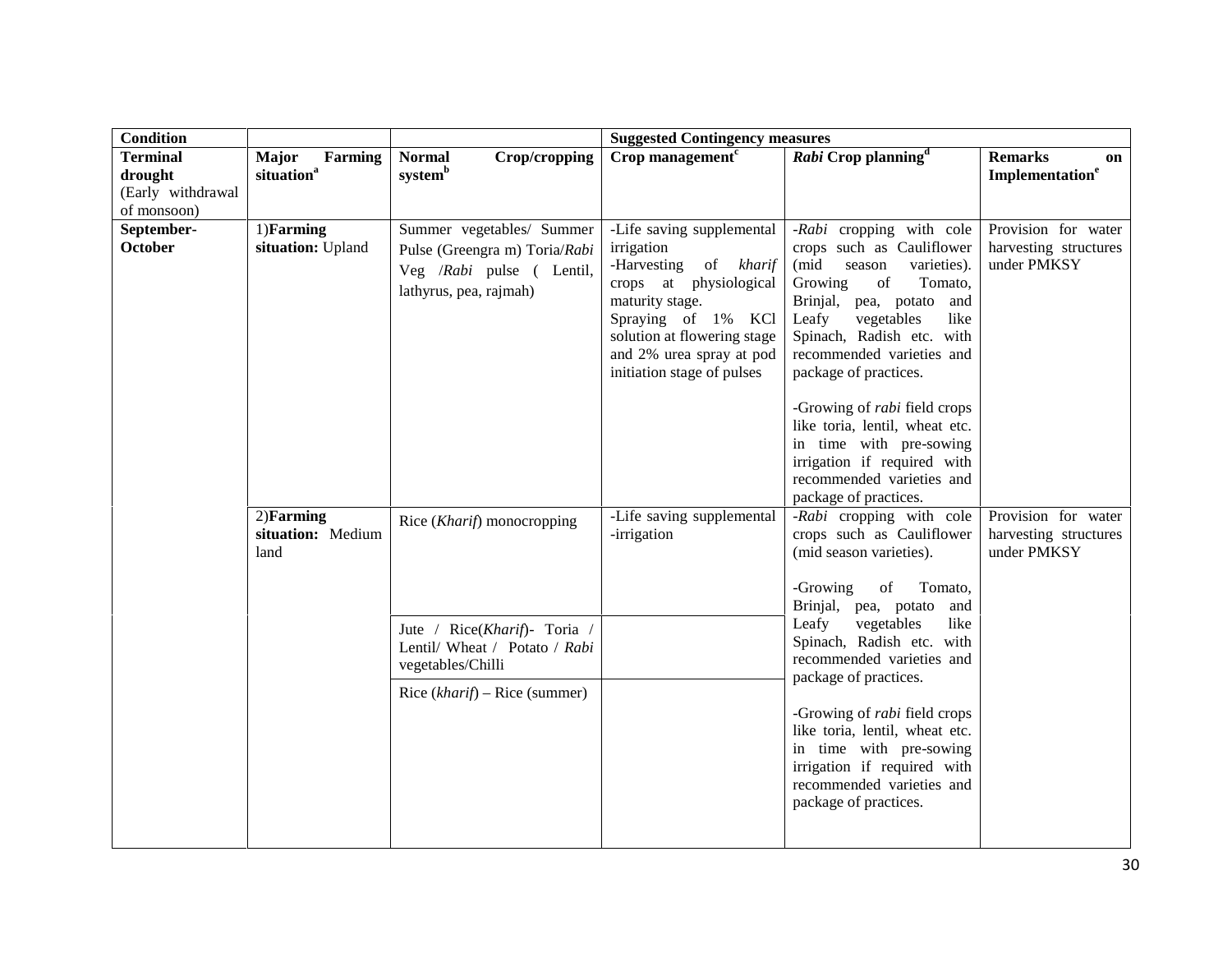| 3. Flood prone | vegetables/Jute<br>Summer<br>Toria/Lentil/Wheat/<br>Potato/Rabi vegetables/Chilli<br>Rice (Late Kharif)<br>-Toria/Lentil/Wheat/<br>Potato/Rabi vegetables/ Chilli | -Life saving supplemental<br>irrigation<br>-Application of Organic<br>matter, Vermicompost etc | --Seed<br>with<br>treatment<br>Bioveer, Biofor-PF<br>Rabi cropping with cole<br>crops such as Cauliflower<br>(mid<br>varieties<br>season<br>Growing<br>of<br>Tomato,<br>Brinjal, pea, potato and<br>Leafy<br>vegetables<br>like<br>Spinach, Radish etc. with<br>recommended varieties and<br>package of practices. |  |
|----------------|-------------------------------------------------------------------------------------------------------------------------------------------------------------------|------------------------------------------------------------------------------------------------|--------------------------------------------------------------------------------------------------------------------------------------------------------------------------------------------------------------------------------------------------------------------------------------------------------------------|--|
|                |                                                                                                                                                                   |                                                                                                | --Growing of rabi field<br>crops like toria, lentil, wheat<br>etc. in time with pre-sowing<br>irrigation if required with<br>recommended varieties and<br>package of practices.                                                                                                                                    |  |

## **2.3 Drought - Irrigated situation**

| Condition           |                                                                                                                                                                                     |                                                       | <b>Suggested Contingency measures</b>                                                                                                          |    |
|---------------------|-------------------------------------------------------------------------------------------------------------------------------------------------------------------------------------|-------------------------------------------------------|------------------------------------------------------------------------------------------------------------------------------------------------|----|
|                     | <b>Major</b><br>Farming<br>situation                                                                                                                                                | <b>Normal</b><br>Crop/cropping<br>system <sup>g</sup> | Change in<br>Agronomic measures <sup>1</sup><br>$\text{crop/cropping}$<br><b>Remarks</b><br>system <sup>h</sup><br>Implementation <sup>j</sup> | on |
| Delayed release of  | $1)$ Farming                                                                                                                                                                        | Cropping system 1:                                    | <b>NA</b>                                                                                                                                      |    |
| water in canals     | situation:                                                                                                                                                                          | Cropping system 2:                                    |                                                                                                                                                |    |
| due to low rainfall | Mention source of<br>irrigation,<br>topography<br>(upland/lowland) and<br>soil colour & depth<br>Eg; canal irrigated<br>shallow red soils;<br>tankfed<br>medium<br>deep black soils | Cropping system 3:                                    |                                                                                                                                                |    |
|                     | 2) Farming situation:                                                                                                                                                               | Cropping system 1:                                    |                                                                                                                                                |    |
|                     |                                                                                                                                                                                     | Cropping system 2:                                    |                                                                                                                                                |    |
|                     |                                                                                                                                                                                     | Cropping system 3:                                    |                                                                                                                                                |    |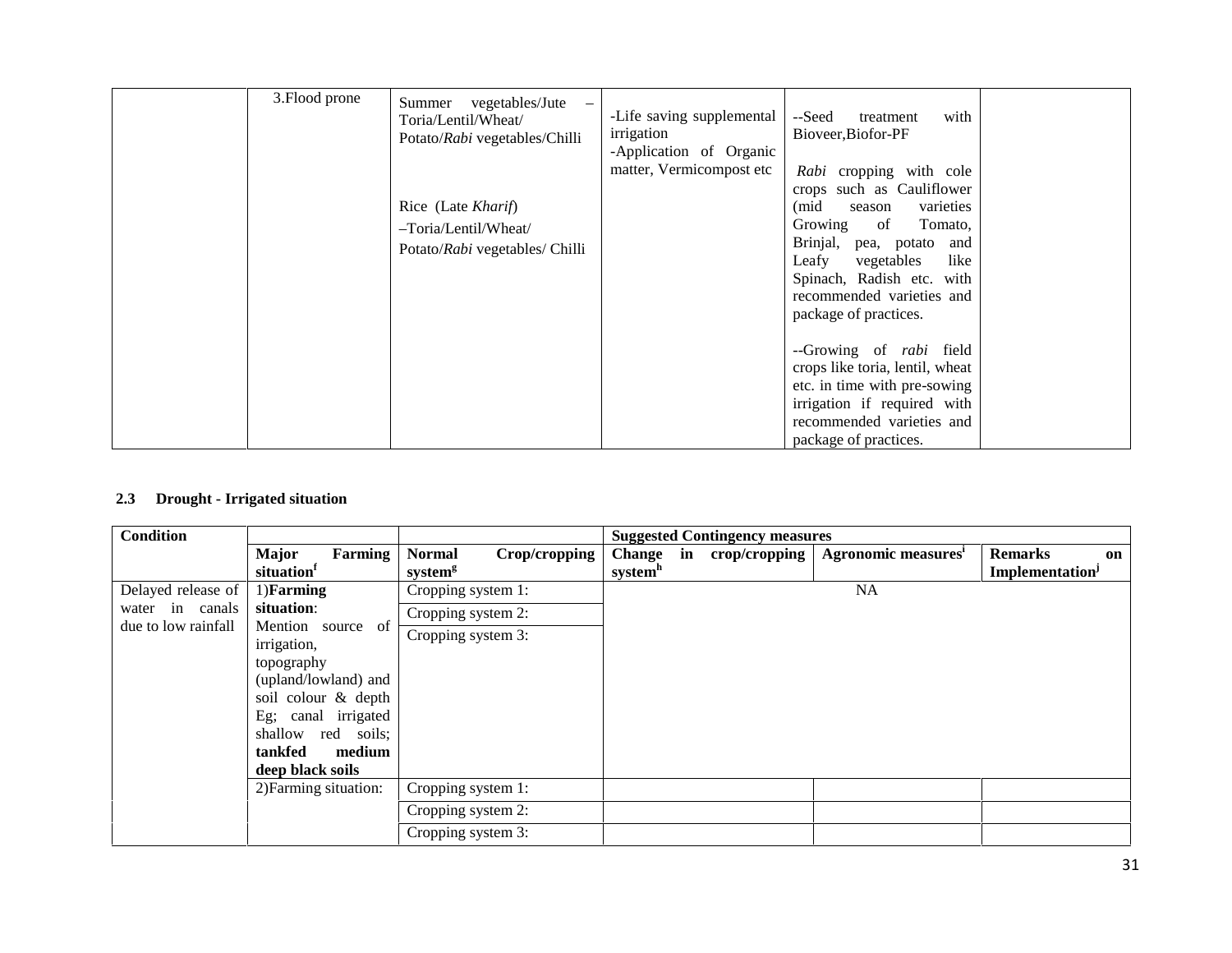| <b>Condition</b>    |                                                                                                                                                                            |                                                       | <b>Suggested Contingency measures</b>                                                                                    |    |
|---------------------|----------------------------------------------------------------------------------------------------------------------------------------------------------------------------|-------------------------------------------------------|--------------------------------------------------------------------------------------------------------------------------|----|
|                     | Farming<br><b>Major</b><br>situation <sup>1</sup>                                                                                                                          | Crop/cropping<br><b>Normal</b><br>system <sup>g</sup> | Agronomic measures <sup>i</sup><br>Change in<br>crop/cropping<br><b>Remarks</b><br>system <sup>h</sup><br>Implementation | on |
| Limited release of  | 1) Farming situation:                                                                                                                                                      | Cropping system 1:                                    |                                                                                                                          |    |
| water in canals     | Mention source of                                                                                                                                                          | Cropping system 2:                                    |                                                                                                                          |    |
| due to low rainfall | irrigation,<br>topography<br>(upland/lowland)<br>and soil colour &<br>$depth$ Eg;<br>canal<br>shallow<br>irrigated<br>red soils; tank fed<br>medium<br>deep<br>black soils | Cropping system 3:                                    |                                                                                                                          |    |
|                     | 2) Farming situation:                                                                                                                                                      | Cropping system 1:                                    |                                                                                                                          |    |
|                     |                                                                                                                                                                            | Cropping system 2:                                    |                                                                                                                          |    |
|                     |                                                                                                                                                                            | Cropping system 3:                                    |                                                                                                                          |    |
|                     |                                                                                                                                                                            |                                                       |                                                                                                                          |    |

| <b>Condition</b>                     |                                      |                                                       | <b>Suggested Contingency measures</b>          |                                 |                                                     |
|--------------------------------------|--------------------------------------|-------------------------------------------------------|------------------------------------------------|---------------------------------|-----------------------------------------------------|
|                                      | Farming<br><b>Major</b><br>situation | Crop/cropping<br><b>Normal</b><br>system <sup>g</sup> | Change in crop/cropping<br>system <sup>h</sup> | Agronomic measures <sup>1</sup> | <b>Remarks</b><br>on<br>Implementation <sup>j</sup> |
| release of<br>Non                    | Farming<br><sup>1</sup>              | Cropping system 1:                                    |                                                |                                 |                                                     |
| canals<br>in<br>water                | situation:                           | Cropping system 2:                                    |                                                |                                 |                                                     |
| under<br>delayed<br>onset of monsoon | Mention source of<br>irrigation,     | Cropping system 3:                                    |                                                |                                 |                                                     |
| in catchment                         | topography                           |                                                       |                                                |                                 |                                                     |
|                                      | (upland/lowland)                     |                                                       |                                                |                                 |                                                     |
|                                      | and soil colour &                    |                                                       |                                                |                                 |                                                     |
|                                      | $depth$ Eg;<br>canal                 |                                                       |                                                |                                 |                                                     |
|                                      | shallow<br>irrigated                 |                                                       |                                                |                                 |                                                     |
|                                      | tankfed<br>red soils;                |                                                       |                                                |                                 |                                                     |
|                                      | medium<br>deep                       |                                                       |                                                |                                 |                                                     |
|                                      | black soils                          |                                                       |                                                |                                 |                                                     |
|                                      | Farming<br>2)                        | Cropping system 1:                                    |                                                |                                 |                                                     |
|                                      | situation:                           | Cropping system 2:                                    |                                                |                                 |                                                     |
|                                      |                                      | Cropping system 3:                                    |                                                |                                 |                                                     |
|                                      |                                      |                                                       |                                                |                                 |                                                     |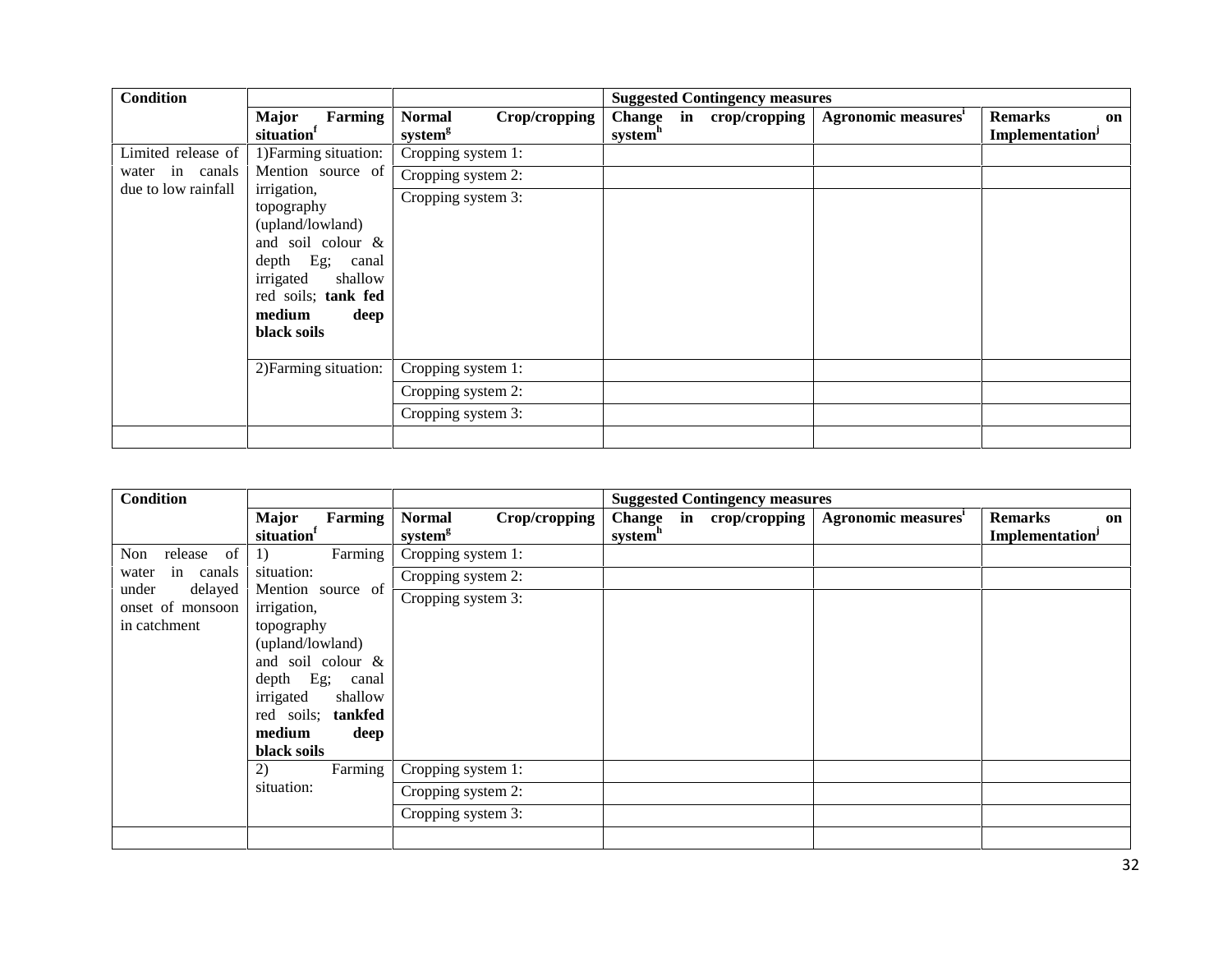| <b>Condition</b>                                                  |                                                                                                                                                                                 |                                                       | <b>Suggested Contingency measures</b>                                             |                                                            |
|-------------------------------------------------------------------|---------------------------------------------------------------------------------------------------------------------------------------------------------------------------------|-------------------------------------------------------|-----------------------------------------------------------------------------------|------------------------------------------------------------|
|                                                                   | <b>Major</b><br>Farming<br>situation                                                                                                                                            | <b>Normal</b><br>Crop/cropping<br>system <sup>g</sup> | Agronomic measures <sup>1</sup><br>Change in crop/cropping<br>system <sup>h</sup> | <b>Remarks</b><br>on<br><b>Implementation</b> <sup>j</sup> |
| Lack of inflows                                                   | 1) Farming situation:                                                                                                                                                           | Cropping system 1:                                    |                                                                                   |                                                            |
| into tanks due to<br>insufficient<br>/delayed onset of<br>monsoon | Mention<br>source of<br>irrigation, topography<br>(upland/lowland)<br>and<br>soil colour & depth Eg;<br>canal irrigated shallow<br>red soils; Tube well<br>irrigated medium red | Cropping system 2:<br>Cropping system 3:              |                                                                                   |                                                            |
|                                                                   | soils<br>2) Farming situation:                                                                                                                                                  | Cropping system 1:                                    |                                                                                   |                                                            |
|                                                                   |                                                                                                                                                                                 | Cropping system 2:                                    |                                                                                   |                                                            |
|                                                                   |                                                                                                                                                                                 | Cropping system 3:                                    |                                                                                   |                                                            |
|                                                                   |                                                                                                                                                                                 |                                                       |                                                                                   |                                                            |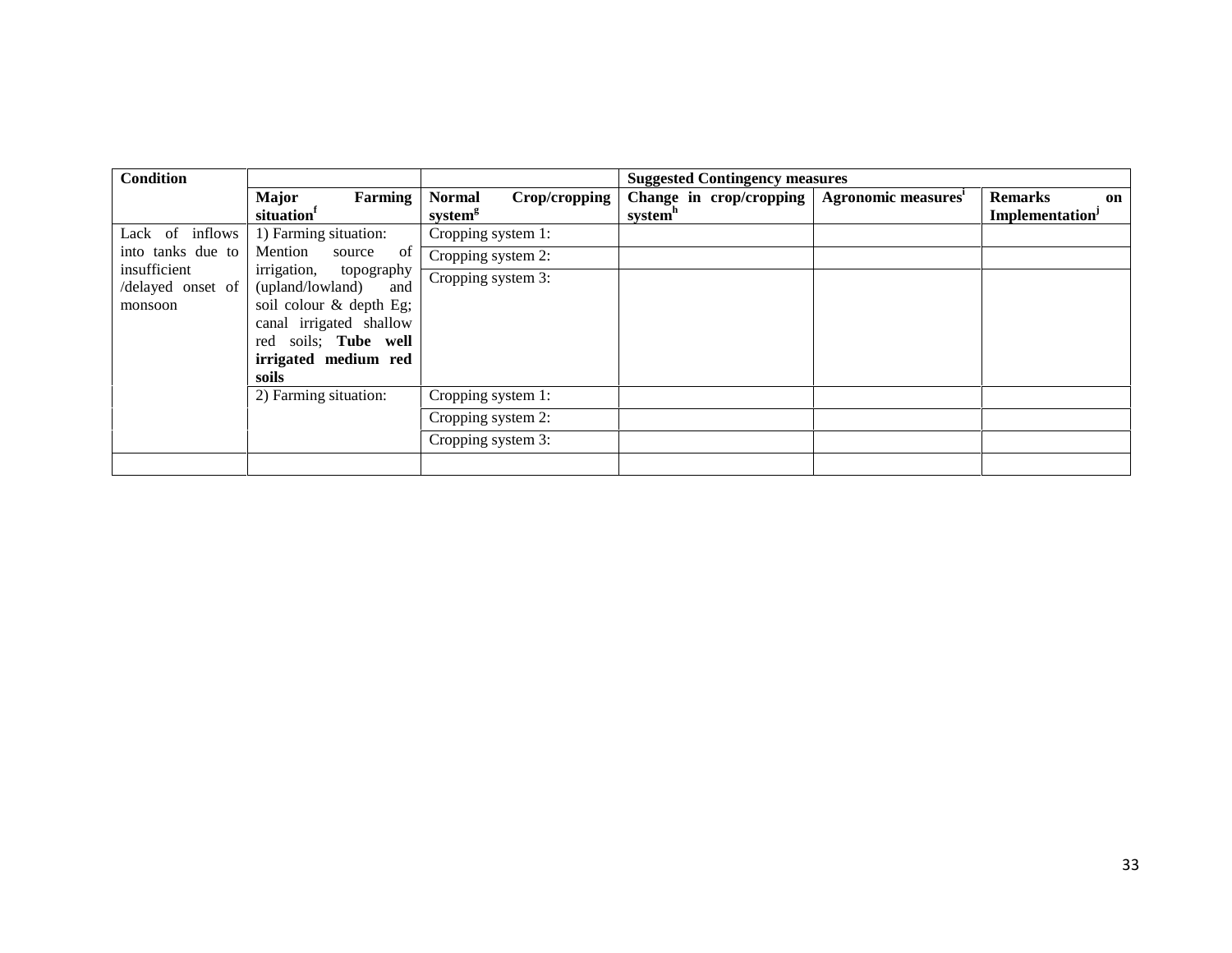| <b>Condition</b>                    |                                                |                                                       | <b>Suggested Contingency measures</b> |                                                                                        |
|-------------------------------------|------------------------------------------------|-------------------------------------------------------|---------------------------------------|----------------------------------------------------------------------------------------|
|                                     | <b>Major</b><br>Farming<br>situation           | <b>Normal</b><br>Crop/cropping<br>system <sup>g</sup> | Change in crop/cropping<br>systemh    | Agronomic measures <sup>i</sup><br><b>Remarks</b><br>on<br>Implementation <sup>j</sup> |
| Insufficient                        | Farming<br>1)                                  | Cropping system 1:                                    | NA                                    |                                                                                        |
| groundwater                         | situation:                                     | Cropping system 2:                                    |                                       |                                                                                        |
| recharge due to<br>low rainfall     | Mention source of<br>irrigation,<br>topography | Cropping system 3:                                    |                                       |                                                                                        |
|                                     | (upland/lowland)                               |                                                       |                                       |                                                                                        |
|                                     | and soil colour &                              |                                                       |                                       |                                                                                        |
|                                     | $depth$ Eg;<br>canal                           |                                                       |                                       |                                                                                        |
|                                     | shallow<br>irrigated                           |                                                       |                                       |                                                                                        |
|                                     | red soils; tankfed                             |                                                       |                                       |                                                                                        |
|                                     | medium<br>deep<br>black soils                  |                                                       |                                       |                                                                                        |
|                                     | Farming<br>2)                                  | Cropping system 1:                                    |                                       |                                                                                        |
|                                     | situation:                                     | Cropping system 2:                                    |                                       |                                                                                        |
|                                     |                                                | Cropping system 3:                                    |                                       |                                                                                        |
| other<br>Any<br>condition (specify) |                                                |                                                       |                                       |                                                                                        |
|                                     |                                                |                                                       |                                       |                                                                                        |

 $\mathcal{L}(\mathcal{L}(\mathcal{L}(\mathcal{L}(\mathcal{L}(\mathcal{L}(\mathcal{L}(\mathcal{L}(\mathcal{L}(\mathcal{L}(\mathcal{L}(\mathcal{L}(\mathcal{L}(\mathcal{L}(\mathcal{L}(\mathcal{L}(\mathcal{L}(\mathcal{L}(\mathcal{L}(\mathcal{L}(\mathcal{L}(\mathcal{L}(\mathcal{L}(\mathcal{L}(\mathcal{L}(\mathcal{L}(\mathcal{L}(\mathcal{L}(\mathcal{L}(\mathcal{L}(\mathcal{L}(\mathcal{L}(\mathcal{L}(\mathcal{L}(\mathcal{L}(\mathcal{L}(\mathcal{$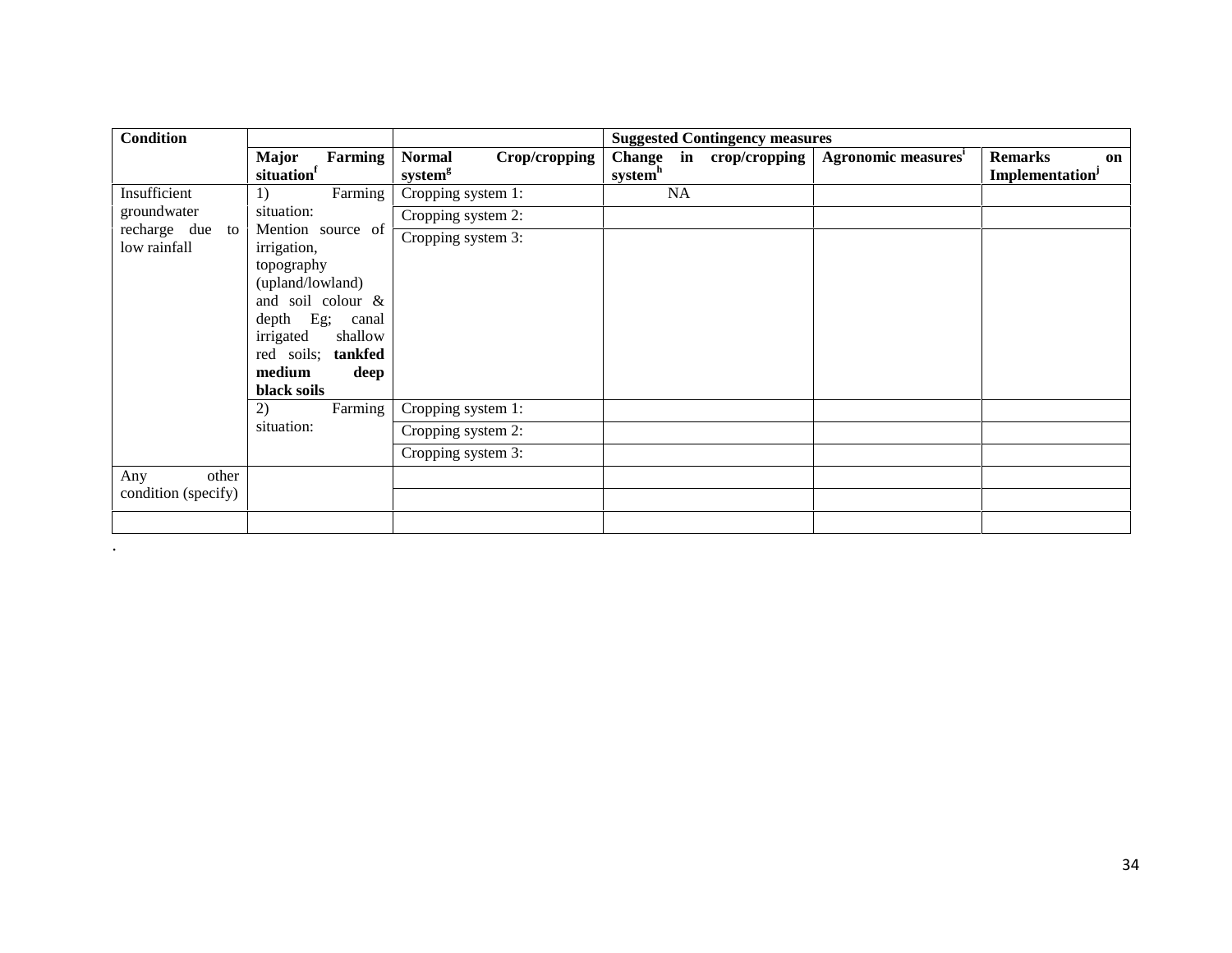| 2.4 Unusual rains (untimely, unseasonal etc) (for both rainfed and irrigated situations) |  |
|------------------------------------------------------------------------------------------|--|
|------------------------------------------------------------------------------------------|--|

| Condition                                                            | <b>Suggested Contingency Measures</b>                                                                                                                                                                                                                                                 |                                                                                                                     |                                                                                                                                                                                                                   |                                                                                                    |
|----------------------------------------------------------------------|---------------------------------------------------------------------------------------------------------------------------------------------------------------------------------------------------------------------------------------------------------------------------------------|---------------------------------------------------------------------------------------------------------------------|-------------------------------------------------------------------------------------------------------------------------------------------------------------------------------------------------------------------|----------------------------------------------------------------------------------------------------|
| Continuous high rainfall in a short span<br>leading to water logging | Vegetative stage <sup>k</sup>                                                                                                                                                                                                                                                         | Flowering stage <sup>1</sup>                                                                                        | Crop<br>maturity<br>$stage^m$                                                                                                                                                                                     | Post harvest <sup>n</sup>                                                                          |
| Crop1 Summer rice                                                    | -Sow rice seed in raised nursery<br>bed with 30cm gap between two<br>beds which can be utilized to drain<br>out excess water.<br>- Excess rain water to be drained<br>out through surface drainage<br>channel to avoid submergence in<br>the main field.<br>-Light hoeing and weeding | Excess rain water to be drained<br>out through surface drainage<br>channel to avoid submergence                     | -Excess rain water<br>to be drained out<br>through<br>surface<br>drainage channel<br>avoid<br>to<br>submergence<br>to<br>$-Crop$<br>be<br>harvested<br>at<br>physiological<br>maturity stage.                     | -Proper drying of grains to<br>maintain<br>optimum<br>moisture percentage (12-<br>14%) for storage |
| Crop2 Winter rice                                                    | -Sow rice seed in raised nursery<br>bed with 30cm gap between two<br>beds which can be utilized to drain<br>out excess water.                                                                                                                                                         |                                                                                                                     | Crop<br>to<br>be<br>harvested<br>at<br>physiological<br>maturity stage                                                                                                                                            | -Proper drying of grains to<br>maintain<br>optimum<br>moisture percentage (12-<br>14%) for storage |
| Crop 3 Sesame                                                        | -Excess rain water to be drained out<br>through surface drainage channel of<br>25cm wide, 15cm deep spaced at 6<br>m<br>-Light hoeing and weeding                                                                                                                                     | Excess rain water to be drained<br>out through surface drainage<br>channel of 25cm wide, 15cm<br>deep spaced at 6 m | -Excess rain water<br>to be drained out<br>through<br>surface<br>drainage channel<br>of 25cm wide,<br>15cm deep spaced<br>at $6m$ .<br>$-Crop$<br>to<br>be<br>harvested<br>at<br>physiological<br>maturity stage. | -Proper drying of grains to<br>maintain<br>optimum<br>moisture<br>percentage for<br>storage        |
| Crop4 Jute                                                           | - Drainage<br>-If top dressing of N fertilizer is not<br>possible, foliar spray of 3% urea<br>$(11.5 \text{ kgN/ha i.e. } 30 \text{ g } \text{ urea/l of }$<br>water) at 40-45 days and 55-60<br>days after sowing.,                                                                  |                                                                                                                     |                                                                                                                                                                                                                   | Proper drying of fibre                                                                             |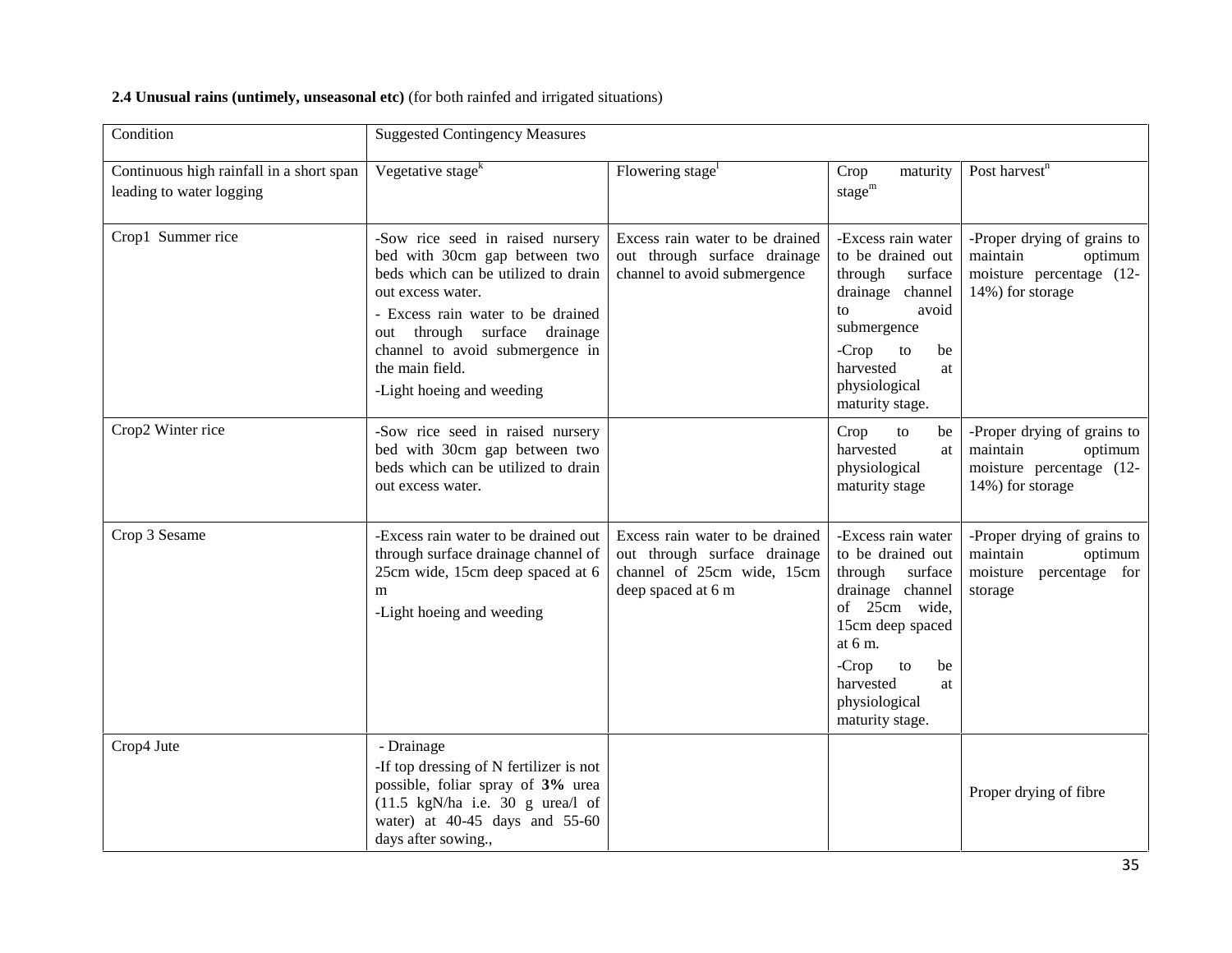| Crop5 Sugarcane | -First $\&$ second earthing up at 45-<br>60 and 90-120 days after planting, trenches/furrows in between trenches/furrows<br>respectively.<br>$\frac{1}{2}$ in $\frac{1}{2}$<br>-Make<br>trenches/furrows<br>between ridges to facilitate<br>drainage of excess water during<br>high rainfall. | Drainage<br>$\overline{\phantom{a}}$<br>ridges to facilitate drainage of in between ridges<br>water during high to<br>excess<br>rainfall. | Make   Drainage- Make   Drainage<br>facilitate<br>drainage of excess<br>water during high<br>rainfall. |  |
|-----------------|-----------------------------------------------------------------------------------------------------------------------------------------------------------------------------------------------------------------------------------------------------------------------------------------------|-------------------------------------------------------------------------------------------------------------------------------------------|--------------------------------------------------------------------------------------------------------|--|
|-----------------|-----------------------------------------------------------------------------------------------------------------------------------------------------------------------------------------------------------------------------------------------------------------------------------------------|-------------------------------------------------------------------------------------------------------------------------------------------|--------------------------------------------------------------------------------------------------------|--|

| Horticulture                         |                                                                                                                           |                                                                                        |                                                                                                                                               |                                                                                       |
|--------------------------------------|---------------------------------------------------------------------------------------------------------------------------|----------------------------------------------------------------------------------------|-----------------------------------------------------------------------------------------------------------------------------------------------|---------------------------------------------------------------------------------------|
| Crop1 Chilli                         | -Drainage<br>-Plant protection measures<br>against<br>anthracnose and bacterial/fungal wilt                               | -Drainage<br>- Application of hormones,<br>nutrient, sprays to prevent<br>flower drop. | -Drainage<br>-Plant protection<br>measures against<br>fruit rot<br>$-Crop$<br>be<br>to<br>harvested<br>at<br>physiological<br>maturity stage. | -Shifting of the produce to<br>drier place.<br>sell<br>the<br>produce<br>immediately. |
| Crop2 Potato                         | -Drainage<br>-Proper plant protection measure against<br>late blight<br>-Earthing up at 25 and 60 days after<br>planting. | -Drainage<br>-Proper plant protection<br>measure against late blight                   | -Drainage<br>of<br>-Harvesting<br>tuber                                                                                                       | drying of the<br>-proper<br>produce.<br>-Keep drier place before<br>storage           |
| Crop3 Vegetables                     | -Drainage<br>- Application of hormones, nutrient,<br>sprays to prevent flower drop.                                       | -Drainage<br>- Application of hormones,<br>nutrient, sprays to prevent<br>flower drop. | Drainage                                                                                                                                      | Shifting of the produce to<br>drier place, cold storage.                              |
| Crop 4 Watermelon                    | Drainage                                                                                                                  | Drainage, Application of<br>hormones, nutrient, sprays<br>to prevent flower drop.      | Drainage                                                                                                                                      | Shifting of the produce to<br>drier place, Cold storage.                              |
| Heavy rainfall with high speed winds |                                                                                                                           |                                                                                        |                                                                                                                                               |                                                                                       |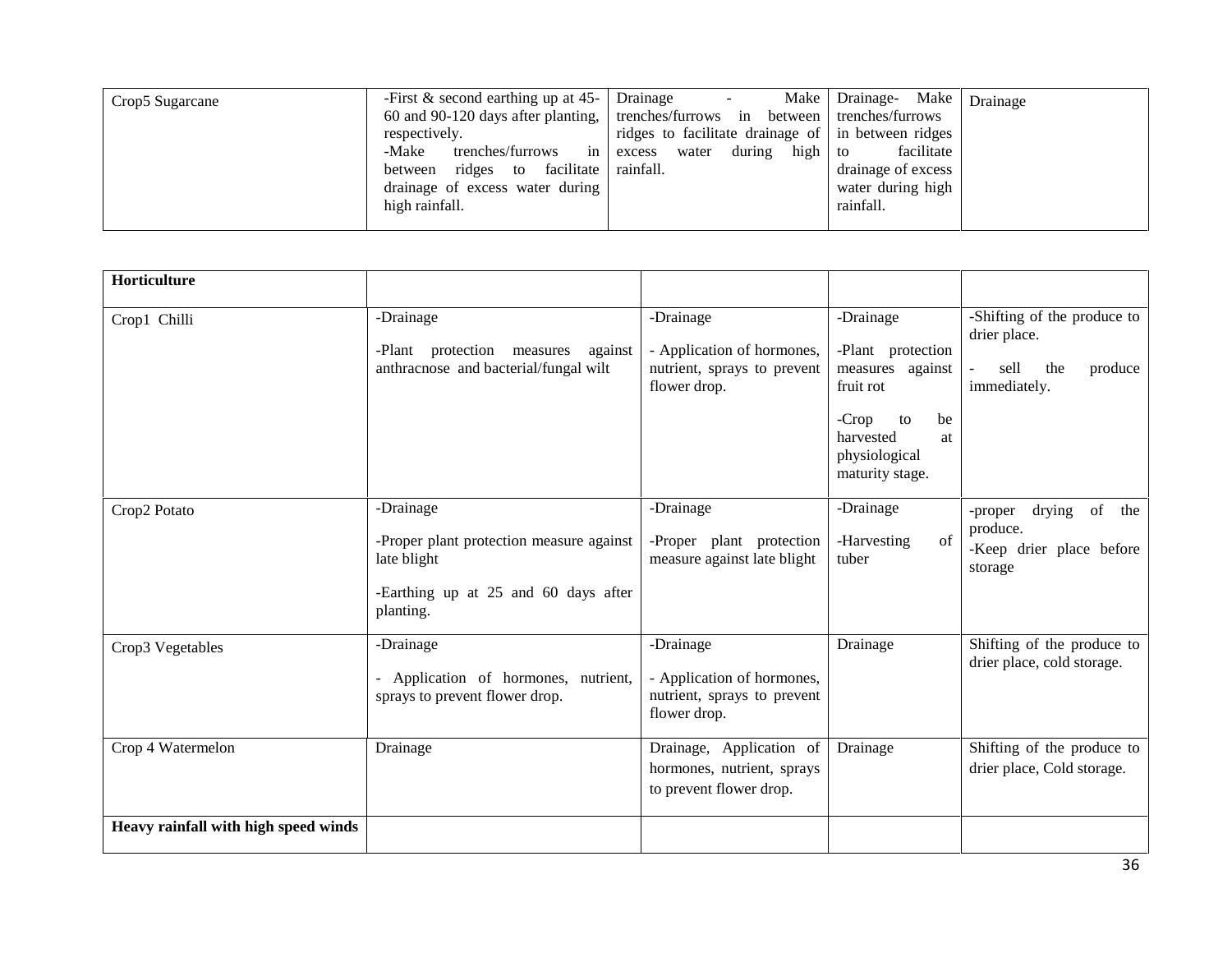| in a short span   |                                                                                                                                                                                                                                                                                                                                              |                                                                                                                                                                            |                                                                                                                                                                                                                                        |                                                                                                                                                       |
|-------------------|----------------------------------------------------------------------------------------------------------------------------------------------------------------------------------------------------------------------------------------------------------------------------------------------------------------------------------------------|----------------------------------------------------------------------------------------------------------------------------------------------------------------------------|----------------------------------------------------------------------------------------------------------------------------------------------------------------------------------------------------------------------------------------|-------------------------------------------------------------------------------------------------------------------------------------------------------|
| Crop1 Summer rice | -Sow rice seed in raised nursery bed with<br>30cm gap between two beds which can<br>be utilized to drain out excess water.                                                                                                                                                                                                                   |                                                                                                                                                                            | $-Crop$<br>to<br>be<br>harvested<br>at<br>physiological<br>maturity stage.                                                                                                                                                             | -Proper drying of grains to<br>maintain<br>optimum<br>moisture percentage (12-<br>14%) for storage<br>Drying<br>the<br>harvested<br>product on bamboo |
| Crop2 Jute        | - If top dressing of N fertilizer is not<br>possible, foliar spray of urea (11.5<br>kgN/ha i.e. 30 g urea/l of water) at 40-45<br>days and 55-60 days after sowing.,<br>-Propping: crop should be provided<br>mechanical support to prevent lodging<br>- Growing of green manure crops like<br>Dhaincha along the border as wind<br>barrier. | -Propping: crop should be<br>provided<br>mechanical<br>support to prevent lodging<br>- Growing of green manure<br>crops like Dhaincha along<br>the border as wind barrier. | -Propping:<br>crop<br>should<br>be<br>provided<br>mechanical<br>support to prevent<br>lodging<br>Growing<br>$\mathbf{L}^{\text{max}}$<br>of<br>green<br>manure<br>like<br>crops<br>Dhaincha<br>along<br>the border as wind<br>barrier. | -Proper drying of fibre                                                                                                                               |
| Crop3 Maize       | - Proper drainage<br>- Provision for wind breaks                                                                                                                                                                                                                                                                                             | Proper drainage<br>Provision for wind breaks                                                                                                                               | $-Crop$<br>to<br>be<br>harvested<br>at<br>physiological<br>maturity stage.<br>Mechanical<br>support to prevent<br>lodging                                                                                                              | -proper drying                                                                                                                                        |
| Crop4 Sugarcane   | -First $&$ second earthing up at 45-60 and<br>90-120 days after planting, respectively.<br>-Make trenches/furrows in between<br>ridges to facilitate drainage of excess<br>water during high rainfall.                                                                                                                                       | -Drainage<br>-Striping & propping                                                                                                                                          | -Drainage<br>-Striping<br>$\&$<br>propping                                                                                                                                                                                             | Harvesting should be done<br>before rain as far as<br>possible<br>Drying to remove excess<br>moisture of canes                                        |
| Crop5 Winter rice | -Sow rice seed in raised nursery bed with<br>30cm gap between two beds which can<br>be utilized to drain out excess water.                                                                                                                                                                                                                   |                                                                                                                                                                            | -Crop<br>to<br>be<br>harvested<br>at<br>physiological<br>maturity stage.                                                                                                                                                               | -Proper drying of grains to<br>maintain<br>optimum<br>moisture percentage (12-<br>14%) for storage                                                    |
| Horticulture      |                                                                                                                                                                                                                                                                                                                                              |                                                                                                                                                                            |                                                                                                                                                                                                                                        |                                                                                                                                                       |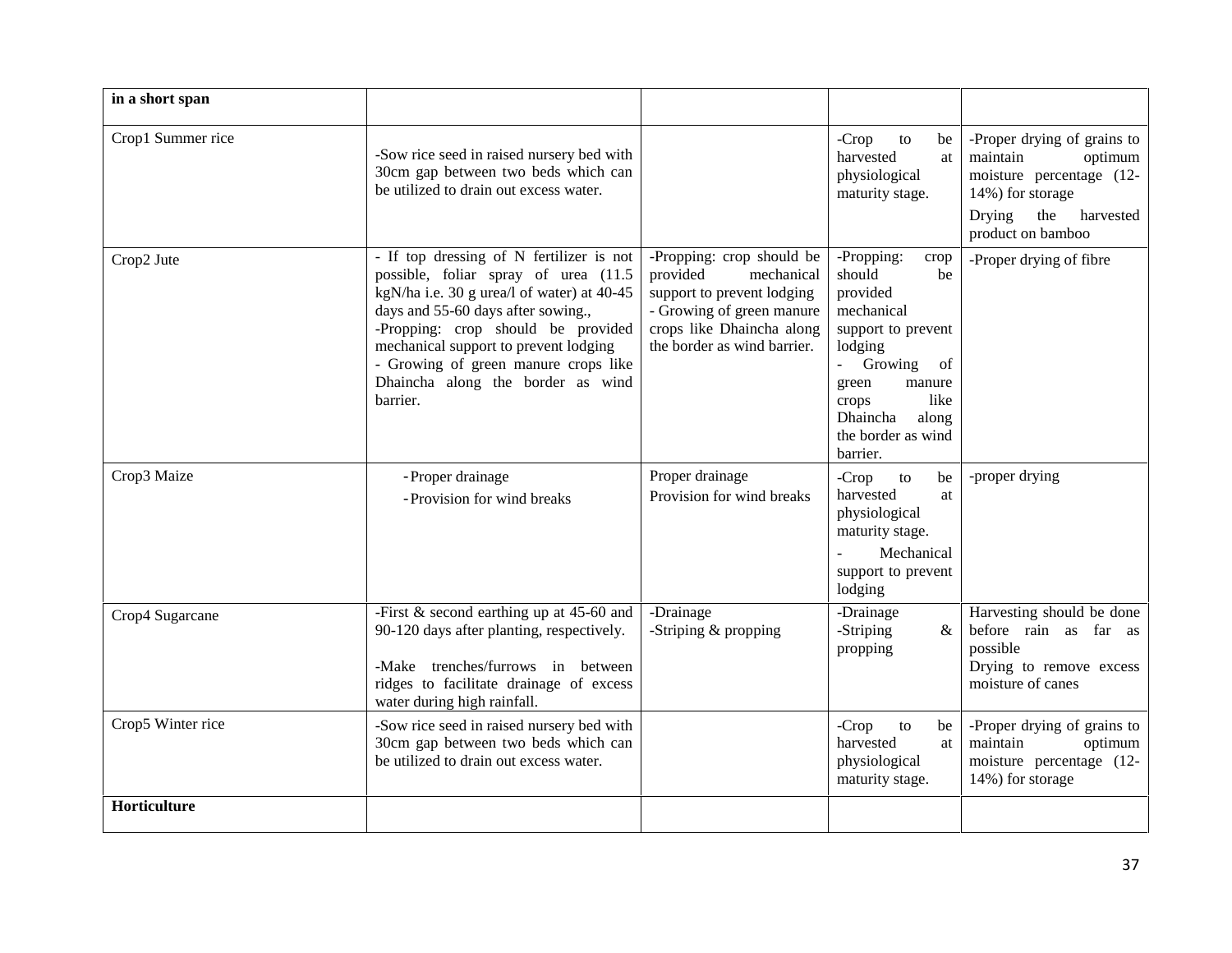| Crop1 Banana                                                | Drainage,<br>Make trenches/furrows in between ridges<br>to facilitate drainage of excess water,<br>propping. | Drainage,<br>Make trenches/furrows in<br>between ridges to facilitate<br>drainage of excess water,<br>propping. | Drainage,<br>Make<br>trenches/furrows<br>in between ridges<br>facilitate<br>to<br>drainage of excess<br>water, propping. | Shifting of the produce to<br>drier place                                                                                                                      |
|-------------------------------------------------------------|--------------------------------------------------------------------------------------------------------------|-----------------------------------------------------------------------------------------------------------------|--------------------------------------------------------------------------------------------------------------------------|----------------------------------------------------------------------------------------------------------------------------------------------------------------|
| Crop2 Vegetable (climbers)                                  | Drainage, make trenches/furrows in<br>between ridges to facilitate drainage of<br>excess water, propping.    | Drainage, Application of<br>hormones, nutrient, sprays<br>to prevent flower drop.                               | Drainage                                                                                                                 | Shifting of the produce to<br>drier place, Cold storage.                                                                                                       |
| Crop3 Okra                                                  | Drainage                                                                                                     | Drainage, Application of<br>hormones, nutrient, sprays<br>to prevent flower drop.                               | Drainage                                                                                                                 | Shifting of the produce to<br>drier place , Harvesting<br>should be done before rain<br>as far as possible,<br>Drying to remove excess<br>moisture of produce. |
| Crop 4 Watermelon                                           | Drainage, make trenches/furrows in<br>between ridges to facilitate drainage of<br>excess water               | Drainage, Application of<br>hormones, nutrient, sprays<br>to prevent flower drop.                               | Drainage                                                                                                                 | Shifting of the produce to<br>drier place, Cold storage.                                                                                                       |
| Crop 5 Dolichos bean                                        | Drainage                                                                                                     | Drainage, Application of<br>hormones, nutrient, sprays<br>to prevent flower drop.                               | Drainage                                                                                                                 | Shifting of the produce to<br>drier place, Cold storage.                                                                                                       |
| Crop 6. Bottle gourd                                        | Drainage                                                                                                     | Drainage, Application of<br>hormones, nutrient, sprays<br>to prevent flower drop.                               | Drainage                                                                                                                 | Shifting of the produce to<br>drier place, Cold storage.                                                                                                       |
| Crop 7. Bitter gourd<br>Crop 8. Assam lemon<br>Crop9. Guava | Drainage and earthing up                                                                                     | Drainage, Application of<br>hormones, nutrient, sprays<br>to prevent flower drop.                               | Drainage                                                                                                                 | Shifting of the produce to<br>drier place, Cold storage,<br>packing in transparent and<br>nontransparent polythene<br>bags.                                    |
| Outbreak of pests and diseases due<br>to unseasonal rains   |                                                                                                              |                                                                                                                 |                                                                                                                          |                                                                                                                                                                |
| Crop1 summer rice                                           | pesticides<br>$_{\mathrm{of}}$<br>-Application<br>like<br>chlorpyriphos or Monochrotophos @ 2                | Adoption IPM module -<br>Rouging of infected plant,                                                             | $\blacksquare$                                                                                                           | -Insect pest and disease<br>infested seed/grains should                                                                                                        |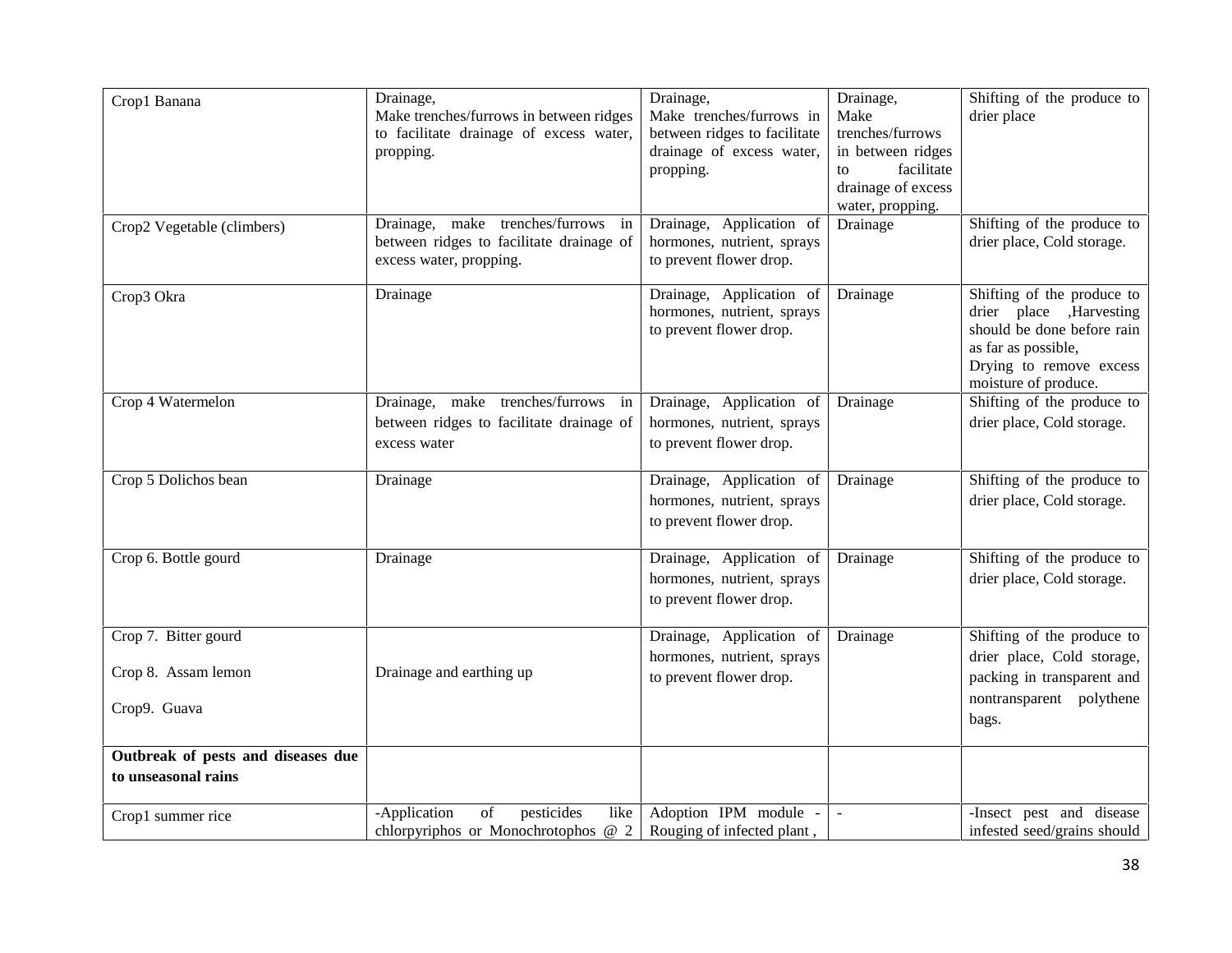|                   | ml/lit against stem borer, leaf folder,<br>case worm.<br>-Adoption IPM module.<br>-Alternate flooding and drying against<br>case worm.<br>-Application of carbendazim @ 1g/l<br>against blast and sheath blight. Water<br>from the sheath blight infested field<br>should not be allowed to enter disease<br>free field.                                                                                                | - Application of pesticides<br>like chloropyriphos<br><sub>or</sub><br>Monochrotophos<br>2<br>$^{\,a}$<br>ml/lit against stem borer<br>-Adoption IPM module<br>against stem borer<br>-Spraying of<br>pesticide<br>should<br>not<br>coincide<br>pollination time.<br>-Application<br>of<br>carbendazim<br>@<br>1g/l<br>against blast and sheath<br>blight. Water from the<br>sheath blight infested field<br>should not be allowed to<br>enter disease free field.                                                      | be discarded                                                                    |
|-------------------|-------------------------------------------------------------------------------------------------------------------------------------------------------------------------------------------------------------------------------------------------------------------------------------------------------------------------------------------------------------------------------------------------------------------------|------------------------------------------------------------------------------------------------------------------------------------------------------------------------------------------------------------------------------------------------------------------------------------------------------------------------------------------------------------------------------------------------------------------------------------------------------------------------------------------------------------------------|---------------------------------------------------------------------------------|
| Crop2 Winter rice | $\mathrm{of}$<br>pesticides<br>-Application<br>like<br>chloropyriphos or Monochrotophos @ 2<br>ml/lit against stem borer, leaf folder,<br>case worm.<br>-Adoption IPM module.<br>-Alternate flooding and drying against<br>case worm.<br>-Application of carbendazim @ 1g/l<br>against blast and sheath blight. Water<br>from the sheath blight infested field<br>should not be allowed to enter disease<br>free field. | -Rouging if infected plant,<br>- Application of pesticides<br>chlorpyriphos<br>like<br><b>or</b><br>Monochrotophos<br>$^{\,a}$<br>2<br>ml/lit against stem borer<br>-Adoption IPM module<br>against stem borer<br>-Spraying of<br>pesticide<br>should<br>not<br>coincide<br>pollination time.<br>-Application<br>of<br>carbendazim<br>$^\text{\textregistered}$<br>1g/l<br>against blast and sheath<br>blight. Water from the<br>sheath blight infested field<br>should not be allowed to<br>enter disease free field. | Insect pest and disease<br>infested seed/grains should<br>be discarded          |
| Crop3 Jute        | - Jute hairy caterpillar, semi looper etc.<br>are to be hand picked and destroyed by<br>putting in kerosinazed water.<br>- Alternatively, apply Fenitrothion 50 EC<br>$@1m1/1(3$ sprayings)<br>- In case of root rot, stem rot, seedling<br>blight, apply carbendazim @ 1g/l of<br>water. Application of potash should be<br>increased up to 50 kg/ha                                                                   |                                                                                                                                                                                                                                                                                                                                                                                                                                                                                                                        | -Discard insect pest and<br>disease infested plants to<br>maintain the quality. |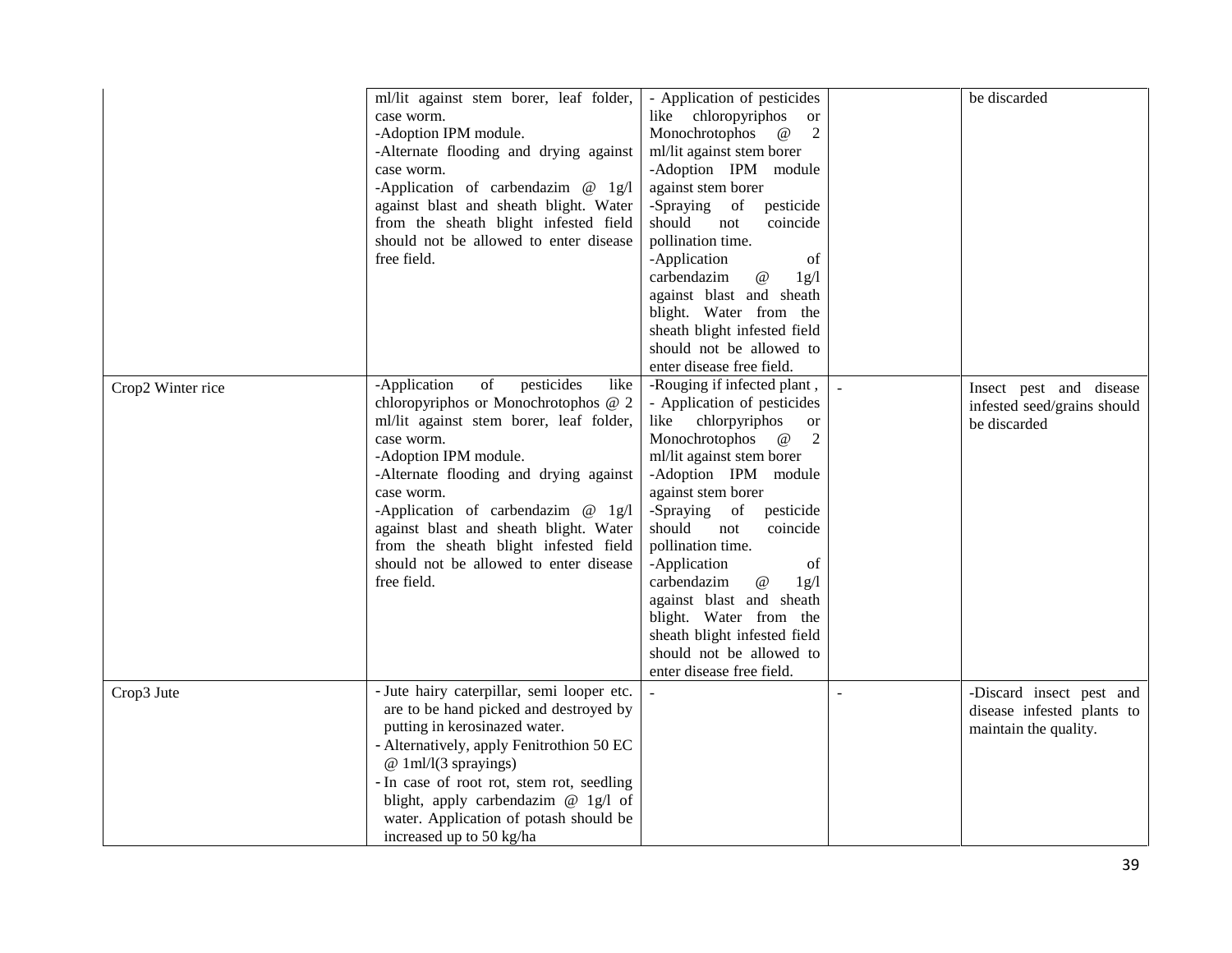| Crop4 Black gram | - Against YMV, spray Dimethoate @<br>$2ml/1(2-3$ spraying)<br>- Against jassids, aphids, flee beetle, leaf<br>folder, spray Malathion 50 EC $@$ 2 ml/l<br>of water.<br>- Against damping off, root rot and<br>seedling blight, apply carbendazim @<br>1g/l of water.                                                                                                                | - Against YMV, spray<br>Dimethoate @ 2ml/l (2-3<br>spraying)<br>- Against jassids, aphids,<br>flee beetle, leaf folder,<br>spray Malathion 50 EC<br>$@$ 2 ml/l of water. | - Against<br>pod<br>borer & pod bug,<br>spray Malathion<br>50 EC @ 2 ml/l<br>of water. | Insect pest and disease<br>infested seed/grains should<br>be discarded |
|------------------|-------------------------------------------------------------------------------------------------------------------------------------------------------------------------------------------------------------------------------------------------------------------------------------------------------------------------------------------------------------------------------------|--------------------------------------------------------------------------------------------------------------------------------------------------------------------------|----------------------------------------------------------------------------------------|------------------------------------------------------------------------|
| Horticulture     |                                                                                                                                                                                                                                                                                                                                                                                     |                                                                                                                                                                          |                                                                                        |                                                                        |
| Crop1 Potato     | -Depending on the weather condition,<br>Mancozeb $@$ 2.5 $g/l$ should be sprayed<br>as prophylactic measures against late<br>blight.<br>-Against late blight, 6 spraying with<br>Mancozeb 2.5g/l of water at an interval<br>of 12 days.<br>-Use of sticker is essential in the spray<br>solution for spraying during rainy<br>weather.<br>-Drainage of excess water                 |                                                                                                                                                                          |                                                                                        | -Discard disease and insect<br>infested tubers.                        |
| Crop2 Tomato     | -Depending on the weather condition,<br>Mancozeb $@$ 2.5 g/l should be sprayed<br>as prophylactic measures against late<br>blight.<br>-Against late blight, 6 spraying with<br>Mancozeb 2.5g/l or Ridomil 1g/lit of<br>water at an interval of 12 days.<br>-Use of sticker is essential in the spray<br>solution for spraying during rainy<br>weather.<br>-Drainage of excess water |                                                                                                                                                                          |                                                                                        | -Discard disease and insect<br>infested fruits.                        |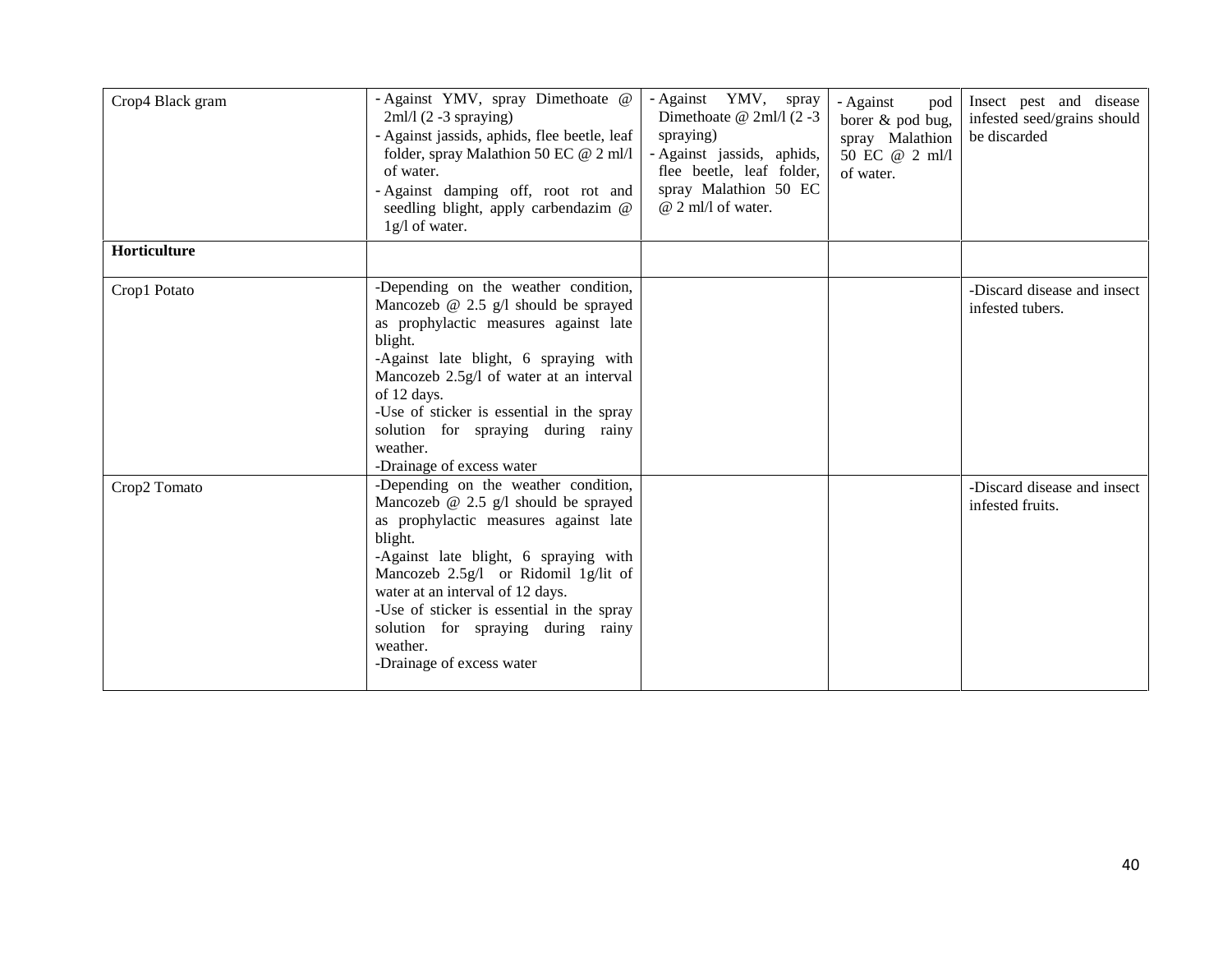## **2.5 Floods**

| <b>Condition</b>                                                                   |                                                                                                                                                                                                                                                  | <b>Suggested Contingency Measures</b>                                                           |                                                                                                                |                                                                                                                                              |  |
|------------------------------------------------------------------------------------|--------------------------------------------------------------------------------------------------------------------------------------------------------------------------------------------------------------------------------------------------|-------------------------------------------------------------------------------------------------|----------------------------------------------------------------------------------------------------------------|----------------------------------------------------------------------------------------------------------------------------------------------|--|
| Transient water logging /partial Seeding/ nursery stage<br>inundation <sup>1</sup> |                                                                                                                                                                                                                                                  | Vegetative stage                                                                                | Reproductive stage At harvest                                                                                  |                                                                                                                                              |  |
| Crop1 Summer rice                                                                  | -Raised nursery bed with 30 cm gap in<br>between two beds so that excess water<br>can be removed.                                                                                                                                                |                                                                                                 |                                                                                                                | physiological<br>Harvesting<br>at<br>maturity stage, tying the harvested<br>head and transferred to dry place<br>for drying                  |  |
| Crop2 Winter rice                                                                  | -Raised nursery bed with 30 cm gap in<br>between two beds so that excess water<br>can be removed.                                                                                                                                                |                                                                                                 |                                                                                                                | Harvesting<br>$\operatorname{at}$<br>physiological<br>maturity stage, tying the harvested<br>head and transferred to dry place<br>for drying |  |
| Crop3 Jute                                                                         |                                                                                                                                                                                                                                                  | Foliar application of urea instead of<br>top dressing is advocated                              |                                                                                                                | -Harvested plants should be made<br>in bundles and to be kept in<br>standing position for 2-4 days.                                          |  |
| Crop4 Sesame                                                                       | -Drainage of excess water<br>-Hoeing in between lines for aeration in<br>root zone after flood                                                                                                                                                   | -Drainage of excess water<br>-Hoeing in between lines for<br>aeration in root zone after flood. | -Drainage<br>excess water<br>in<br>-Hoeing<br>between lines for<br>in<br>aeration<br>root<br>zone after flood. | of-Harvesting<br>at<br>physiological<br>maturity stage.<br>-Proper drying of produce                                                         |  |
| Crop5 Black gram                                                                   | -Drainage of excess water<br>-Hoeing in between lines for aeration in<br>root zone after flood                                                                                                                                                   | Drainage of excess water<br>Hoeing in between lines for<br>aeration in root zone after flood.   | Drainage<br>excess water<br>-Hoeing<br>in<br>between lines for<br>aeration in<br>root<br>zone after flood.     | of-Harvesting<br>physiological<br>$\,$ at<br>maturity stage.<br>-Proper drying of produce                                                    |  |
| Horticulture                                                                       |                                                                                                                                                                                                                                                  |                                                                                                 |                                                                                                                |                                                                                                                                              |  |
| Crop1 Banana                                                                       | -Drainage,<br>-Make trenches/furrows in between rows-Make trenches/furrows in between-Make<br>to facilitate drainage of excess water, rows to facilitate drainage of excess trenches/furrows in between rows to facilitate drainage<br>propping. | -Drainage,<br>water, propping.                                                                  | -Drainage,<br>facilitate drainage<br>of excess water,                                                          | -Drainage,<br>-Make<br>trenches/furrows<br>in<br>between rows to of excess water, propping.                                                  |  |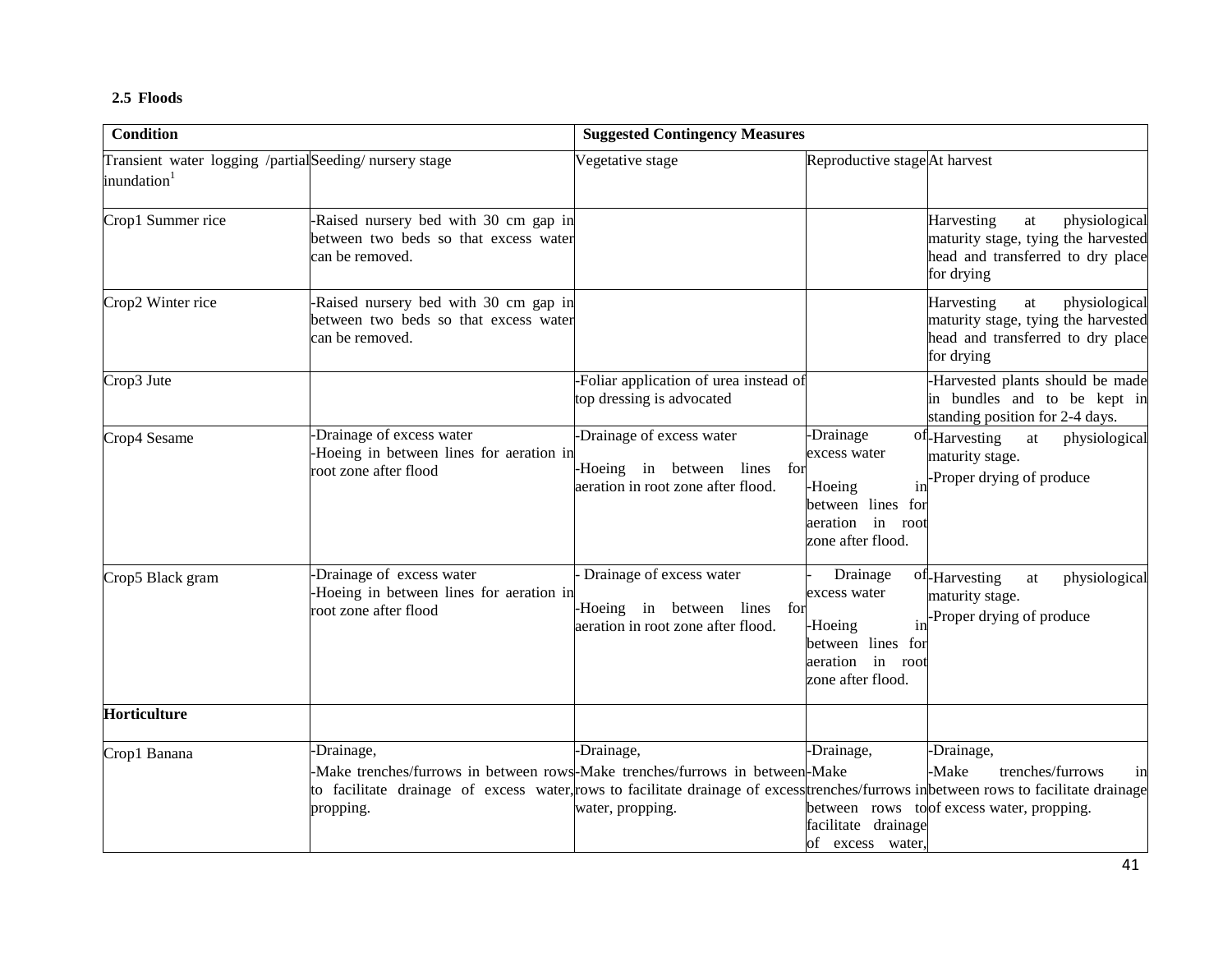|                                             |                                                                                                                                                                                                                                                                                                                                                                                                                                                                                         |                                                                                 | propping.                                                                   |                                                                                                                                       |
|---------------------------------------------|-----------------------------------------------------------------------------------------------------------------------------------------------------------------------------------------------------------------------------------------------------------------------------------------------------------------------------------------------------------------------------------------------------------------------------------------------------------------------------------------|---------------------------------------------------------------------------------|-----------------------------------------------------------------------------|---------------------------------------------------------------------------------------------------------------------------------------|
| Crop2 Kharif Vegetable                      | Drainage of flood water<br>Hoeing in between lines for aeration in-Hoeing in between<br>root zone after flood                                                                                                                                                                                                                                                                                                                                                                           | -Drainage of flood water<br>lines forwater<br>aeration in root zone after flood | -Hoeing<br>1n<br>between lines for<br>aeration in root<br>zone after flood. | -Drainage of flood-Harvesting of produce as early as<br>possible                                                                      |
| Crop3 Arecanut                              | Drainage,<br>Make trenches/furrows in between rowsMake trenches/furrows in betweenMake<br>to facilitate drainage of excess water                                                                                                                                                                                                                                                                                                                                                        | Drainage,<br>rows to facilitate drainage of excess trenches/furrows in<br>water | Drainage,<br>between rows to<br>facilitate drainage<br>of excess water      |                                                                                                                                       |
| Crop 4. Assam lemon                         | Making trenches/furrows in betweenEarthing up<br>ridges to drain out the excess water.                                                                                                                                                                                                                                                                                                                                                                                                  |                                                                                 | Earthing up                                                                 | Shifting of the produce t Shifting<br>of the produce to drier place o<br>drier place.                                                 |
| Crop 5. Pineapple                           | Making trenches/furrows in between Earthing up.<br>ridges to drain out the excess water.                                                                                                                                                                                                                                                                                                                                                                                                |                                                                                 | Drainage                                                                    | Shifting of the produce to drier<br>place                                                                                             |
| Continuous submergence for more than 2 days |                                                                                                                                                                                                                                                                                                                                                                                                                                                                                         |                                                                                 |                                                                             |                                                                                                                                       |
| Crop1 Summer rice                           | -Raised nursery bed with 30 cm gap in<br>between two beds so that excess water<br>can be removed.                                                                                                                                                                                                                                                                                                                                                                                       |                                                                                 |                                                                             | Harvesting<br>physiological<br>$\,$ at $\,$<br>maturity stage, tying the harvested<br>head and transferred to dry place<br>for drying |
| Crop2 Winter rice                           | Raised nursery bed with 30 cm gap in If crop is damaged by flood, the<br>between two beds so that excess waternursery may be raised with the<br>can be removed.<br>-If seedlings are damaged by flood water, varieties- Luit, Dishang, Kolong , etc<br>resowing may be done with the following.<br>varieties-<br>If transplanting can be done by mid<br>August, select varieties like Satyaranjan,<br>Basundhara, IR -36, Jaya etc. Seedlings<br>should be raised in non flood prone or | following<br>very short duration                                                |                                                                             | physiological<br>Harvesting<br>at<br>maturity stage, tying the harvested<br>head and transferred to dry place<br>for drying           |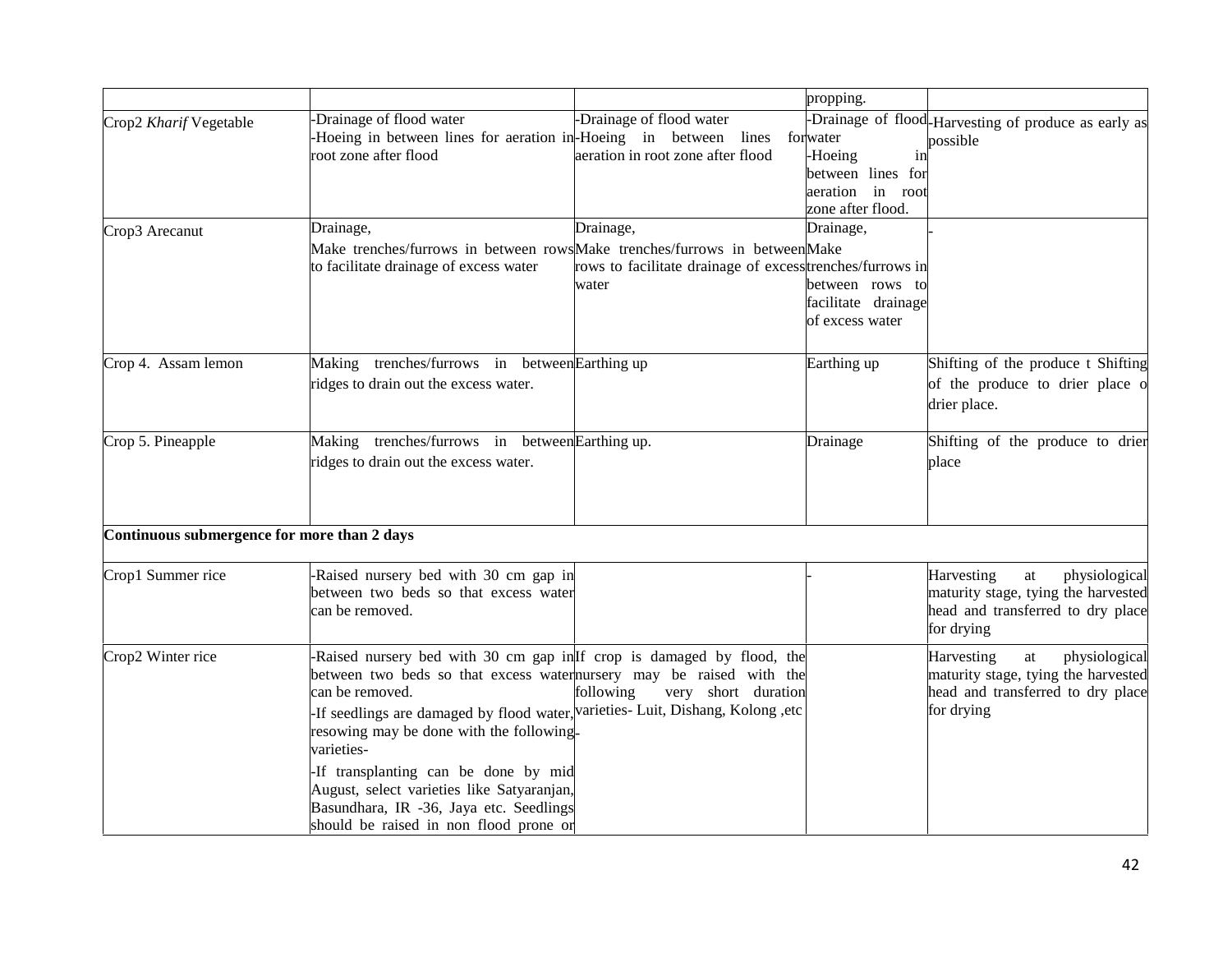| high land area.                            |  |  |
|--------------------------------------------|--|--|
| - If transplanting is possible during last |  |  |
| part of August, short duration varieties   |  |  |
| such as Luit, Kolong, Dishang etc. can     |  |  |
| also be selected (transplanting up to last |  |  |
| part of August). 20-25 days old seedling   |  |  |
| should be transplanted at 20x15 cm         |  |  |
| spacing with 4-5 seedlings/hill            |  |  |

**Crop insurance through Fasal Bhima Yojana will be provided under Flood situations**

**2.6 Extreme events: Heat wave / Cold wave/Frost/ Hailstorm /Cyclone: NA**

| <b>Extreme event type</b> | Suggested contingency measure <sup>r</sup> |                         |                           |            |
|---------------------------|--------------------------------------------|-------------------------|---------------------------|------------|
|                           | Seedling / nursery stage                   | <b>Vegetative stage</b> | <b>Reproductive stage</b> | At harvest |
| Heat Wave <sup>p</sup>    | <b>NA</b>                                  | NA                      | <b>NA</b>                 | <b>NA</b>  |
| Horticulture              | NA                                         | NA                      | NA                        | NA         |
| Cold wave <sup>q</sup>    | NA                                         | NA                      | <b>NA</b>                 | <b>NA</b>  |
| Horticulture              | NA                                         | NA                      | <b>NA</b>                 | NA         |
| Frost                     | NA                                         | NA                      | <b>NA</b>                 | NA         |
| Horticulture              | <b>NA</b>                                  | NA.                     | <b>NA</b>                 | NA         |
| <b>Hailstorm</b>          | NA                                         | <b>NA</b>               | <b>NA</b>                 | <b>NA</b>  |
| Horticulture              | NA                                         | <b>NA</b>               | <b>NA</b>                 | <b>NA</b>  |
| Cyclone                   | NA                                         | NA                      | NA                        | NA         |
| Horticulture              | NA                                         | NA                      | <b>NA</b>                 | NA         |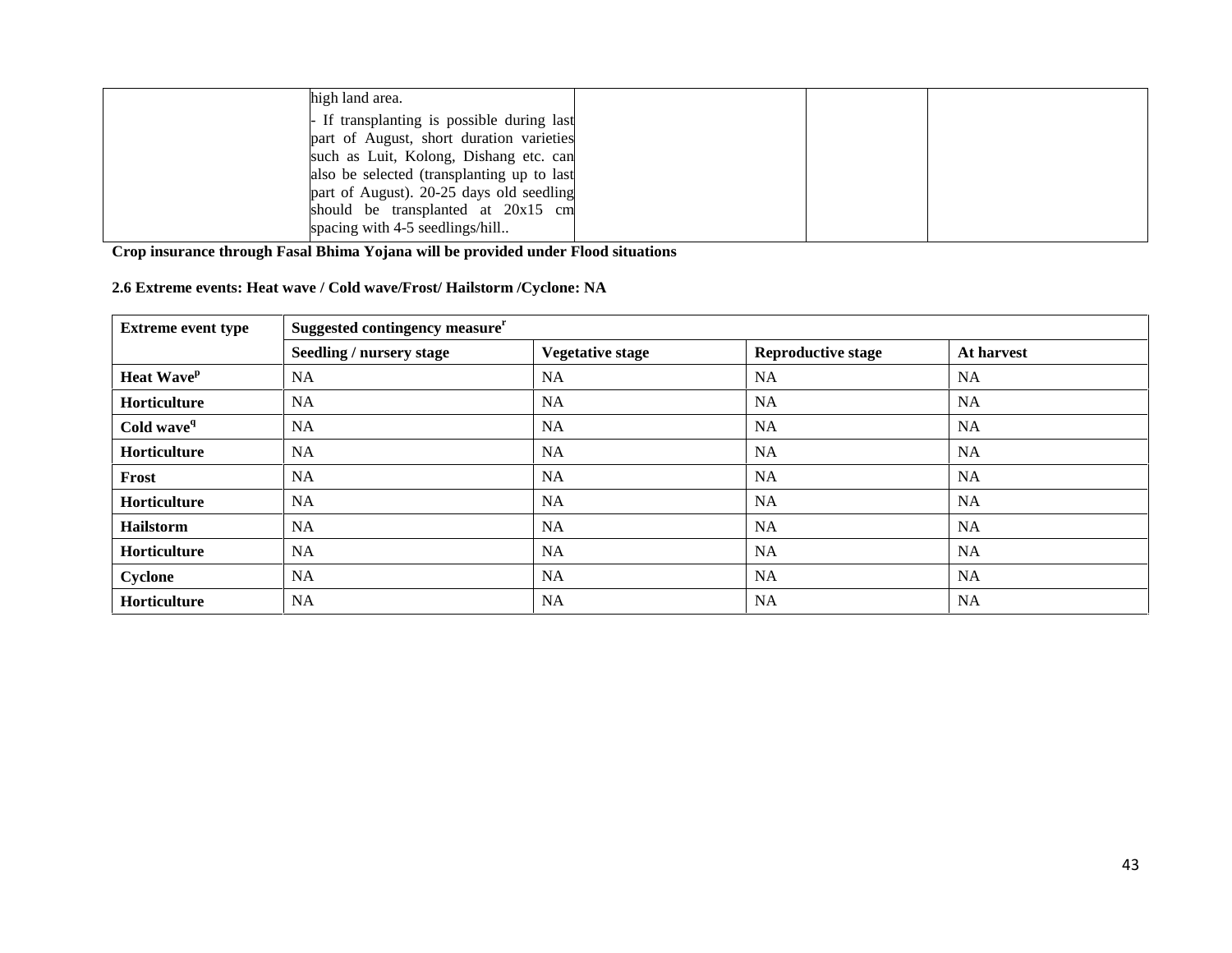## **2.7. Contingent strategies for Livestock, Poultry & Fisheries**

### **2.7.1. Livestock**

|                                       | <b>Suggested contingency measures</b>                                                                                                                                                       |                                                                            |                                                                                 |  |  |
|---------------------------------------|---------------------------------------------------------------------------------------------------------------------------------------------------------------------------------------------|----------------------------------------------------------------------------|---------------------------------------------------------------------------------|--|--|
|                                       | Before the event <sup>s</sup>                                                                                                                                                               | During the event                                                           | After the event                                                                 |  |  |
| <b>Drought</b>                        |                                                                                                                                                                                             |                                                                            |                                                                                 |  |  |
| Feed<br>and<br>fodder<br>availability | $\bullet$<br>Increasing cultivation of perennial fodder and<br>feed reserves in district                                                                                                    | Feeding fodders from perennial<br>$\bullet$<br>trees.                      | Culling<br>of<br>affected<br>$\bullet$<br>and<br>unproductive animals.          |  |  |
|                                       | Establishment of fodder banks with inclusion<br>$\bullet$<br>of drought tolerant fodders                                                                                                    | Feeding already prepared silage,<br>$\bullet$<br>hay, UMMB lick            | Fodder<br>rejuvenation<br>$\bullet$<br>and<br>cultivation of fodder crops (Oat, |  |  |
|                                       | Training and preparation of hay and silage<br>$\bullet$                                                                                                                                     | Providing<br>feed<br>blocks.<br>$\bullet$                                  | Maize etc.)                                                                     |  |  |
|                                       | Making facility for block feed and UMMB<br>$\bullet$<br>licks                                                                                                                               | unconventional feeds and various<br>byproducts.                            |                                                                                 |  |  |
|                                       | Raising drought tolerant perennial grasses,<br>$\bullet$                                                                                                                                    | Providing urea treated straw.<br>$\bullet$                                 |                                                                                 |  |  |
|                                       | trees, shrubs & bushes in field boundaries                                                                                                                                                  | Use of harvested tree/top of fodder<br>$\bullet$                           |                                                                                 |  |  |
|                                       | Quality up-gradation of inferior quality<br>$\bullet$                                                                                                                                       | as feed for livestock animals.<br>Feeding of grains damaged during         |                                                                                 |  |  |
|                                       | roughages like paddy straw, wheat straw etc.<br>with urea treatment.                                                                                                                        | $\bullet$<br>processing, milling by products $\&$                          |                                                                                 |  |  |
|                                       | Preventing the practice of burning paddy<br>$\bullet$<br>straw, maize stover and sugarcane tress.                                                                                           | use of all failed field crops during<br>the drought period as animal feed. |                                                                                 |  |  |
|                                       | Encouraging production of Azolla for animal<br>$\bullet$<br>feed.                                                                                                                           |                                                                            |                                                                                 |  |  |
|                                       | Mass awareness on feeding the livestock with<br>$\bullet$<br>unconventional feeds and various byproducts.                                                                                   |                                                                            |                                                                                 |  |  |
|                                       | Mass awareness on utilization of crop<br>$\bullet$<br>byproducts like sugarcane tops and bagasse<br>feeding<br>with<br>method<br>animal<br>for<br>demonstration on urea treatment of straw. |                                                                            |                                                                                 |  |  |
| Drinking water                        | Storing water in tanks for the hard period<br>$\bullet$                                                                                                                                     | Offering<br>stored<br>water to<br>the<br>$\bullet$                         | Culling<br>of<br>affected<br>$\bullet$<br>and                                   |  |  |
|                                       | On farm /Roof top water harvesting/<br>$\bullet$                                                                                                                                            | livestock.                                                                 | unproductive animals.                                                           |  |  |
|                                       | Identification of natural water resources and<br>$\bullet$                                                                                                                                  | Preventing wastage of water<br>$\bullet$                                   |                                                                                 |  |  |
|                                       | their use in a planned way.                                                                                                                                                                 | Animals not to be exposed outside<br>$\bullet$                             |                                                                                 |  |  |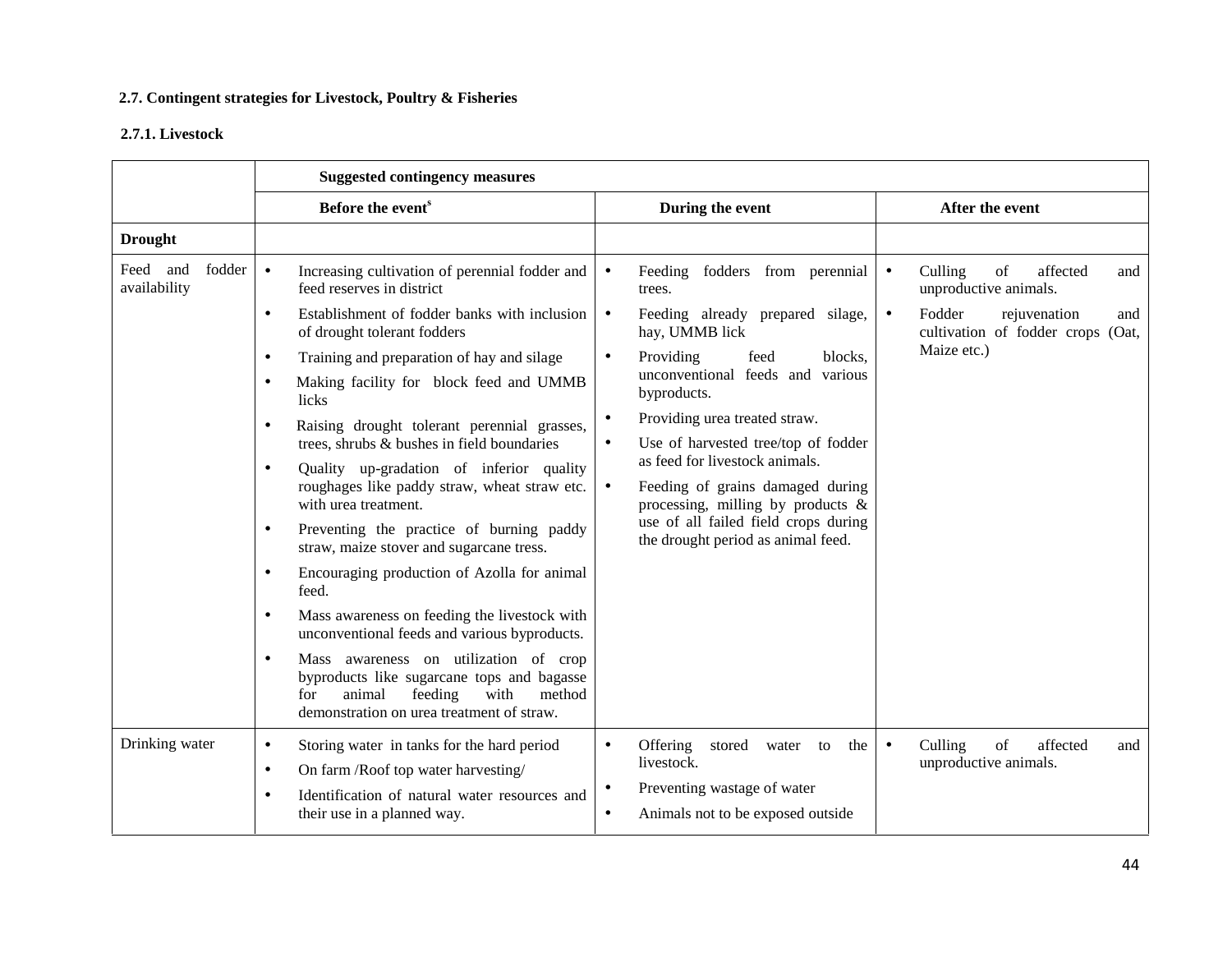| Health and disease<br>management                    | Popularizing the concept of animal insurance<br>$\bullet$<br>and its implementation.<br>Creation of repositories to store a sizeable<br>$\bullet$<br>stock of veterinary medicines for emergencies<br>Prompt recognition of endemic animal<br>$\bullet$<br>diseases and timely vaccination against them.<br>Mass awareness programme on management<br>$\bullet$<br>of livestock during drought.<br>Regular de-worming of animals to minimize<br>$\bullet$<br>the parasitic burden and improve the<br>productivity of farm livestock.<br>Constituting efficient team of workers to act<br>$\bullet$<br>as a Rapid Action Force during emergencies<br>Collaboration with local and district<br>$\bullet$<br>veterinary officials to handle endemic animal<br>diseases. | Immediate treatment of the sick<br>$\bullet$<br>animals.<br>Organizing mass animal health<br>$\bullet$<br>check<br>up<br>camps<br>wherever<br>necessary.<br>Providing<br>anthelmentics<br>$\bullet$<br>and<br>mineral mixtures to productive<br>animals.<br>Segregation of suspicious<br>and<br>disease animals from the herd and<br>their early treatment.                                                                | Availing insurance<br>$\bullet$<br>Culling of unproductive livestock<br>$\bullet$<br>to improve economic status of<br>livestock owners.<br>Organizing need based animal<br>$\bullet$<br>health check up camps<br>Minimizing cases of anestrous and<br>repeat breeding in productive<br>animals by organizing mass animal<br>fertility camps. |
|-----------------------------------------------------|----------------------------------------------------------------------------------------------------------------------------------------------------------------------------------------------------------------------------------------------------------------------------------------------------------------------------------------------------------------------------------------------------------------------------------------------------------------------------------------------------------------------------------------------------------------------------------------------------------------------------------------------------------------------------------------------------------------------------------------------------------------------|----------------------------------------------------------------------------------------------------------------------------------------------------------------------------------------------------------------------------------------------------------------------------------------------------------------------------------------------------------------------------------------------------------------------------|----------------------------------------------------------------------------------------------------------------------------------------------------------------------------------------------------------------------------------------------------------------------------------------------------------------------------------------------|
| <b>Floods</b><br>Feed and<br>fodder<br>availability | • Increasing cultivation of perennial fodder<br>and feed reserves in district<br>• Establishment of community fodder banks<br>with inclusion of flood tolerant fodder<br>variety.<br>• Encouraging preparation of hay making and<br>silage preparation<br>• Making facility for block feed and UMMB<br>licks<br>• Preventing the practice of burning paddy<br>straw, maize stover and sugarcane tress<br>and quality up gradation of inferior quality<br>roughages like paddy straw, wheat straw<br>etc. with urea treatment.<br>Encouraging production of Azolla for<br>$\bullet$<br>animal feed.<br>• Mass awareness on feeding the livestock<br>with unconventional feeds and various                                                                             | Making fodders available from<br>$\bullet$<br>community fodder banks<br>Feeding already prepared silage,<br>$\bullet$<br>hay, UMMB lick feed<br>blocks.<br>unconventional feeds and various<br>byproducts.<br>Providing urea treated straw.<br>$\bullet$<br>Use of harvested tree/top of fodder<br>$\bullet$<br>as feed for livestock animals.<br>Keep animals in safe place like<br>$\bullet$<br>raised plate form/upland | Availing insurance<br>$\bullet$<br>Culling<br>of<br>affected<br>$\bullet$<br>and<br>unproductive animals.<br>Fodder rejuvenation                                                                                                                                                                                                             |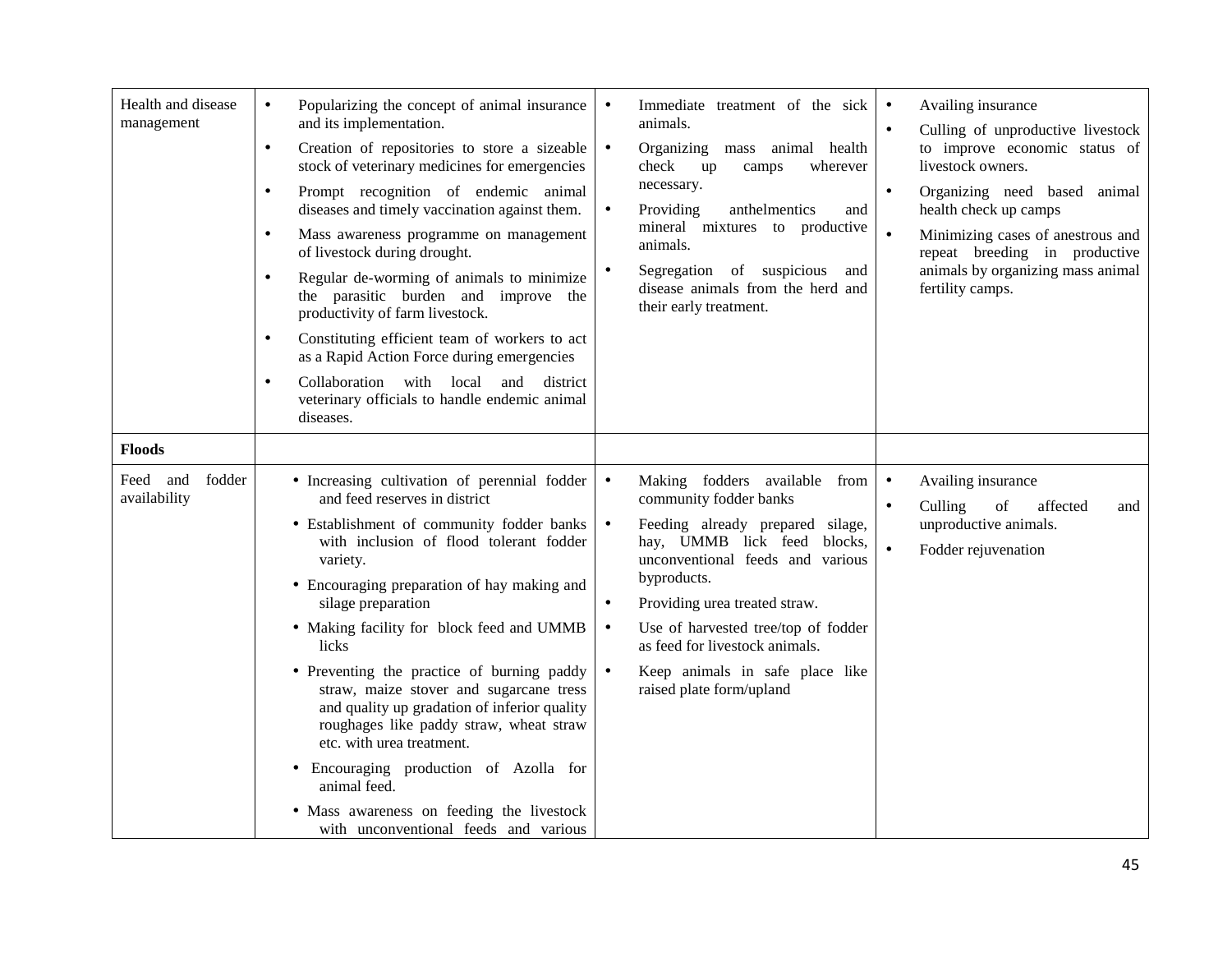| Drinking water                     | byproducts.<br>• Mass awareness on utilization of crop<br>byproducts like sugarcane tops and<br>bagasse for animal feeding with method<br>demonstration of urea treatment of straw.<br>• Erection of raised platform for feed storage<br>and animals<br>• Storing water in tanks                                                                                                                                                                                                                                                                                                                                                                                                | Offering stored water to<br>the<br>livestock.                                                           | Treating of drinking water.<br>$\bullet$                                                                                                                                                                                                                                                                                            |
|------------------------------------|---------------------------------------------------------------------------------------------------------------------------------------------------------------------------------------------------------------------------------------------------------------------------------------------------------------------------------------------------------------------------------------------------------------------------------------------------------------------------------------------------------------------------------------------------------------------------------------------------------------------------------------------------------------------------------|---------------------------------------------------------------------------------------------------------|-------------------------------------------------------------------------------------------------------------------------------------------------------------------------------------------------------------------------------------------------------------------------------------------------------------------------------------|
| Health and disease<br>management   | • Popularizing the concept of<br>animal<br>insurance and its implementation<br>• Prompt recognition of endemic animal<br>diseases and timely vaccination against<br>them.<br>• Creation of repositories to store a sizeable<br>stock of veterinary medicines for<br>emergencies<br>• Mass awareness programme on management<br>of livestock during floods.<br>• Regular de-worming of animals to minimize<br>the parasitic burden and improve the<br>productivity of farm livestock.<br>• Constituting trained team of workers to act<br>as a Rapid Action Force during<br>emergencies<br>• Involvement of the local veterinary officials<br>to handle endemic animal diseases. | · Immediate treatment of the sick<br>animals.<br>• Conducting animal health camps<br>during the period. | • Availing insurance<br>• Organizing need based animal health<br>check up camps and vaccination<br>• Culling of unproductive livestock to<br>improve economic<br>status<br>of<br>livestock owners.<br>• Minimizing cases of anestrous and<br>repeat breeding in productive<br>animals by organizing mass animal<br>fertility camps. |
| Cyclone                            | <b>NA</b>                                                                                                                                                                                                                                                                                                                                                                                                                                                                                                                                                                                                                                                                       | <b>NA</b>                                                                                               | <b>NA</b>                                                                                                                                                                                                                                                                                                                           |
| Feed and<br>fodder<br>availability | <b>NA</b>                                                                                                                                                                                                                                                                                                                                                                                                                                                                                                                                                                                                                                                                       | NA                                                                                                      | <b>NA</b>                                                                                                                                                                                                                                                                                                                           |
| Drinking water                     | <b>NA</b>                                                                                                                                                                                                                                                                                                                                                                                                                                                                                                                                                                                                                                                                       | <b>NA</b>                                                                                               | <b>NA</b>                                                                                                                                                                                                                                                                                                                           |
| Health and disease<br>management   | <b>NA</b>                                                                                                                                                                                                                                                                                                                                                                                                                                                                                                                                                                                                                                                                       | <b>NA</b>                                                                                               | <b>NA</b>                                                                                                                                                                                                                                                                                                                           |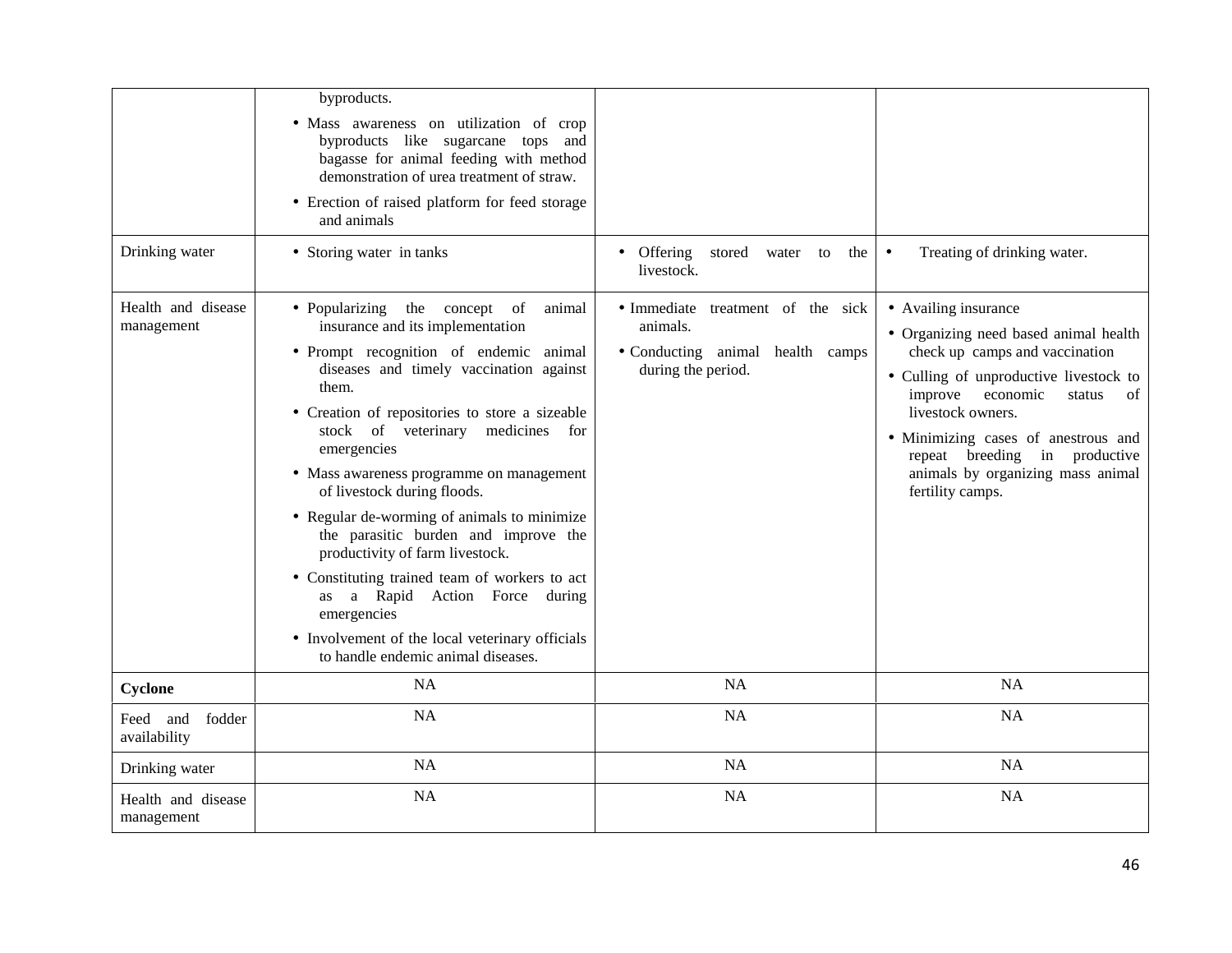| Heat wave and<br>cold wave         | <b>NA</b> | <b>NA</b> | <b>NA</b> |
|------------------------------------|-----------|-----------|-----------|
| Shelter/environmen<br>t management | <b>NA</b> | <b>NA</b> | <b>NA</b> |
| Health and disease<br>management   | <b>NA</b> | NA        | <b>NA</b> |
|                                    | <b>NA</b> | <b>NA</b> | <b>NA</b> |

s based on forewarning wherever available

## **2.7.2 Poultry**

|                                        |                                                                                                                                                                                                                                          | <b>Suggested contingency measures</b>                                                                                                                                                                                                                                                                                  |                                                                                                                                                                                                                          | Convergence/linka<br>ges with ongoing<br>programs, if any |
|----------------------------------------|------------------------------------------------------------------------------------------------------------------------------------------------------------------------------------------------------------------------------------------|------------------------------------------------------------------------------------------------------------------------------------------------------------------------------------------------------------------------------------------------------------------------------------------------------------------------|--------------------------------------------------------------------------------------------------------------------------------------------------------------------------------------------------------------------------|-----------------------------------------------------------|
|                                        | Before the event <sup>a</sup>                                                                                                                                                                                                            | During the event                                                                                                                                                                                                                                                                                                       | After the event                                                                                                                                                                                                          |                                                           |
| <b>Drought</b>                         |                                                                                                                                                                                                                                          |                                                                                                                                                                                                                                                                                                                        |                                                                                                                                                                                                                          |                                                           |
| of<br>feed<br>Shortage<br>ingredients  | Culling of unproductive<br>$\bullet$<br>poultry for efficient utilization<br>of poultry feed.<br>Storage of household grains like<br>٠<br>broken rice, maize, pulses,<br>oilseeds etc.                                                   | Offering stored feed and use of non<br>$\bullet$<br>conventional source of feed like<br>broken grains, brewery wastes, etc.<br>Supplementation of shell grit/<br>$\bullet$<br>calcium to the laying birds<br>Immediate marketing of the meat<br>$\bullet$<br>type birds<br>Arrangement of good quality<br>poultry feed | Culling unproductive<br>birds.<br>Providing of good<br>$\bullet$<br>quality poultry feed to<br>obtain optimum<br>growth                                                                                                  | <b>RKVY</b>                                               |
| Drinking water                         | Preserving water in tank<br>$\bullet$                                                                                                                                                                                                    | Judicious use of stored water<br>$\bullet$                                                                                                                                                                                                                                                                             | Developing drinking<br>$\bullet$<br>water storage facilities.                                                                                                                                                            |                                                           |
| disease<br>Health<br>and<br>management | Culling of weak and diseased<br>$\bullet$<br>birds.<br>Timely de-worming.<br>$\bullet$<br>Vaccination against endemic<br>$\bullet$<br>diseases especially Ranikhet<br>disease.<br>Arrangement of brooding<br>facilities for young chicks | Immediate segregation of disease<br>$\bullet$<br>affected and suspicious birds from<br>the flock.<br>Immediate treatment of the sick<br>$\bullet$<br>animals.<br>Conducting animal health camps<br>$\bullet$<br>during the period.<br>Maintenance of proper hygiene and<br>$\bullet$                                   | Culling of<br>$\bullet$<br>unproductive birds<br>Availing insurance<br>$\bullet$<br>wherever required<br>Maintenance of proper<br>$\bullet$<br>hygiene and sanitation<br>in the poultry sheds.<br>Disposal of dead birds |                                                           |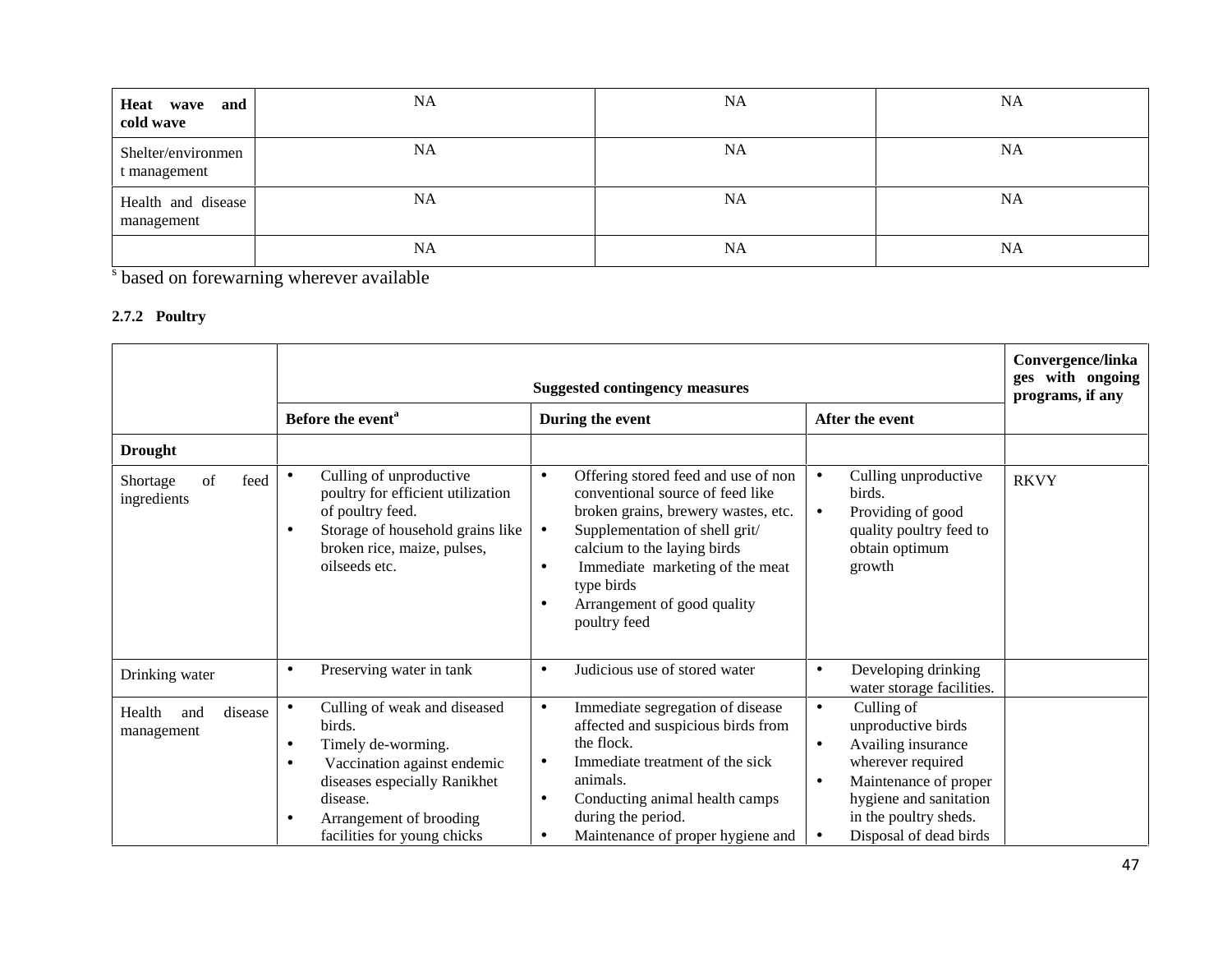|                                       | Construction of good quality<br>$\bullet$<br>poultry houses or farms to<br>minimize disease incidences<br>and to avoid predation by<br>carnivores.<br>Proper waste disposal system<br>$\bullet$<br>in poultry farms possessing<br>large flocks.<br>Provision for balanced feeding<br>$\bullet$<br>of productive birds<br>Veterinary preparedness<br>$\bullet$<br>Mass awareness programme on<br>$\bullet$<br>management of poultry during<br>drought.<br>Popularizing poultry insurance<br>$\bullet$<br>and its implementation. | sanitation in the commercial<br>poultry farms.<br>Regular cleaning of poultry houses<br>$\bullet$<br>to minimize disease incidence.<br>Restricting trade of poultry, poultry<br>$\bullet$<br>meat and eggs during outbreak of a<br>disease having potential to take an<br>epidemic form.e.g. Bird flu.<br>Restriction against needless<br>$\bullet$<br>movement of individuals in the<br>farm premises | by burning or by deep<br>burial with lime in pits<br>of optimum sizes.<br>Timely vaccination of<br>$\bullet$<br>all the birds.<br>Timely marketing of<br>$\bullet$<br>meat type poultry and<br>poultry eggs to<br>minimize losses due to<br>mortality.<br>Mass awareness<br>$\bullet$<br>programme on<br>management of poultry<br>during drought. |
|---------------------------------------|---------------------------------------------------------------------------------------------------------------------------------------------------------------------------------------------------------------------------------------------------------------------------------------------------------------------------------------------------------------------------------------------------------------------------------------------------------------------------------------------------------------------------------|--------------------------------------------------------------------------------------------------------------------------------------------------------------------------------------------------------------------------------------------------------------------------------------------------------------------------------------------------------------------------------------------------------|---------------------------------------------------------------------------------------------------------------------------------------------------------------------------------------------------------------------------------------------------------------------------------------------------------------------------------------------------|
| <b>Floods</b>                         |                                                                                                                                                                                                                                                                                                                                                                                                                                                                                                                                 |                                                                                                                                                                                                                                                                                                                                                                                                        |                                                                                                                                                                                                                                                                                                                                                   |
| Shortage<br>of<br>feed<br>ingredients | Procurement and storage of<br>$\bullet$<br>sufficient good quality feed<br>ingredients in flood prone areas                                                                                                                                                                                                                                                                                                                                                                                                                     | Supply feed ingredient to the<br>$\bullet$<br>affected poultries                                                                                                                                                                                                                                                                                                                                       | unproductive<br>Culling<br>$\bullet$<br>birds.<br>Use of good quality<br>poultry feed to obtain<br>optimum growth                                                                                                                                                                                                                                 |
| Drinking water                        | Preserving water in tank<br>$\bullet$                                                                                                                                                                                                                                                                                                                                                                                                                                                                                           | Arrangement of safe drinking/<br>$\bullet$<br>medicated water from outside                                                                                                                                                                                                                                                                                                                             | Treating<br>drinking<br>water                                                                                                                                                                                                                                                                                                                     |
| Shelter management                    | Popularizing poultry sheds on<br>$\bullet$<br>raised bamboo/ pucca structures<br>to protect birds/sheds from<br>flood water, occurrence of<br>diseases and storage of feed<br>Identification of sites/areas not<br>$\bullet$<br>prone to inundation during<br>floods for erecting poultry<br>sheds and feeds storage units                                                                                                                                                                                                      | Shifting of birds and feed to raised<br>$\bullet$<br>sheds and storage units respectively                                                                                                                                                                                                                                                                                                              | Sterilization of vacant<br>Insure poultry<br>$\bullet$<br>units and avail<br>poultry sheds before<br>bringing back the batch<br>gov. programs<br>of birds<br>for the same                                                                                                                                                                         |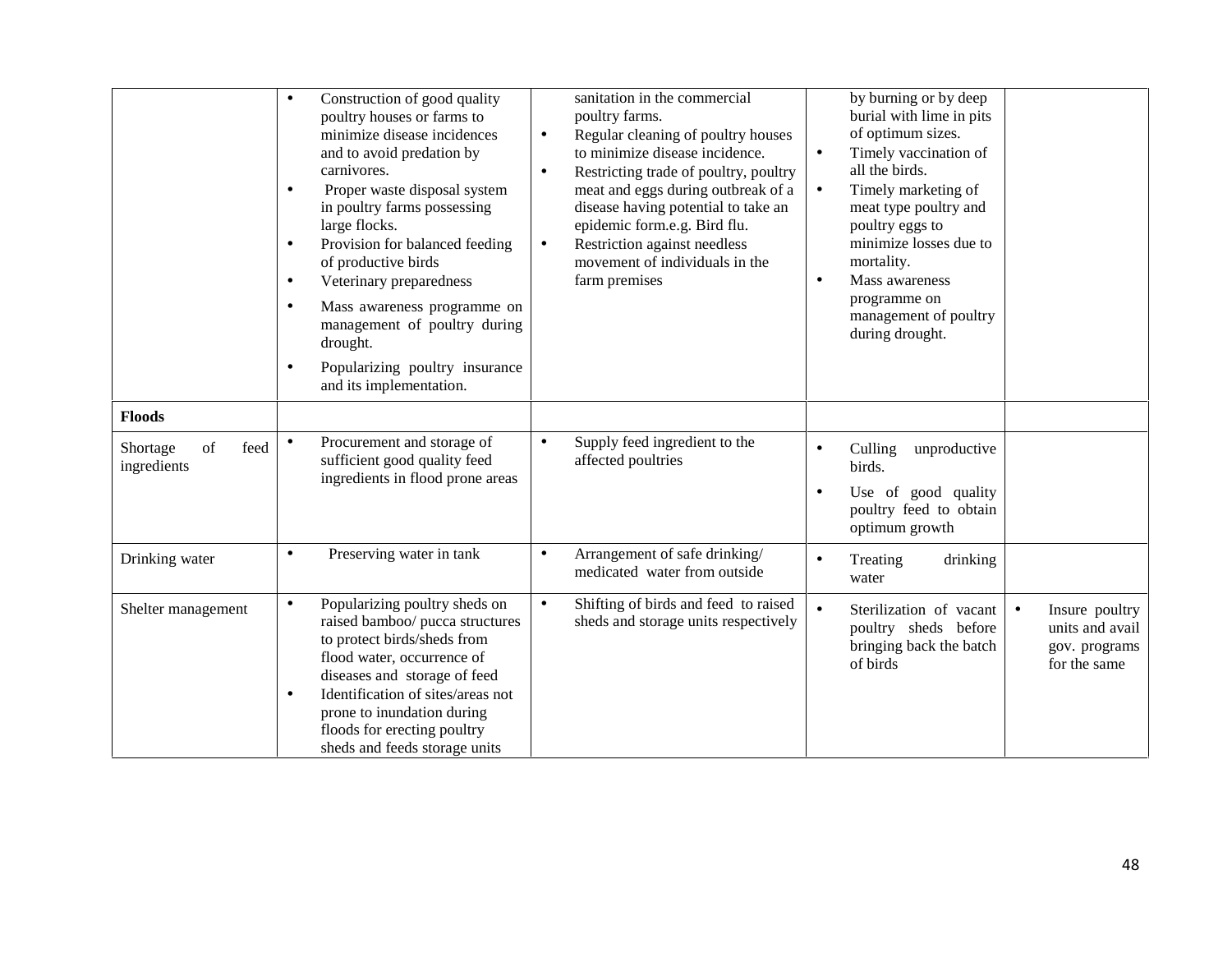| disease<br>Health<br>and<br>management | Vaccination against endemic<br>diseases especially Ranikhet<br>disease.<br>Stocking of emergency<br>medicine for prevalent diseases<br>Mass awareness programme on<br>management of poultry and<br>zoonotic diseases. | Conducting animal health camps<br>$\bullet$<br>during the period<br>Immediate segregation of disease<br>$\bullet$<br>affected and suspicious birds from<br>the flock and treatment of the sick<br><b>birds</b><br>Maintenance of proper hygiene<br>$\bullet$<br>and sanitation in the commercial<br>poultry farms<br>Restricting trade of poultry meat<br>$\bullet$<br>and eggs during outbreak of a<br>disease having potential to take an<br>epidemic form.e.g. Bird flu. | • Maintenance of proper<br>hygiene and sanitation in<br>the poultry sheds.<br>• Disposal of dead<br>birds by burning or<br>by deep burial with<br>lime in pits at proper<br>depth<br>Timely marketing of<br>meat type poultry<br>and poultry eggs to<br>minimize losses due<br>to mortality |  |
|----------------------------------------|-----------------------------------------------------------------------------------------------------------------------------------------------------------------------------------------------------------------------|-----------------------------------------------------------------------------------------------------------------------------------------------------------------------------------------------------------------------------------------------------------------------------------------------------------------------------------------------------------------------------------------------------------------------------------------------------------------------------|---------------------------------------------------------------------------------------------------------------------------------------------------------------------------------------------------------------------------------------------------------------------------------------------|--|
| Cyclone                                |                                                                                                                                                                                                                       |                                                                                                                                                                                                                                                                                                                                                                                                                                                                             |                                                                                                                                                                                                                                                                                             |  |
| of<br>feed<br>Shortage<br>ingredients  |                                                                                                                                                                                                                       |                                                                                                                                                                                                                                                                                                                                                                                                                                                                             |                                                                                                                                                                                                                                                                                             |  |
| Drinking water                         |                                                                                                                                                                                                                       |                                                                                                                                                                                                                                                                                                                                                                                                                                                                             |                                                                                                                                                                                                                                                                                             |  |
| Health<br>disease<br>and<br>management |                                                                                                                                                                                                                       |                                                                                                                                                                                                                                                                                                                                                                                                                                                                             |                                                                                                                                                                                                                                                                                             |  |
| Heat wave and cold<br>wave             |                                                                                                                                                                                                                       |                                                                                                                                                                                                                                                                                                                                                                                                                                                                             |                                                                                                                                                                                                                                                                                             |  |
| Shelter/environment<br>management      |                                                                                                                                                                                                                       |                                                                                                                                                                                                                                                                                                                                                                                                                                                                             |                                                                                                                                                                                                                                                                                             |  |
| disease<br>Health<br>and<br>management |                                                                                                                                                                                                                       |                                                                                                                                                                                                                                                                                                                                                                                                                                                                             |                                                                                                                                                                                                                                                                                             |  |

 $\frac{a}{a}$  based on forewarning wherever available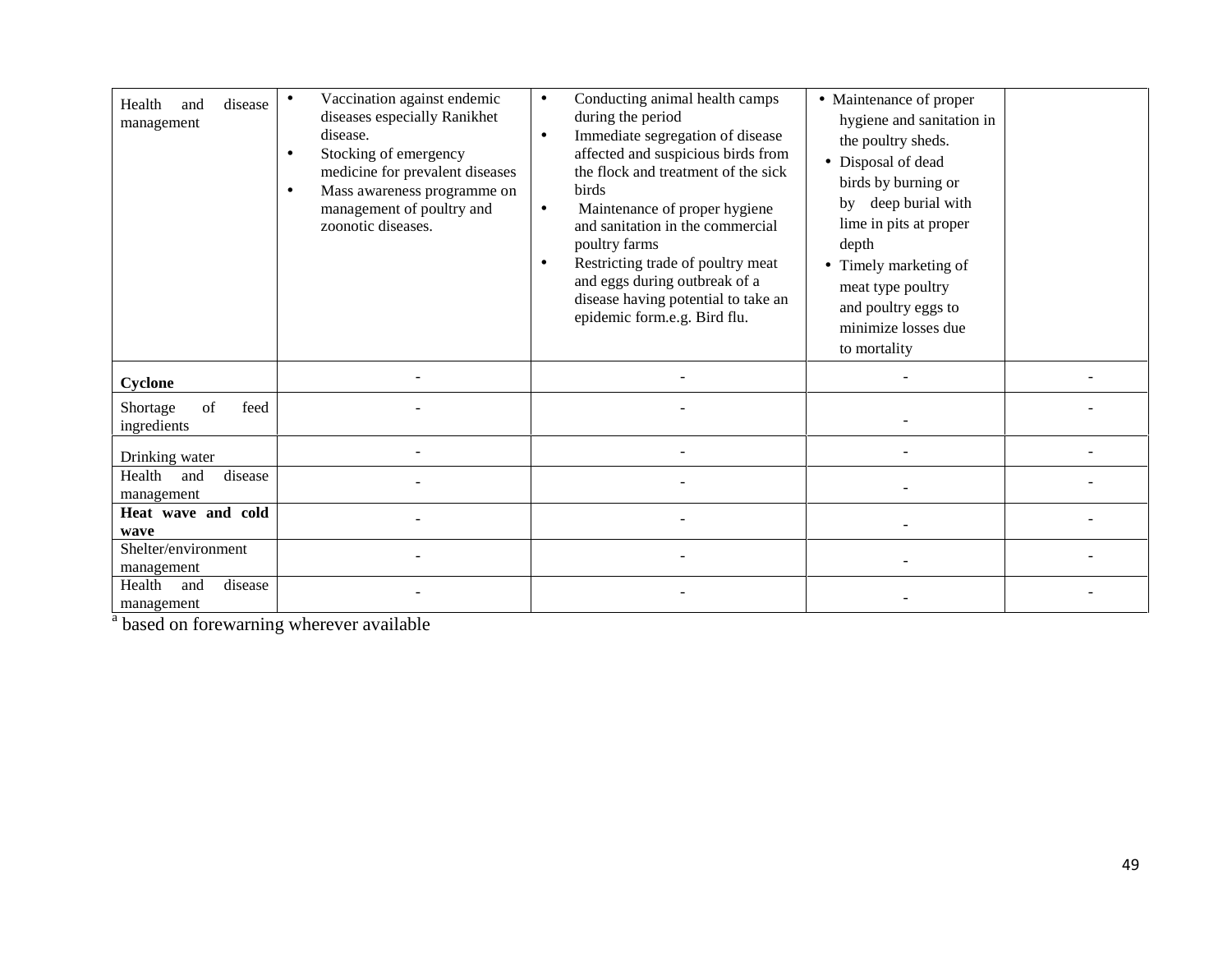## **2.7.3 Fisheries/ Aquaculture**

|                                                             | <b>Suggested contingency measures</b>                                                                                                                                                                                                                                                                                     |                                                                                                                                                                                                                                                                                                                                                                                                                                                                                                                                                                 |                                                                                                                                                                                                      |
|-------------------------------------------------------------|---------------------------------------------------------------------------------------------------------------------------------------------------------------------------------------------------------------------------------------------------------------------------------------------------------------------------|-----------------------------------------------------------------------------------------------------------------------------------------------------------------------------------------------------------------------------------------------------------------------------------------------------------------------------------------------------------------------------------------------------------------------------------------------------------------------------------------------------------------------------------------------------------------|------------------------------------------------------------------------------------------------------------------------------------------------------------------------------------------------------|
|                                                             | Before the event <sup>a</sup>                                                                                                                                                                                                                                                                                             | During the event                                                                                                                                                                                                                                                                                                                                                                                                                                                                                                                                                | After the event                                                                                                                                                                                      |
| 1) Drought                                                  |                                                                                                                                                                                                                                                                                                                           |                                                                                                                                                                                                                                                                                                                                                                                                                                                                                                                                                                 |                                                                                                                                                                                                      |
| A. Capture                                                  |                                                                                                                                                                                                                                                                                                                           |                                                                                                                                                                                                                                                                                                                                                                                                                                                                                                                                                                 |                                                                                                                                                                                                      |
| Marine                                                      |                                                                                                                                                                                                                                                                                                                           |                                                                                                                                                                                                                                                                                                                                                                                                                                                                                                                                                                 |                                                                                                                                                                                                      |
| <b>Inland</b>                                               |                                                                                                                                                                                                                                                                                                                           |                                                                                                                                                                                                                                                                                                                                                                                                                                                                                                                                                                 |                                                                                                                                                                                                      |
| (i) Shallow water depth due to<br>insufficient rains/inflow | • Stop over-exploitation<br>· Judicious or planned release of<br>water from reservoir/tanks which<br>are used for fisheries in drought<br>prone areas<br>• Water harvesting structure using<br>polythene lining to supply water<br>during the event<br>• Harvesting and marketing of all<br>large fish except brood stock | • Prioritize<br>the<br>ponds<br>for<br>rescuing from drought<br>• Supplement water in the pond<br>with ground water to maintain<br>optimum depth in identified<br>ponds<br>• Drying of fish or production of<br>value added fish products from<br>the over harvested stock<br>Shift fish stock to deeper<br>water, especially in case of<br>pens<br>• Restrict release of water from<br>reservoir/tanks which are used<br>for fisheries<br>• Fingerlings and brood fishes, if<br>catched, to be released back to<br>safe waters<br>• Stock water bodies<br>with | • Restocking, wherever possible.<br>• Digging of pond to increase the<br>depth.<br>• Fertilization,<br>manuring<br>and<br>rewatering of pond<br>• Use feed supplement to increase<br>the growth rate |
| (ii) Changes in water quality                               | • Thinning out of stock against<br>reduced dissolved oxygen and<br>space                                                                                                                                                                                                                                                  | desirable species for culture<br>• Provide aeration                                                                                                                                                                                                                                                                                                                                                                                                                                                                                                             | • Remove aquatic vegetation                                                                                                                                                                          |
|                                                             | • Removal of aquatic weeds                                                                                                                                                                                                                                                                                                |                                                                                                                                                                                                                                                                                                                                                                                                                                                                                                                                                                 |                                                                                                                                                                                                      |
| (iii) Any other                                             | long-term<br>$\bullet$ As<br>a<br>measure,<br>deepening and regular de-silting<br>of ponds and tanks in drought                                                                                                                                                                                                           |                                                                                                                                                                                                                                                                                                                                                                                                                                                                                                                                                                 |                                                                                                                                                                                                      |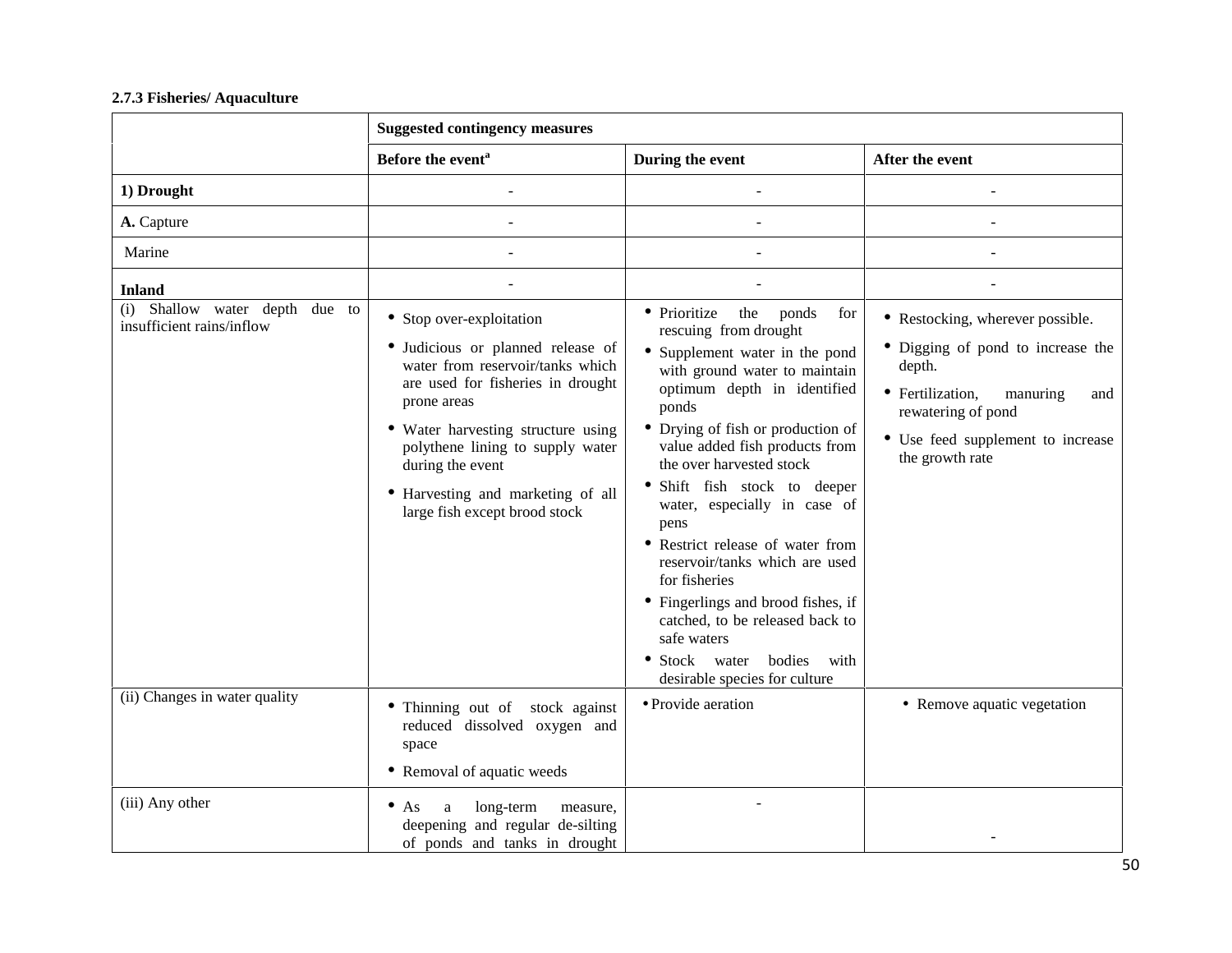|                                                                                                        | prone areas should be taken up                                                                                                                                                                                                                                                                                                                                                                                                                                                                                                                                                                                                                                                                                                                                                                                                                                                                                                                                                                                                                                                                                               |                                                                                                                                                                                                                                                                                                                                                                                                                                                                                                                                                                                                                                                                                         |                                                                                                                                                                                                                                                                                                                                                                                                                                                                                                                                                            |
|--------------------------------------------------------------------------------------------------------|------------------------------------------------------------------------------------------------------------------------------------------------------------------------------------------------------------------------------------------------------------------------------------------------------------------------------------------------------------------------------------------------------------------------------------------------------------------------------------------------------------------------------------------------------------------------------------------------------------------------------------------------------------------------------------------------------------------------------------------------------------------------------------------------------------------------------------------------------------------------------------------------------------------------------------------------------------------------------------------------------------------------------------------------------------------------------------------------------------------------------|-----------------------------------------------------------------------------------------------------------------------------------------------------------------------------------------------------------------------------------------------------------------------------------------------------------------------------------------------------------------------------------------------------------------------------------------------------------------------------------------------------------------------------------------------------------------------------------------------------------------------------------------------------------------------------------------|------------------------------------------------------------------------------------------------------------------------------------------------------------------------------------------------------------------------------------------------------------------------------------------------------------------------------------------------------------------------------------------------------------------------------------------------------------------------------------------------------------------------------------------------------------|
| <b>B.</b> Aquaculture                                                                                  |                                                                                                                                                                                                                                                                                                                                                                                                                                                                                                                                                                                                                                                                                                                                                                                                                                                                                                                                                                                                                                                                                                                              |                                                                                                                                                                                                                                                                                                                                                                                                                                                                                                                                                                                                                                                                                         |                                                                                                                                                                                                                                                                                                                                                                                                                                                                                                                                                            |
| (i) Shallow water in ponds due to<br>insufficient rains/inflow<br>(ii) Impact of salt load build up in | $\bullet$<br>Capturing some amount of fishes<br>and keeping few to minimize<br>quantity of fishes in the pond<br>Digging of ponds to increase<br>$\bullet$<br>depth<br>Follow measures like addition of<br>cow dung etc. to stop/minimize<br>downward percolation of water<br>alternative<br>Enquiring<br>water<br>$\bullet$<br>sources to add to the pond<br>For pond construction select soils<br>with sufficient clay for retention<br>of water.<br>Apply sufficient organic manure<br>$\bullet$<br>during preparation to minimize<br>water loss through seepage.<br>Educating for Insurance and<br>$\bullet$<br>apply<br>Excavation of bore wells<br>$\bullet$<br>Reduce biomass and stocking<br>$\bullet$<br>density<br>through<br>partial<br>harvesting.<br>Sell out the fishes attaining<br>$\bullet$<br>marketable size to minimize loss.<br>Stock fishes that can thrive low<br>water depth, like air breathing<br>fishes.<br>Maintenance of proper record for<br>claiming<br>compensation,<br>especially in schemes assisted by<br>Govt. or financial institutes.<br>Planning for rain water harvest.<br>$\bullet$ | Digging of ponds/ middle of<br>$\bullet$<br>ponds to increase depth for<br>saving life of the fishes<br>Minimizing quantity of fishes<br>$\bullet$<br>Pump in water from other<br>water source (nearby spring,<br>stream, rivers etc) or ground<br>water, if any.<br>Reduce food for minimum<br>$\bullet$<br>metabolism.<br>Restrict<br>fertilizer<br>for<br>$\bullet$<br>preventing algal bloom and<br>minimum stress.<br>Dig deep trench in convenient<br>part of the pond to save brood<br>fishes.<br>Careful observation on daily<br>$\bullet$<br>basis.<br>Scare away birds and other<br>animals (attracted by shallow<br>water to catch $fish$ ) – may be<br>vector for diseases. | Cleaning and digging of ponds to<br>$\bullet$<br>increase depth<br>Use of clay material in pond beds<br>to minimize water loss through<br>percolation<br>Extended seed production<br>Restock the pond.<br>$\bullet$<br>Promoting<br>specific<br>area<br>$\bullet$<br>Integrated fish farming<br>Short duration culture of species<br>that are fast growing in initial<br>stage and can be marketed at<br>small size (minor and medium<br>carps).<br>Air breathing fish culture<br>$\bullet$<br>Claim compensation with support<br>of record and documents. |
|                                                                                                        | Identify risks associated with the                                                                                                                                                                                                                                                                                                                                                                                                                                                                                                                                                                                                                                                                                                                                                                                                                                                                                                                                                                                                                                                                                           |                                                                                                                                                                                                                                                                                                                                                                                                                                                                                                                                                                                                                                                                                         | Partial<br>exchange<br>water<br>$\bullet$<br>to                                                                                                                                                                                                                                                                                                                                                                                                                                                                                                            |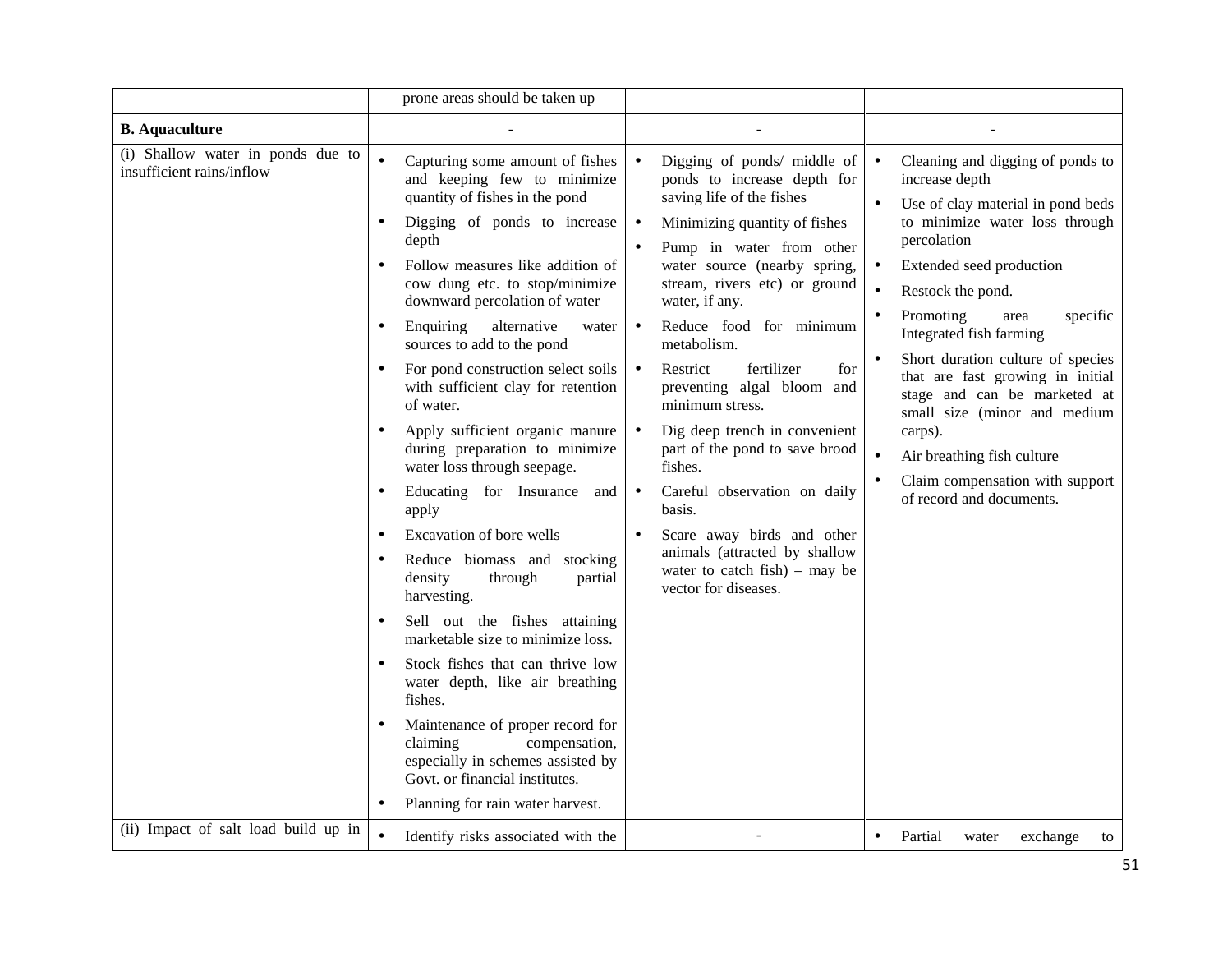| ponds / change in water quality | suspected outbreak of pathogens<br>and be ready with suitable<br>remedial measures                                                                                                                                                                                                                                                                                                                                                                                                                               |                                                                                                                                                                                                                                                                                                                                                                                                                                 | optimize salinity                                                                                                                                                                                                                                                                                                                                                                                 |
|---------------------------------|------------------------------------------------------------------------------------------------------------------------------------------------------------------------------------------------------------------------------------------------------------------------------------------------------------------------------------------------------------------------------------------------------------------------------------------------------------------------------------------------------------------|---------------------------------------------------------------------------------------------------------------------------------------------------------------------------------------------------------------------------------------------------------------------------------------------------------------------------------------------------------------------------------------------------------------------------------|---------------------------------------------------------------------------------------------------------------------------------------------------------------------------------------------------------------------------------------------------------------------------------------------------------------------------------------------------------------------------------------------------|
| (iii) Any other                 | Repairing/<br>arrangement<br>of<br>$\bullet$<br>alternate safe place to keep<br>pumps, aerators, etc<br>Store the feeds in a proper place                                                                                                                                                                                                                                                                                                                                                                        |                                                                                                                                                                                                                                                                                                                                                                                                                                 |                                                                                                                                                                                                                                                                                                                                                                                                   |
| 2) Floods                       |                                                                                                                                                                                                                                                                                                                                                                                                                                                                                                                  |                                                                                                                                                                                                                                                                                                                                                                                                                                 |                                                                                                                                                                                                                                                                                                                                                                                                   |
| A. Capture                      |                                                                                                                                                                                                                                                                                                                                                                                                                                                                                                                  |                                                                                                                                                                                                                                                                                                                                                                                                                                 |                                                                                                                                                                                                                                                                                                                                                                                                   |
| Marine                          |                                                                                                                                                                                                                                                                                                                                                                                                                                                                                                                  |                                                                                                                                                                                                                                                                                                                                                                                                                                 |                                                                                                                                                                                                                                                                                                                                                                                                   |
| Inland                          |                                                                                                                                                                                                                                                                                                                                                                                                                                                                                                                  |                                                                                                                                                                                                                                                                                                                                                                                                                                 |                                                                                                                                                                                                                                                                                                                                                                                                   |
| (i) No. of boats / nets/damaged | Arrangement of boats, nests, etc<br>$\bullet$<br>in surplus                                                                                                                                                                                                                                                                                                                                                                                                                                                      |                                                                                                                                                                                                                                                                                                                                                                                                                                 |                                                                                                                                                                                                                                                                                                                                                                                                   |
| (ii) No.of houses damaged       |                                                                                                                                                                                                                                                                                                                                                                                                                                                                                                                  |                                                                                                                                                                                                                                                                                                                                                                                                                                 |                                                                                                                                                                                                                                                                                                                                                                                                   |
| (iii) Loss of stock             | Thin out population<br>$\bullet$                                                                                                                                                                                                                                                                                                                                                                                                                                                                                 | Use FAD, feed attractant<br>$\bullet$                                                                                                                                                                                                                                                                                                                                                                                           | Use of disinfectant<br>$\bullet$                                                                                                                                                                                                                                                                                                                                                                  |
| (iv) Changes in water quality   |                                                                                                                                                                                                                                                                                                                                                                                                                                                                                                                  |                                                                                                                                                                                                                                                                                                                                                                                                                                 |                                                                                                                                                                                                                                                                                                                                                                                                   |
| (v) Health and diseases         | Use of disinfectant<br>$\bullet$                                                                                                                                                                                                                                                                                                                                                                                                                                                                                 |                                                                                                                                                                                                                                                                                                                                                                                                                                 |                                                                                                                                                                                                                                                                                                                                                                                                   |
| <b>B.</b> Aquaculture           |                                                                                                                                                                                                                                                                                                                                                                                                                                                                                                                  |                                                                                                                                                                                                                                                                                                                                                                                                                                 |                                                                                                                                                                                                                                                                                                                                                                                                   |
| (i) Inundation with flood water | should<br>Dyke<br>be<br>strongly<br>$\bullet$<br>constructed/renovated above the<br>expected flood level.<br>Insurance<br>$\bullet$<br>Repairing,<br>turfing<br>and<br>$\bullet$<br>compaction<br>of<br>peripheral<br>embankments.<br>Growing horticultural crops on<br>the embankment to prevent<br>erosion.<br>Sufficient bamboo poles and<br>$\bullet$<br>nylon nets to be kept ready.<br>Construction of earthen nursery<br>$\bullet$<br>ponds in upland areas<br>'High<br>stocking<br>multiple<br>$\bullet$ | Encircling the fishery with fish<br>net to prevent the escaping of<br>fishes<br>Surround the pond with nets<br>supported by bamboo poles to<br>prevent escape of fish.<br>Supply sufficient food to<br>$\bullet$<br>fishes to reduce tendency of<br>escaping from the pond.<br>Fixing nets with appropriate<br>size to reduce the loss of stock<br>Turbidity need to be controlled<br>Collection of naturally bred<br>$\bullet$ | Dyke should<br>$\bullet$<br>be<br>renovated<br>strongly above the maximum<br>flood level.<br>Sampling of fishes and water for<br>$\bullet$<br>disease analysis<br>Desilting<br>$\bullet$<br>Restock the pond if original stock<br>$\bullet$<br>escapes.<br>Promotion of suitable Integrated<br>fish farming<br>Short duration culture of species<br>$\bullet$<br>that are fast growing and can be |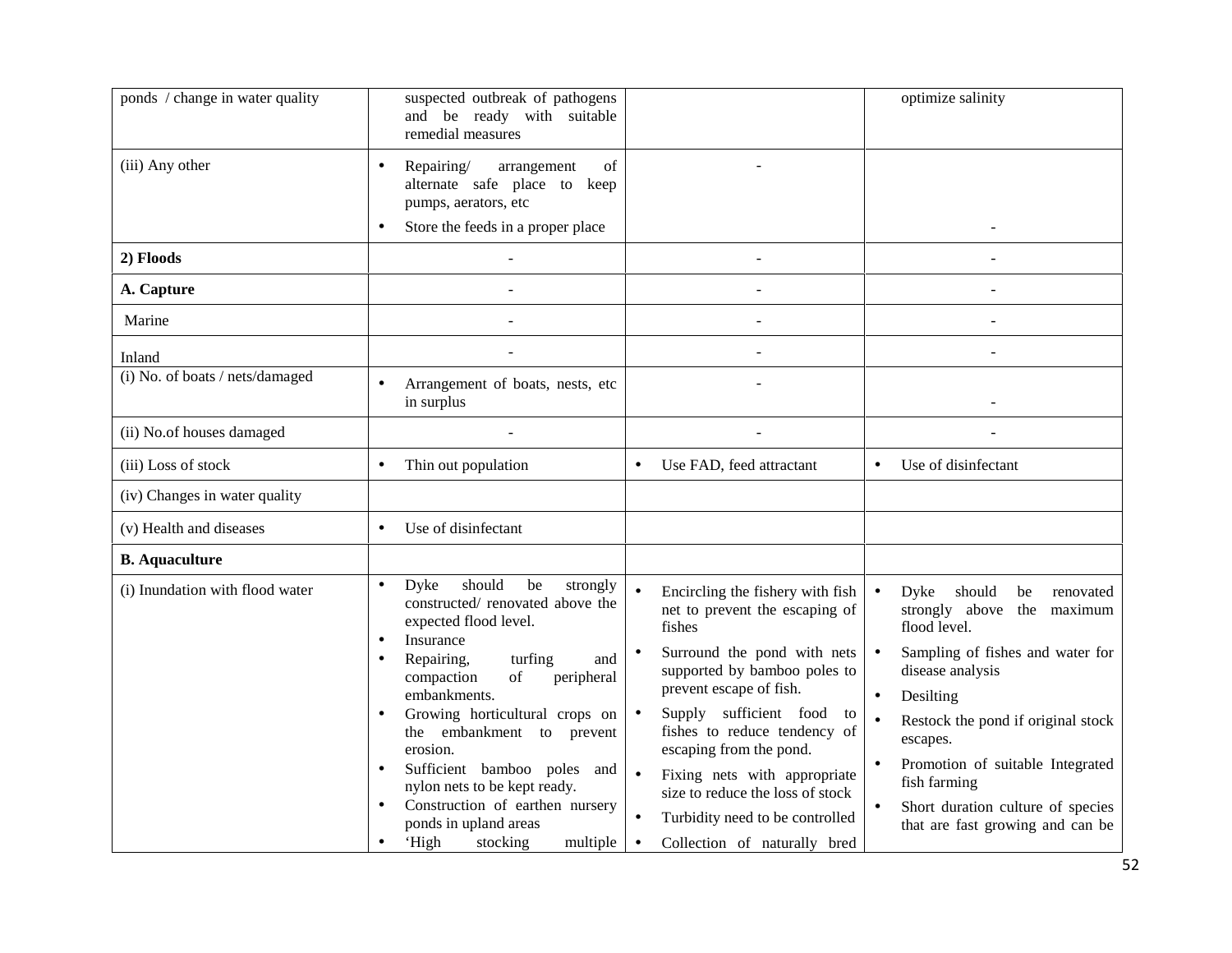|                                                                 | harvesting' can be taken up.<br>Sell out the fishes attaining<br>marketable size to minimize loss.<br>Maintenance of proper record for<br>claiming<br>compensation,<br>especially in schemes assisted by<br>Govt. or financial institutes.                                                            | seeds (spawn/ fry/ fingerlings)<br>from flooded water                                        | marketed at small size.<br>Claim compensation with support<br>$\bullet$<br>of record and documents.<br>Removal of unwanted/ predatory<br>$\bullet$<br>fish from pond before stocking.                                                                                   |
|-----------------------------------------------------------------|-------------------------------------------------------------------------------------------------------------------------------------------------------------------------------------------------------------------------------------------------------------------------------------------------------|----------------------------------------------------------------------------------------------|-------------------------------------------------------------------------------------------------------------------------------------------------------------------------------------------------------------------------------------------------------------------------|
| (ii) Water contamination and changes<br>in water quality        | Dyke<br>should<br>strongly<br>$\bullet$<br>be<br>constructed above the expected<br>flood level.<br>Prevent entry of water from<br>outside.<br>Precaution to prevent entry of<br>pesticide/insecticide laden water<br>from nearby agricultural land.<br>Apply lime regularly as per<br>recommendation. | Use disinfectant<br>$\bullet$<br>$\bullet$<br>Apply lime regularly as per<br>recommendation. | Use disinfectant, Remove all<br>unwanted exotic fishes<br>Apply lime regularly as per<br>$\bullet$<br>recommendation.<br>Remove muck and debris, if<br>$\bullet$<br>entered with flood.<br>Apply preventive agents (eg.<br>$\bullet$<br>CIFAX) before on set of winter. |
| (iii) Health and diseases                                       | · Provided vitamin, mineral with<br>feed<br>• Arrangement of medicines and<br>chemical stocks                                                                                                                                                                                                         | · Provided vitamin, mineral,<br>protein with feed, use<br>bactericide                        | Use bactericide and disinfectant<br>$\bullet$<br>and feed with balance diets.                                                                                                                                                                                           |
| (iv) Loss of stock and inputs (feed,<br>chemicals etc)          | Dyke should be strongly<br>$\bullet$<br>constructed above the maximum<br>flood level.                                                                                                                                                                                                                 | • Catch the some amount of fishes<br>to reduce the stock.                                    | $\bullet$<br>Dyke<br>should<br>be<br>strongly<br>renovated and apply disinfectant<br>and fish out the unwanted exotic<br>fishes                                                                                                                                         |
| (v) Infrastructure damage (pumps,<br>aerators, huts, etc)       | <b>NA</b>                                                                                                                                                                                                                                                                                             | <b>NA</b>                                                                                    | <b>NA</b>                                                                                                                                                                                                                                                               |
| (vi) Any other                                                  | <b>NA</b>                                                                                                                                                                                                                                                                                             | NA                                                                                           | <b>NA</b>                                                                                                                                                                                                                                                               |
| 3. Cyclone / Tsunami                                            | <b>NA</b>                                                                                                                                                                                                                                                                                             | <b>NA</b>                                                                                    | <b>NA</b>                                                                                                                                                                                                                                                               |
| A. Capture                                                      | NA                                                                                                                                                                                                                                                                                                    | <b>NA</b>                                                                                    | <b>NA</b>                                                                                                                                                                                                                                                               |
| Marine                                                          | NA                                                                                                                                                                                                                                                                                                    | <b>NA</b>                                                                                    | <b>NA</b>                                                                                                                                                                                                                                                               |
| (i) Average compensation paid due to<br>loss of fishermen lives | NA                                                                                                                                                                                                                                                                                                    | <b>NA</b>                                                                                    | <b>NA</b>                                                                                                                                                                                                                                                               |
| (ii) Avg. no. of boats / nets/damaged                           | NA                                                                                                                                                                                                                                                                                                    | <b>NA</b>                                                                                    | NA                                                                                                                                                                                                                                                                      |